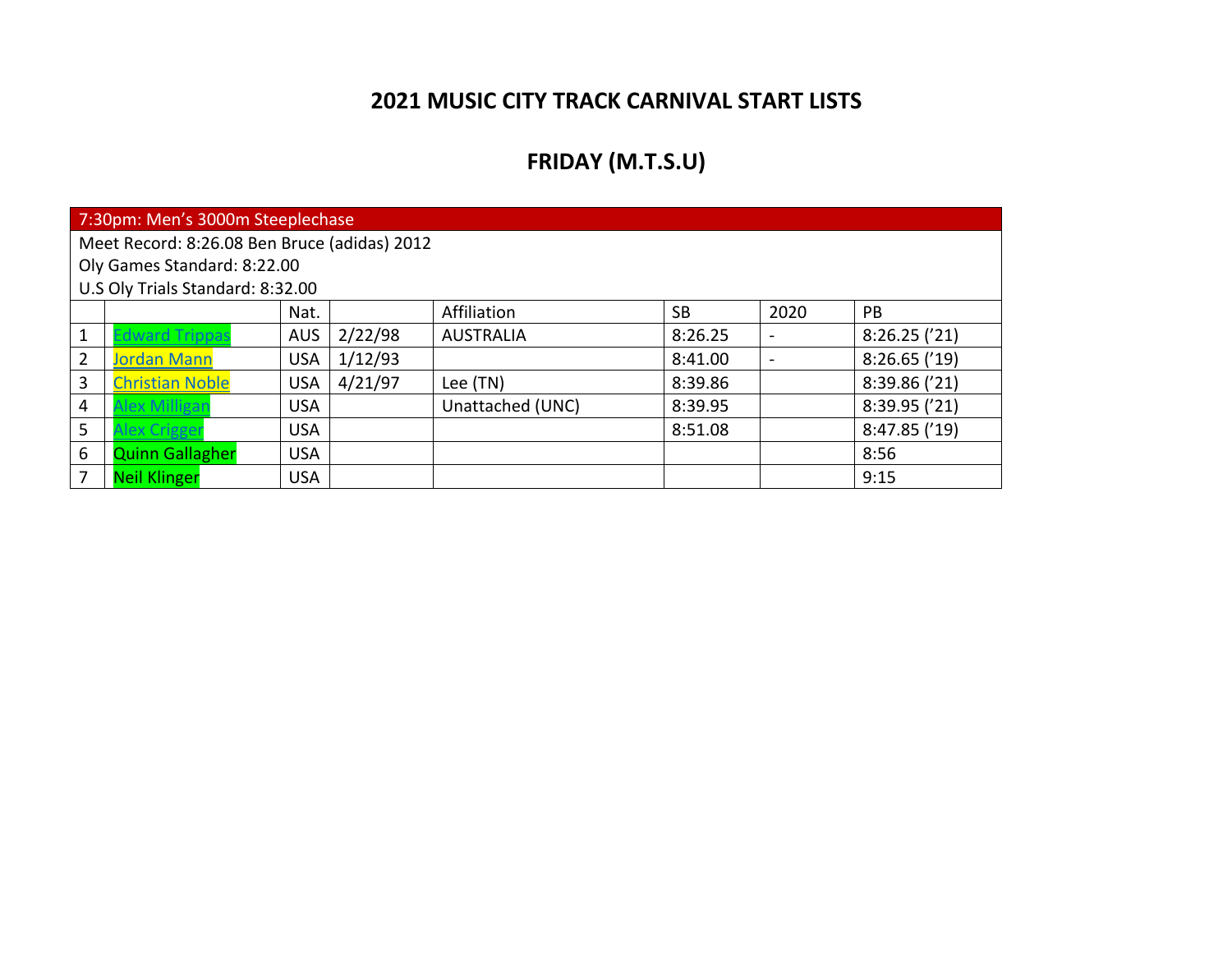|                | 7:45pm: Women's 3000m Steeplechase                  |            |          |                               |           |         |                  |  |  |  |
|----------------|-----------------------------------------------------|------------|----------|-------------------------------|-----------|---------|------------------|--|--|--|
|                | Meet Record: 9:34.76 Nicole Bush (New Balance) 2014 |            |          |                               |           |         |                  |  |  |  |
|                | Oly Games Standard: 9:30.00                         |            |          |                               |           |         |                  |  |  |  |
|                | U.S Oly Trials Standard: 9:50.00                    |            |          |                               |           |         |                  |  |  |  |
|                |                                                     | Nat.       |          | Affiliation                   | <b>SB</b> | 2020    | PB               |  |  |  |
| 1              | <b>Alicia Douglas</b>                               | <b>USA</b> |          | <b>CSTC Elite</b>             |           |         | 9:54             |  |  |  |
| $\overline{2}$ | Alonda Negron                                       | <b>PUR</b> |          |                               | 9:55.34   |         | 9:55.34('21)     |  |  |  |
| 3              | Briar Brumley                                       | <b>USA</b> | 11/20/96 | CPTC/Tracksmith               | 9:55.64   |         | 9:55.64('21)     |  |  |  |
| 4              | Melissa Menghin                                     | <b>USA</b> | 12/29/97 | Missouri                      | 9:56.87   |         | 9:56.87('21)     |  |  |  |
| 5              | <b>Lydia Olivere</b>                                | <b>USA</b> |          | Villanova                     | 9:57.3    |         |                  |  |  |  |
| 6              | <b>Anna Holdiman</b>                                | <b>USA</b> |          | <b>Tracksmith/Idaho Afoot</b> | 9:58.07   |         |                  |  |  |  |
| 7              | <b>Rebeka Stowe</b>                                 | <b>USA</b> | 3/9/90   |                               | 9:58.87   |         | 9:52.82('12)     |  |  |  |
| 8              | Hannah Brookover                                    | <b>USA</b> | 1/6/98   | Unattached (Wake Forest)      | 10:02.20  |         | 10:02.20 ('21)   |  |  |  |
| 9              | <b>Mackenzie Andrews</b>                            | <b>AUS</b> | 7/22/97  | Tracksmith                    | 10:02.48  |         | 10:01.73 ('19)   |  |  |  |
| 10             | <b>Katie Thronson</b>                               | <b>USA</b> | 8/23/00  |                               | 10:06.87  |         |                  |  |  |  |
| 11             | <b>Grace Beattie</b>                                | <b>USA</b> |          | Unattached (Illinois)         | 10:02.73  |         | 10:02.73 ('21)   |  |  |  |
| 12             | <b>Kyra Lopez</b>                                   | <b>USA</b> |          | <b>VA</b>                     | 10:09.4   |         |                  |  |  |  |
| 13             | Rolanda Bell                                        | <b>PAN</b> | 10/27/87 | CPTC/Tracksmith               | 10:19.58  |         | 9:47.16 ('15) NR |  |  |  |
| 14             | aurel Fisher                                        | <b>USA</b> | 8/12/97  | CPTC/Tracksmith               | 10:25.42  |         | 10:20.34 ('19)   |  |  |  |
| 15             | Anna McDonald                                       | <b>USA</b> | 2/28/95  |                               |           | (17:16) | 9:58.07('19)     |  |  |  |
| 16             | <b>Kayla Windemuller</b>                            | <b>USA</b> | 8/1/00   |                               | 10:08.51  |         | 10:08.51 ('21)   |  |  |  |

**Pacer: Katy Kunc**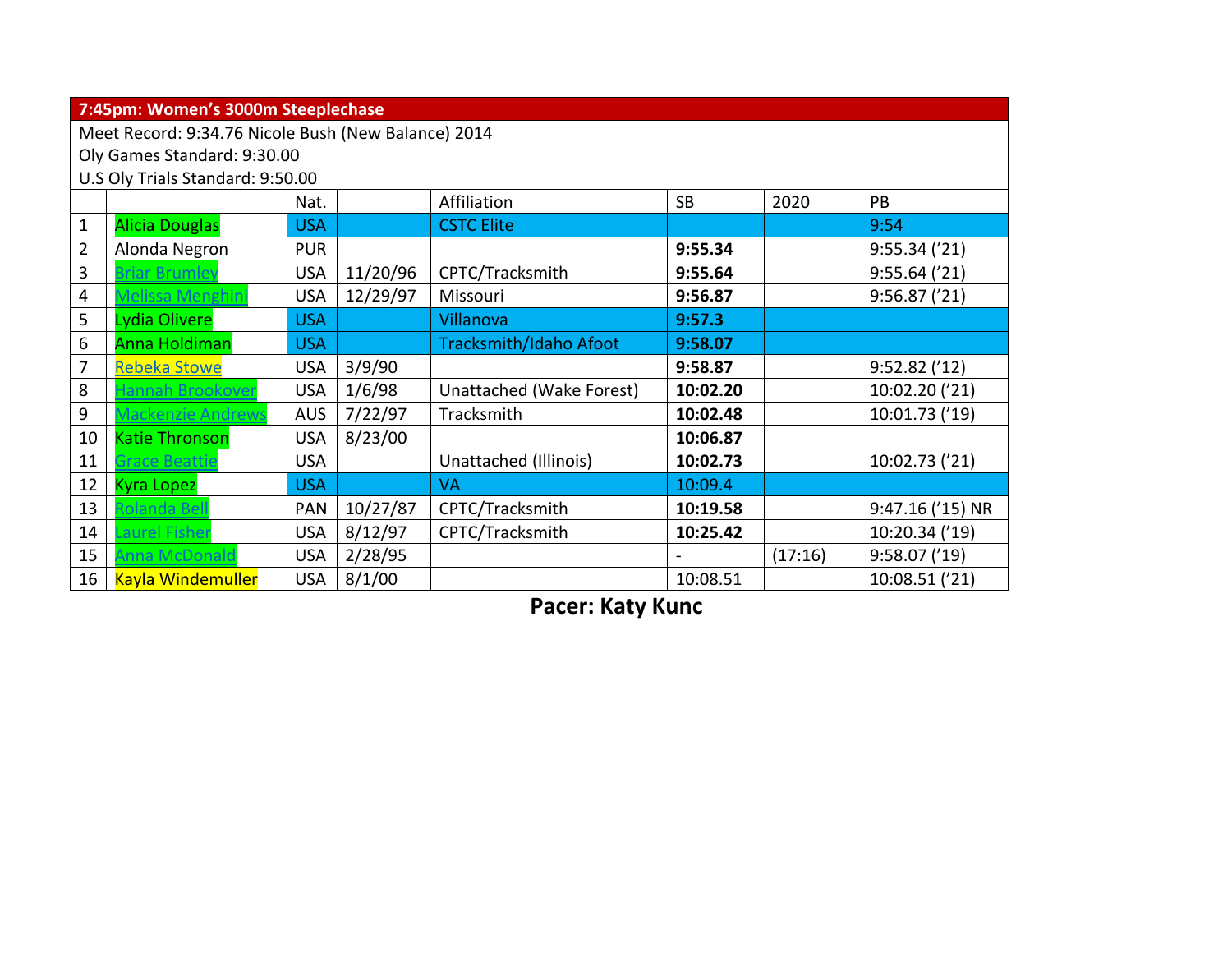## **SATURDAY (M.B.A)**

|   | 4:00pm: Kids' 400m Steeplechase |           |             |    |           |  |  |  |  |
|---|---------------------------------|-----------|-------------|----|-----------|--|--|--|--|
|   |                                 | Nat.      | Affiliation | SB | <b>PB</b> |  |  |  |  |
|   | Ava Ponce (8)                   | ΤN        |             |    |           |  |  |  |  |
|   | <b>Riley Lovely (8)</b>         | <b>OH</b> |             |    |           |  |  |  |  |
|   | Hunter Lovely (8)               | OН        |             |    |           |  |  |  |  |
| 4 | Isla Rose London (7)            | ΤN        |             |    |           |  |  |  |  |
|   | <b>Chandler Neff (12)</b>       | ΤN        | Wilco T&F   |    |           |  |  |  |  |

|                | 4:10pm: E.S Boys' 800m |           |                         |           |      |  |  |  |  |  |
|----------------|------------------------|-----------|-------------------------|-----------|------|--|--|--|--|--|
|                | Meet Rec:              |           |                         |           |      |  |  |  |  |  |
|                |                        | Nat.      | Affiliation             | <b>SB</b> | PB   |  |  |  |  |  |
|                | Chandler Neff (12)     | ΤN        | Wilco T&F               |           | 2:40 |  |  |  |  |  |
| $\overline{2}$ | Ethan Taber (11)       | TN        | Precision               |           | 2:55 |  |  |  |  |  |
| 3              | Jackson Lovely (10)    | <b>OH</b> | <b>CRC Grasshoppers</b> |           | 3:00 |  |  |  |  |  |
| 4              | Paxton Beal (10)       | ΤN        | Clarksville, TN         |           | 5:00 |  |  |  |  |  |

|   | 4:20pm: E.S Girls' 800m |      |             |           |           |  |  |  |  |
|---|-------------------------|------|-------------|-----------|-----------|--|--|--|--|
|   | Meet Rec:               |      |             |           |           |  |  |  |  |
|   |                         | Nat. | Affiliation | <b>SB</b> | <b>PB</b> |  |  |  |  |
|   | Kinslee Cox (11)        | ΤN   | <b>NYA</b>  |           | 2:45      |  |  |  |  |
|   | Mercy Whitt (11)        | TN   | <b>NYA</b>  |           | 2:44      |  |  |  |  |
|   | Grace Whitt (9)         | ΤN   | <b>NYA</b>  |           | 3:20      |  |  |  |  |
| 4 | Violet Ortner (10)      | TN   | <b>NYA</b>  |           | 2:47      |  |  |  |  |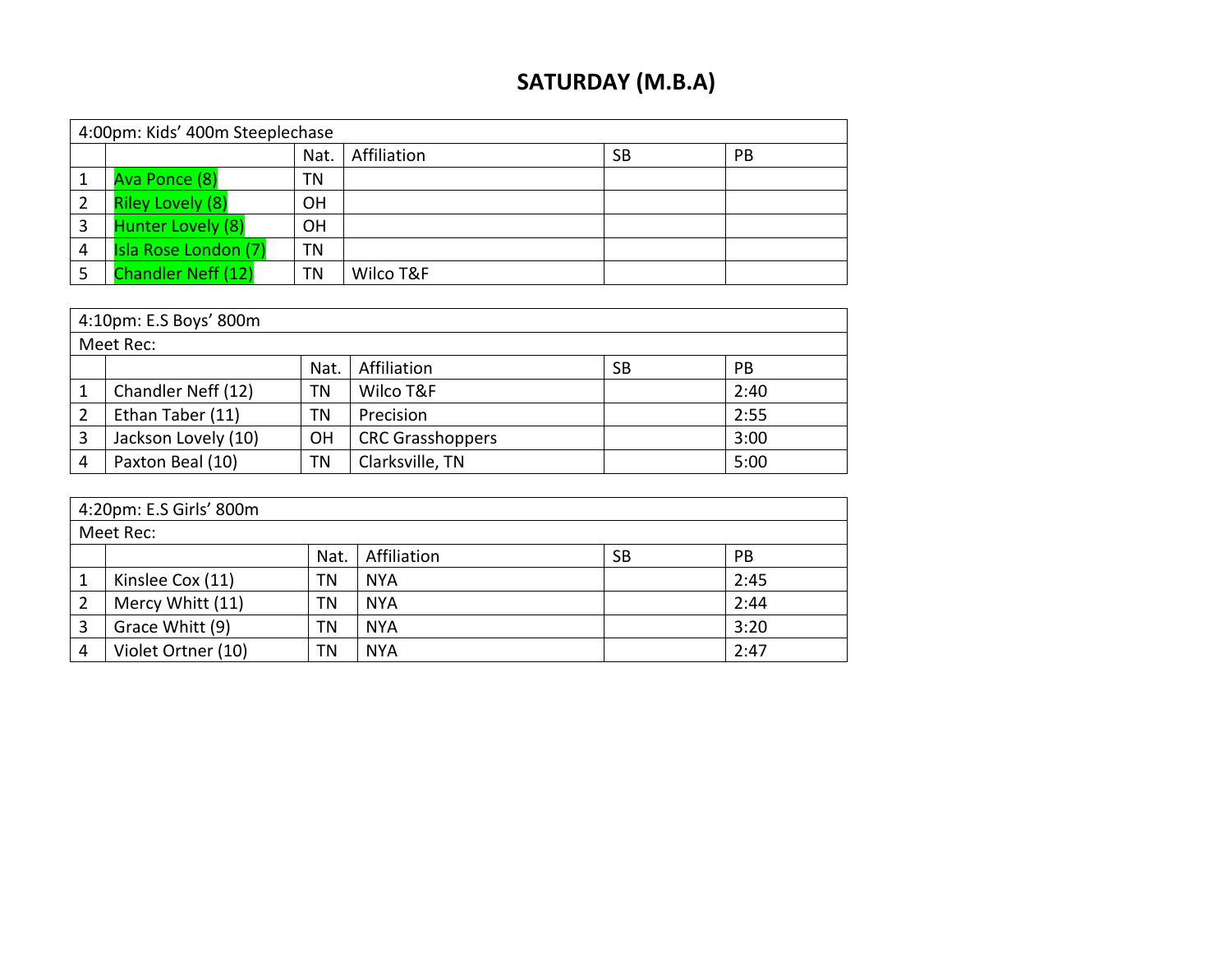|                | 4:30pm: M.S Boys' Mile |      |                 |           |         |  |  |  |  |  |  |
|----------------|------------------------|------|-----------------|-----------|---------|--|--|--|--|--|--|
|                | Meet Rec:              |      |                 |           |         |  |  |  |  |  |  |
|                |                        | Nat. | Affiliation     | <b>SB</b> | PB      |  |  |  |  |  |  |
| $\mathbf{1}$   | Keegan Smith           |      | Cosey Elite     |           | 4:25    |  |  |  |  |  |  |
| $\overline{2}$ | Cade Crum              |      | Knoxville, TN   |           | 4:30.98 |  |  |  |  |  |  |
| 3              | <b>Toniel Ortega</b>   |      | Cosey Elite     |           | 4:37    |  |  |  |  |  |  |
| 4              | Sam Comsudes           |      | Marietta, GA    |           | 4:59    |  |  |  |  |  |  |
| 5              | <b>Wyatt Boling</b>    |      | <b>NYA</b>      |           | 5:02    |  |  |  |  |  |  |
| 6              | Ryder Ortner           |      | <b>NYA</b>      |           | 5:04    |  |  |  |  |  |  |
| 7              | Connor Fysh            |      | Franklin, TN    |           | 5:11    |  |  |  |  |  |  |
| 8              | <b>Thomas Garrett</b>  |      | Kansas City, MO |           | 5:15    |  |  |  |  |  |  |
| 9              | Camden Hall            |      | <b>NYA</b>      |           | 5:15    |  |  |  |  |  |  |
| 10             | Gabe Guillamondegui    |      | <b>NYA</b>      |           | 5:15.42 |  |  |  |  |  |  |
| 11             | Jack Ketchel           |      | <b>NYA</b>      |           | 5:17    |  |  |  |  |  |  |
| 12             | Simon Ally             |      | <b>NYA</b>      |           | 5:18    |  |  |  |  |  |  |
| 13             | Ty Eden                |      | <b>NYA</b>      |           | 5:22    |  |  |  |  |  |  |
| 14             | Dylan Escorcia (12)    |      | Centennial, CO  |           | 5:30    |  |  |  |  |  |  |
| 15             | Dane Bergsrud          |      | <b>NYA</b>      |           | 5:40    |  |  |  |  |  |  |
| 16             | Sebastian Eveland      |      | <b>NYA</b>      |           | 5:40    |  |  |  |  |  |  |

|                | 4:40pm: M.S Girls' Mile |      |                  |           |           |  |  |  |  |  |
|----------------|-------------------------|------|------------------|-----------|-----------|--|--|--|--|--|
|                | Meet Rec:               |      |                  |           |           |  |  |  |  |  |
|                |                         | Nat. | Affiliation      | <b>SB</b> | <b>PB</b> |  |  |  |  |  |
|                | Annamaria Bacchetta     |      | Nashville, TN    |           | 5:21      |  |  |  |  |  |
| $\overline{2}$ | Paisley Piepgras (14)   |      | Colorado Coyotes |           | 5:21      |  |  |  |  |  |
| 3              | <b>Jazzlyn Garmer</b>   |      | Knoxville, TN    |           | 5:22.87   |  |  |  |  |  |
| 4              | <b>Calysta Garmer</b>   |      | Knoxville, TN    |           | 5:23.00   |  |  |  |  |  |
| 5              | <b>Maggie Baker</b>     |      | <b>NYA</b>       |           | 5:30      |  |  |  |  |  |
| 6              | <b>Emery Boonshaft</b>  |      | Waxhaw, NC       |           | 5:59      |  |  |  |  |  |
| 7              | <b>Celia Watkins</b>    |      | <b>NYA</b>       |           |           |  |  |  |  |  |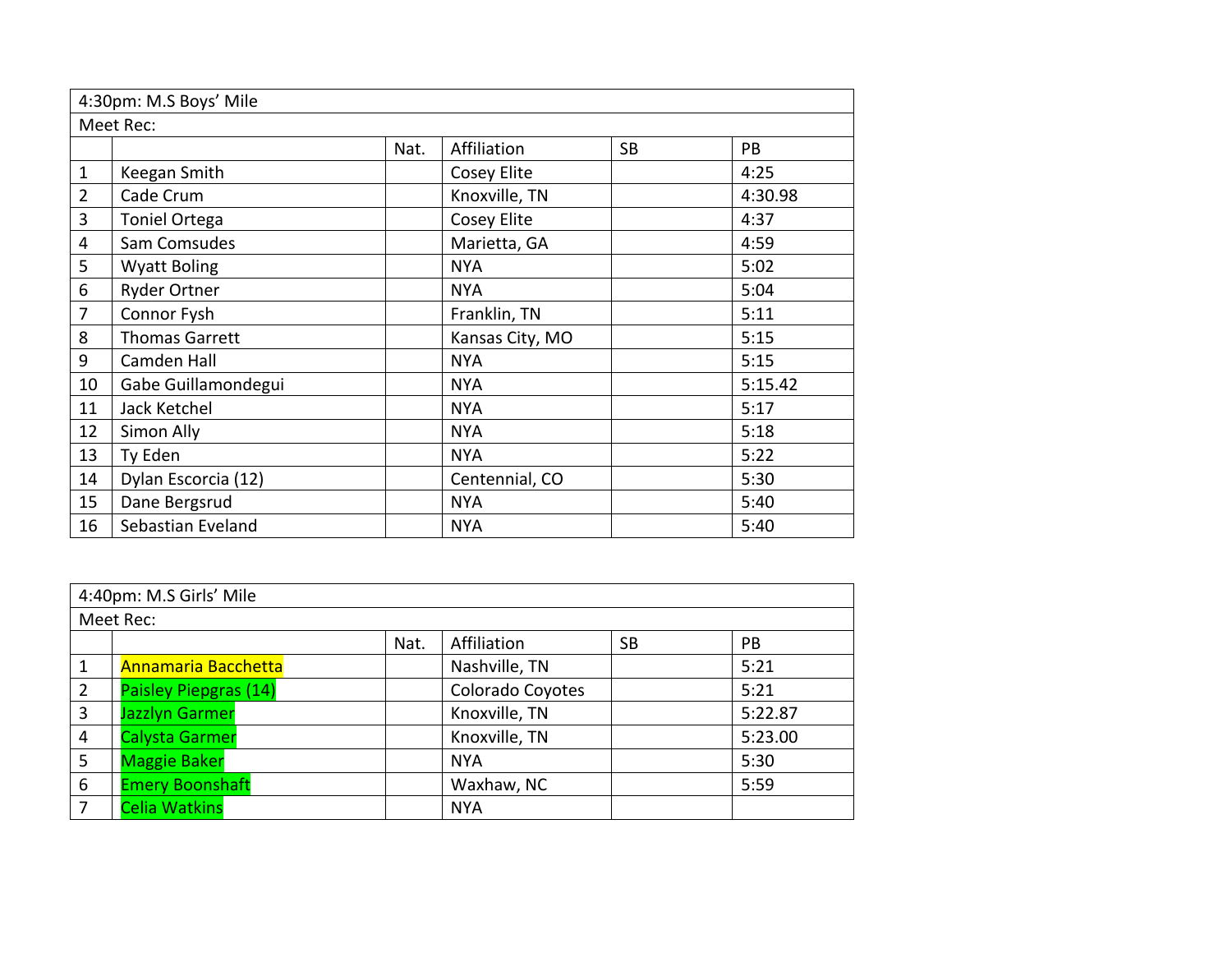|                | 5:00pm: Men's Open 800m  |            |                          |         |
|----------------|--------------------------|------------|--------------------------|---------|
|                |                          | Nat.       | Affiliation              | Seed    |
|                | Heat A                   |            |                          |         |
| 1              | Jeremy Hernandez         | <b>USA</b> | <b>NJNYTC</b>            |         |
| $\overline{2}$ | <b>Chris Bilbrew</b>     | <b>USA</b> | Unattached               |         |
| $\overline{3}$ | Zakary Mama-Yari         | CAN        |                          |         |
| 4              | Bryce Choate (Open?)     | <b>USA</b> |                          |         |
| 5              | <b>Derek Gross</b>       |            | <b>Central Park TC</b>   | 1:51.20 |
| 6              | Dylan Lowry              |            |                          | 1:51.23 |
| 7              | <b>Vincent Zona</b>      |            |                          | 1:53.00 |
| 8              | <b>Ben Herbert</b>       |            |                          | 1:53.87 |
| 9              | <b>Marshall Buehler</b>  |            |                          | 1:54.00 |
| 10             | <b>Brandon Phillips</b>  |            | Unattached (TN)          | 1:54.55 |
|                | Heat 2                   |            |                          |         |
| 11             | <b>Reggie Sanders</b>    |            | Unattached (AL)          | 1:54.70 |
| 12             | <b>Keegan Simms</b>      |            | Unattached (FL)          | 1:56.00 |
| 13             | <b>Brendan Hill</b>      | <b>TN</b>  | <b>Elite Sports Perf</b> | 1:56.00 |
| 14             | <b>Aidan Cantine</b>     |            |                          | 1:57.8  |
| 15             | Jayden Feliciano         |            | <b>IMG</b>               | 1:58.15 |
| 16             | <b>Dawson Reeves</b>     | <b>NC</b>  | Asheville, NC            | 1:59.50 |
| 17             | Pelham Bergeson (17)     |            | Unattached               | 1:59.28 |
| 18             | <b>Andrew Cross (18)</b> | <b>TN</b>  | Unattached               | 1:59.67 |
| 19             | Terrick Johnson (18)     | <b>TN</b>  | <b>Whitehaven HS</b>     | 1:59.98 |
|                | Heat <sub>3</sub>        |            |                          |         |
| 20             | <b>Andrew Fielding</b>   | <b>AL</b>  |                          | 2:00.00 |
| 21             | <b>Brandon Brazil</b>    | <b>WY</b>  | Unattached               | 2:00.33 |
| 22             | <b>Henry Strand</b>      | <b>AL</b>  | Unattached (AL)          | 2:02.00 |
| 23             | Jeremy Neff (43)         |            |                          | 2:04.00 |
| 24             | Noah Carpenter (17)      | <b>MS</b>  | Elite Sports Perf        | 2:04.00 |
| 25             | <b>Roman Goralski</b>    | <b>WY</b>  |                          | 2:05.83 |
| 26             | <b>Eddie Gilbert</b>     | KY         | <b>Thomson Training</b>  |         |
| 27             | <b>Russell Thompson</b>  | <b>USA</b> | (Gary, IN)               |         |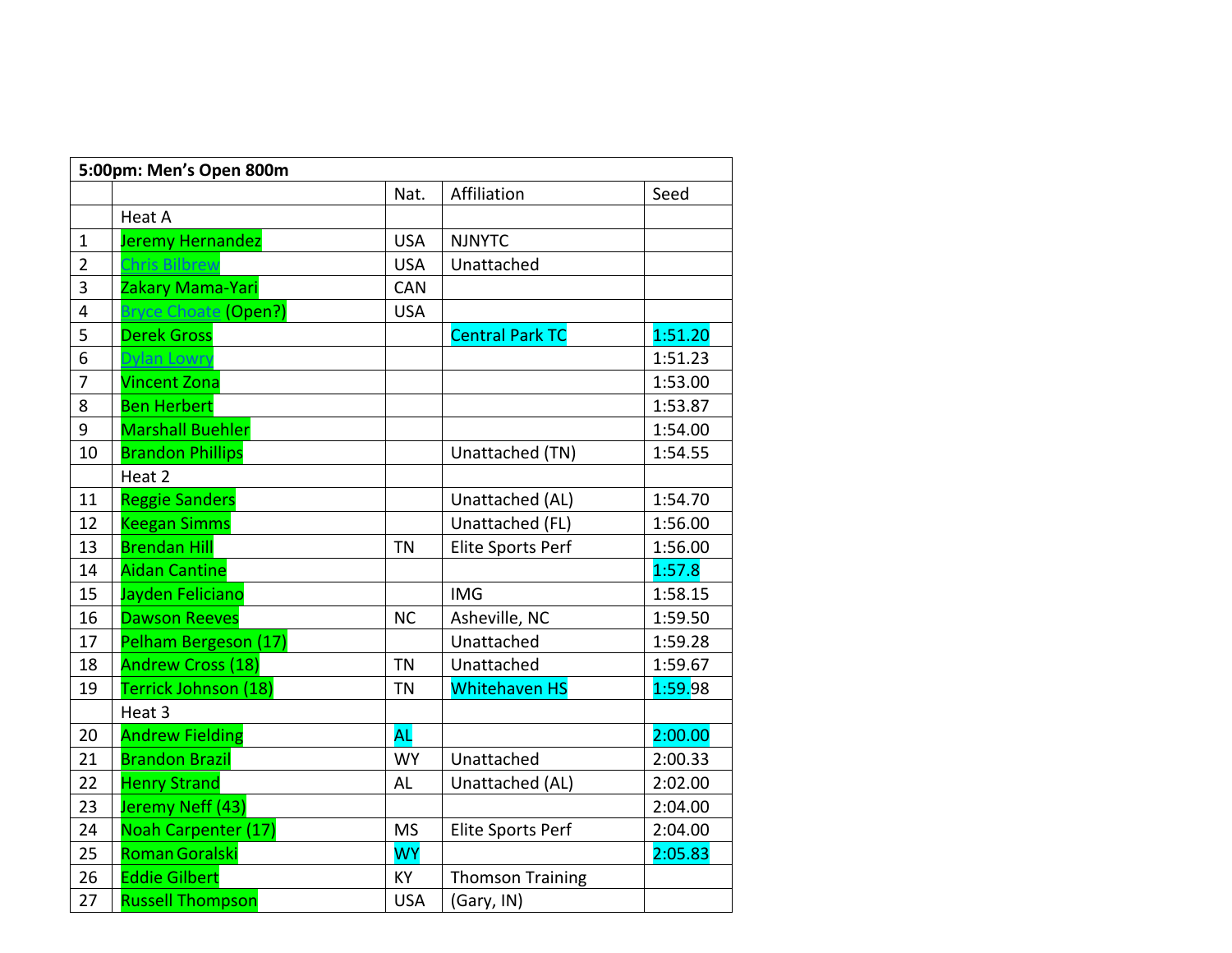|    | 28 Zachary McGhee  | Whitehaven HS        | 2:05.1 |
|----|--------------------|----------------------|--------|
| 29 | <b>Moctar Sarr</b> | <b>Whitehaven HS</b> | 2:06.4 |

|   | 5:15pm: Women's Open 800m |            |                        |         |  |  |  |  |  |
|---|---------------------------|------------|------------------------|---------|--|--|--|--|--|
|   |                           | Nat.       | Affiliation            | Seed    |  |  |  |  |  |
|   | <b>Jamie Morrissey</b>    | <b>USA</b> | <b>True Blue Elite</b> | 2:05    |  |  |  |  |  |
| 2 | <b>Rachael Lopez</b>      | VA         |                        | 2:11    |  |  |  |  |  |
| 3 | <b>Agok Ayuen</b>         | AL         |                        | 2:15.29 |  |  |  |  |  |
| 4 | <b>Kelli Holliday</b>     | <b>WY</b>  |                        | 2:15.34 |  |  |  |  |  |
| 5 | <b>Danielle Booker</b>    | ΤN         | Whitehaven HS          | 2:24.00 |  |  |  |  |  |
| 6 | <b>Lindsay Holliday</b>   | <b>WY</b>  |                        | 2:27.00 |  |  |  |  |  |

|                | 5:20pm: HS Boys' 800m                                       |           |                                           |           |                 |  |  |  |  |  |
|----------------|-------------------------------------------------------------|-----------|-------------------------------------------|-----------|-----------------|--|--|--|--|--|
|                | Meet Record: 1:49.31 Tre'tez Kinnaird (KY) 2012             |           |                                           |           |                 |  |  |  |  |  |
|                |                                                             |           |                                           |           |                 |  |  |  |  |  |
|                | US #1: 1:49.67 Hobbs Kessler (Ann Arbor Skyline HS, MI) 5/7 |           |                                           |           |                 |  |  |  |  |  |
|                | US #10: 1:51.48 Rheinhardt Harrison (Nease HS, FL) 3/5      |           |                                           |           |                 |  |  |  |  |  |
|                |                                                             | Nat.      | Affiliation                               | <b>SB</b> | PB              |  |  |  |  |  |
|                | A Heat                                                      |           |                                           |           |                 |  |  |  |  |  |
| 1              | Alex Leath                                                  | AL        | Birmingham, AL (Vestavia Hills '23)       | 1:52.72i  | 1:52.72i ('21)  |  |  |  |  |  |
| $\overline{2}$ | <b>Gabriel Robinson</b>                                     | <b>TN</b> | Brentwood, TN (Ravenqood HS'21)           | 1:53.83   | $1:53.02$ ('19) |  |  |  |  |  |
| 3              | <b>Michael Marvin</b>                                       | AL        | Birmingham, AL (Oak Mountain HS'21)       | 1:54.13   | 1:54.13('21)    |  |  |  |  |  |
| $\overline{4}$ | <b>Gabe Scales</b>                                          | AL        | Huntsville, AL                            |           | 1:54.25         |  |  |  |  |  |
| 5              | Eoin McNally                                                | GA        | Decatur, GA (Decatur HS'21)               |           | 1:55.07         |  |  |  |  |  |
| 6              | <b>Aidan Hatton</b>                                         | <b>SC</b> | Hanahan, SC                               | 1:55.4    |                 |  |  |  |  |  |
| 7              | Carson Turner                                               | <b>TN</b> | Signal Mountain, TN (Chatt Christian '22) | 1:55.54   | 1:55.54(21)     |  |  |  |  |  |
| 8              | Will Sumner                                                 | GA        | Canton, GA (Woodstock HS)                 | 1:55.75   | 1:55.75         |  |  |  |  |  |
| 9              | <b>John Coulter</b>                                         | <b>TN</b> | Nashville, TN (John Overton HS)           | 1:55.79   | 1:55.79         |  |  |  |  |  |
|                | <b>B</b> Heat                                               |           |                                           |           |                 |  |  |  |  |  |
| 10             | <b>Aiden Britt</b>                                          | <b>TN</b> |                                           | 1:58.3    | 1:58.3          |  |  |  |  |  |
| 11             | <b>Vincent Mwang</b>                                        | <b>FL</b> | Bradenton, FL (IMG Academy HS'22)         | 1:56.00   | 1:56.00('21)    |  |  |  |  |  |
| 12             | <b>Tyler Ebbert</b>                                         | <b>TN</b> | Knoxville, TN                             |           | 1:56.00         |  |  |  |  |  |
| 13             | <b>Joseph Mines</b>                                         | GA        | Canton, GA (Woodstock HS)                 |           | 1:56.36         |  |  |  |  |  |
| 14             | <b>Garrett Wilmes</b>                                       | <b>MO</b> | Columbia, MO                              |           | 1:57.22         |  |  |  |  |  |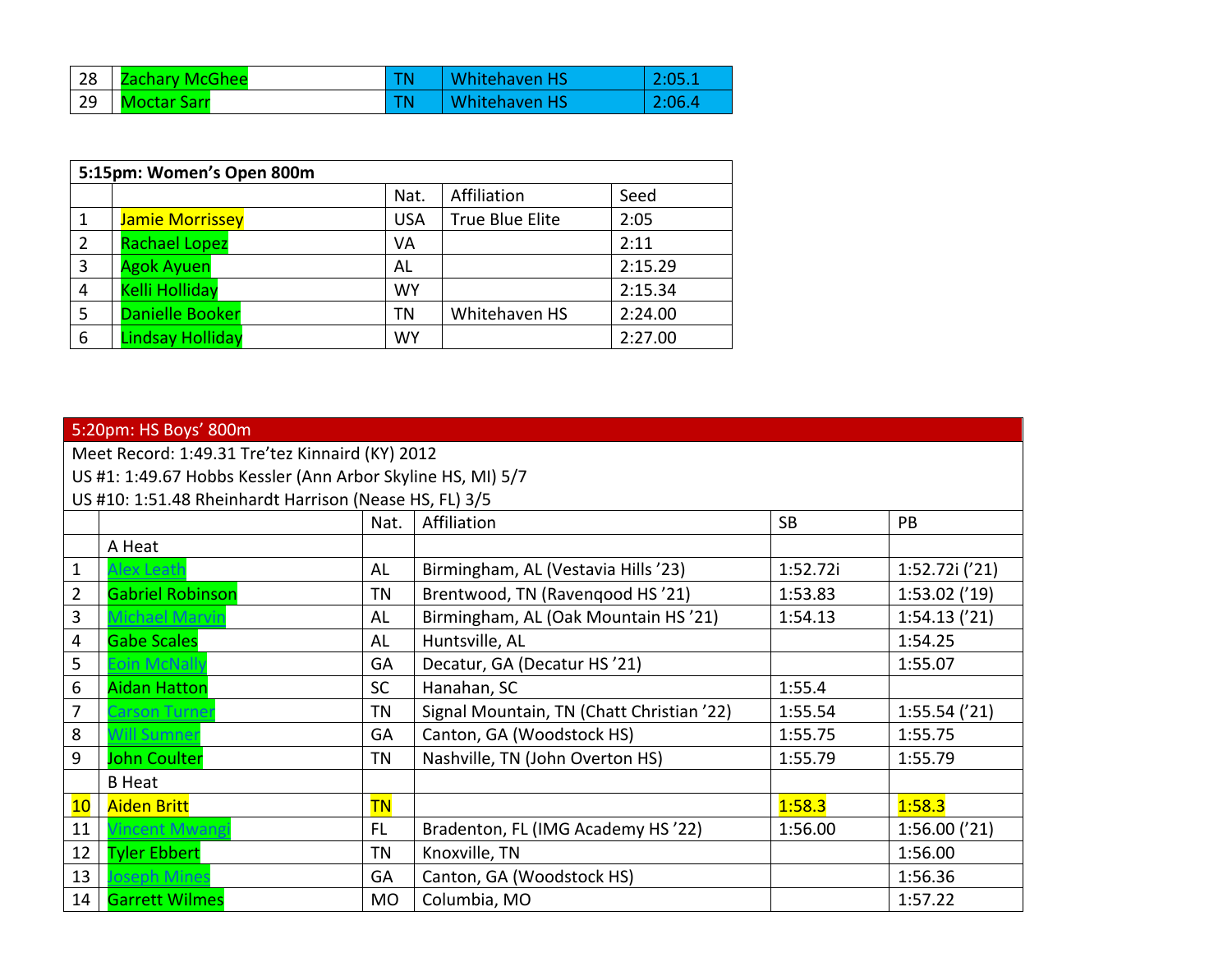|    | 15   Ricky Pflanz              | IN        |                                       |         | 1:57.33 |
|----|--------------------------------|-----------|---------------------------------------|---------|---------|
|    | 16   Garrett Wilson (grade 10) | <b>TN</b> | Elite Sports Perf (Memphis, TN)       | 1:57.7  | 1:57.7  |
| 17 | (AR#5)                         | AR        | Fayetteville, AR (Fayetteville HS'22) |         | 1:58.00 |
| 18 | Lennie Mitchell                |           | <b>Whitehaven HS</b>                  | 1:58.96 |         |
| 19 |                                | AR        | Elite Sports Perf (Manila, AR)        | 1:59.19 | 1:59.19 |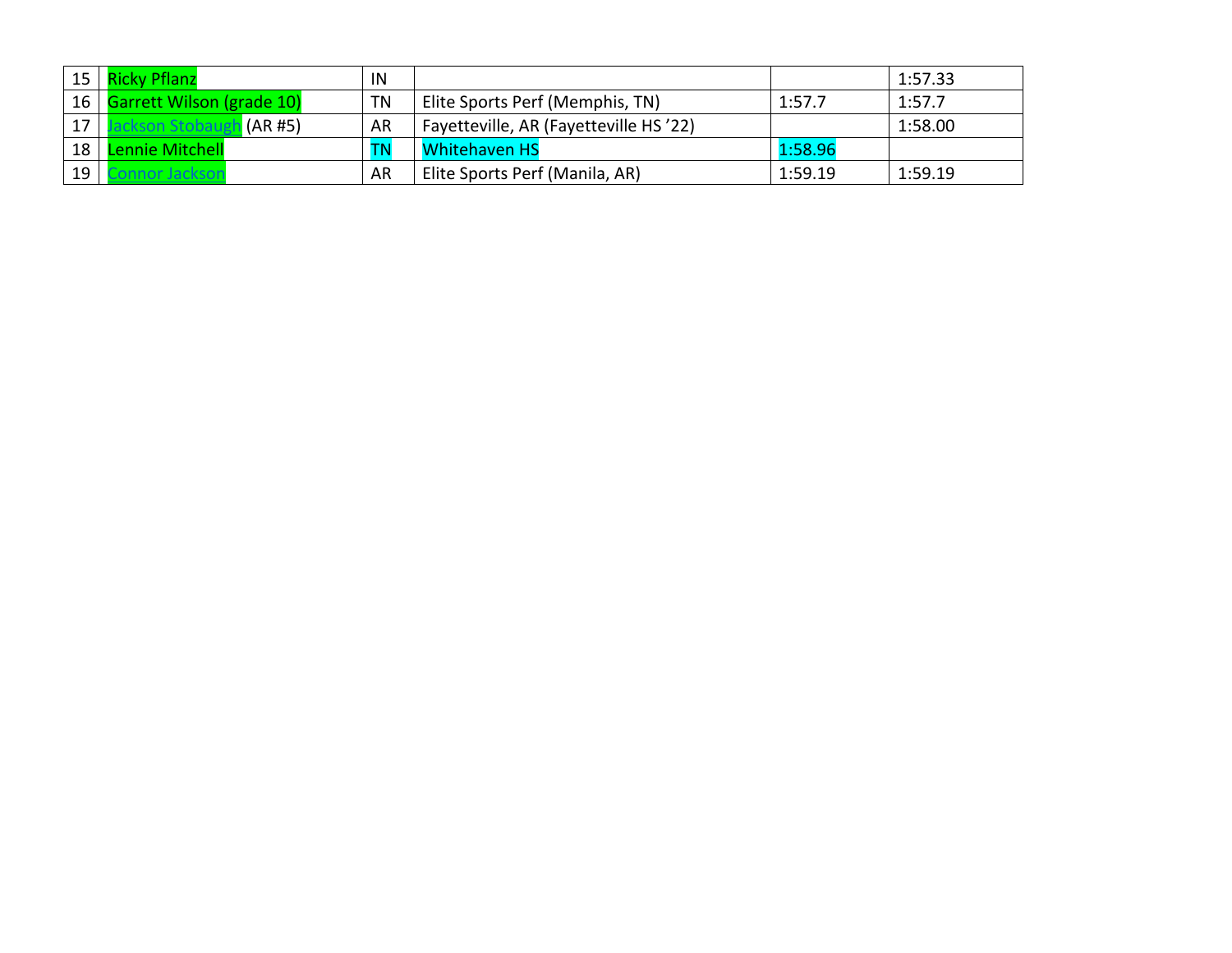|                                                           | 5:30pm: HS Girls' 800m                                   |           |                                          |                 |                 |  |  |  |  |
|-----------------------------------------------------------|----------------------------------------------------------|-----------|------------------------------------------|-----------------|-----------------|--|--|--|--|
| Meet Record: 2:00.83 Caitlin Collier (Bolles HS, FL) 2018 |                                                          |           |                                          |                 |                 |  |  |  |  |
|                                                           | US #1: 2:00.78 Roisin Willis (Stevens Point HS, WI) 5/21 |           |                                          |                 |                 |  |  |  |  |
|                                                           | US #10: 2:07.93 Riley Perlakowski (Harrison HS, GA) 5/22 |           |                                          |                 |                 |  |  |  |  |
|                                                           |                                                          | Nat.      | Affiliation                              | <b>SB</b>       | PB              |  |  |  |  |
|                                                           | A Heat                                                   |           |                                          |                 |                 |  |  |  |  |
| $\mathbf{1}$                                              | Makayla Page                                             | MA        | Tewksbury, MA                            | $2:08.87$ (#16) | 2:06.27         |  |  |  |  |
| $\overline{2}$                                            | Samantha Kavanagh                                        | FL.       | Oakland Park, FL (Northeast HS'23)       | 2:10.45         | 2:10.45         |  |  |  |  |
| 3                                                         | <b>Iohna Grisik</b>                                      | GA        | Atlanta, GA (Marist HS '22)              | 2:11.13         | 2:11.13('21)    |  |  |  |  |
| 4                                                         | <b>Jinah Mickens-Malik</b>                               | <b>FL</b> | Hialeah, FL (Mater Academy '21)          | 2:11.41         | 2:08.05('17)    |  |  |  |  |
| 5                                                         | Cara Joyce                                               | GA        | Atlanta, GA (Atlanta Int'l School '22)   | 2:11.64         | $2:11.64$ ('21) |  |  |  |  |
| 6                                                         | Samantha Blaii                                           | CO        | Eagle, CO (Eagle Valley HS '22)          | 2:11.70         | 2:11.65('19)    |  |  |  |  |
| 7                                                         | Maelynn Higgins                                          | CO        | Broomfield, CO                           | 2:12.70         | 2:12.70('21)    |  |  |  |  |
| 8                                                         | Cady McPhail (AL #2)                                     | AL        | Birmingham, AL (Chelsea HS'23)           |                 | 2:13.53         |  |  |  |  |
| 9                                                         | Crawford West (AL #3)                                    | AL        | Birmingham, AL (Vestavia Hills '22)      | 2:12.93i        | 2:12.93i ('21)  |  |  |  |  |
|                                                           | <b>B</b> Heat                                            |           |                                          |                 |                 |  |  |  |  |
| 10                                                        | Sofia Rutherford                                         | <b>TN</b> | Brentwood, TN (Brentwood HS'22)          | 2:17.44         | 2:13.98i ('20)  |  |  |  |  |
| 11                                                        | Emily Robinson (AR #1)                                   | AR        | Rogers, AR (Bentonville HS)              |                 | 2:14.82         |  |  |  |  |
| 12                                                        | <b>Cate Stevens</b>                                      | GA        | Atlanta, GA (Westminster School'22)      | 2:16.18         | 2:16.18         |  |  |  |  |
| 13                                                        | Jais Ward                                                | FL.       | West Columbia, SC (IMG Academy (FL) '24) | 2:18.09         | 2:16.38('20)    |  |  |  |  |
| 14                                                        | <b>Aubrey Lane</b>                                       | TN        | LaVergne, TN                             | 2:17.38         | 2:17.38         |  |  |  |  |
| 15                                                        | <b>Gracie Gibson</b>                                     | TN        | Elite Sports Perf Memphis, TN            | 2:18.15         | 2:18.15         |  |  |  |  |
| 16                                                        | Lydia Tankersley                                         | <b>TN</b> | Memphis, TN                              | 2:18.29         | 2:18.29         |  |  |  |  |
| 17                                                        | Lexi Foley                                               | TN        | Farragut HS                              | 2:19.69         | 2:19.69         |  |  |  |  |

|   | 5:45pm: Men's Open 5000m (2 heats) |           |                            |            |  |  |  |  |  |
|---|------------------------------------|-----------|----------------------------|------------|--|--|--|--|--|
|   |                                    | Nat.      | Affiliation                | Seed       |  |  |  |  |  |
|   | <b>Aaron Albert</b>                | LA        | LA Running Co.             | 14:34      |  |  |  |  |  |
| 2 | <b>Brennan Silliman</b>            | GA        | Unattached                 | (9:043200) |  |  |  |  |  |
| 3 | Jordan Schilit                     | <b>NC</b> | Unattached (NC)            | 14:55      |  |  |  |  |  |
| 4 | <b>Cristobal Gutierrez</b>         | OH        | <b>Columbus Track Club</b> | 15:10      |  |  |  |  |  |
| 5 | Jackson Danner (18)                | AL        | <b>Rocket City Running</b> | 15:12      |  |  |  |  |  |
| 6 | John Payne                         | ΤN        |                            | 15:15      |  |  |  |  |  |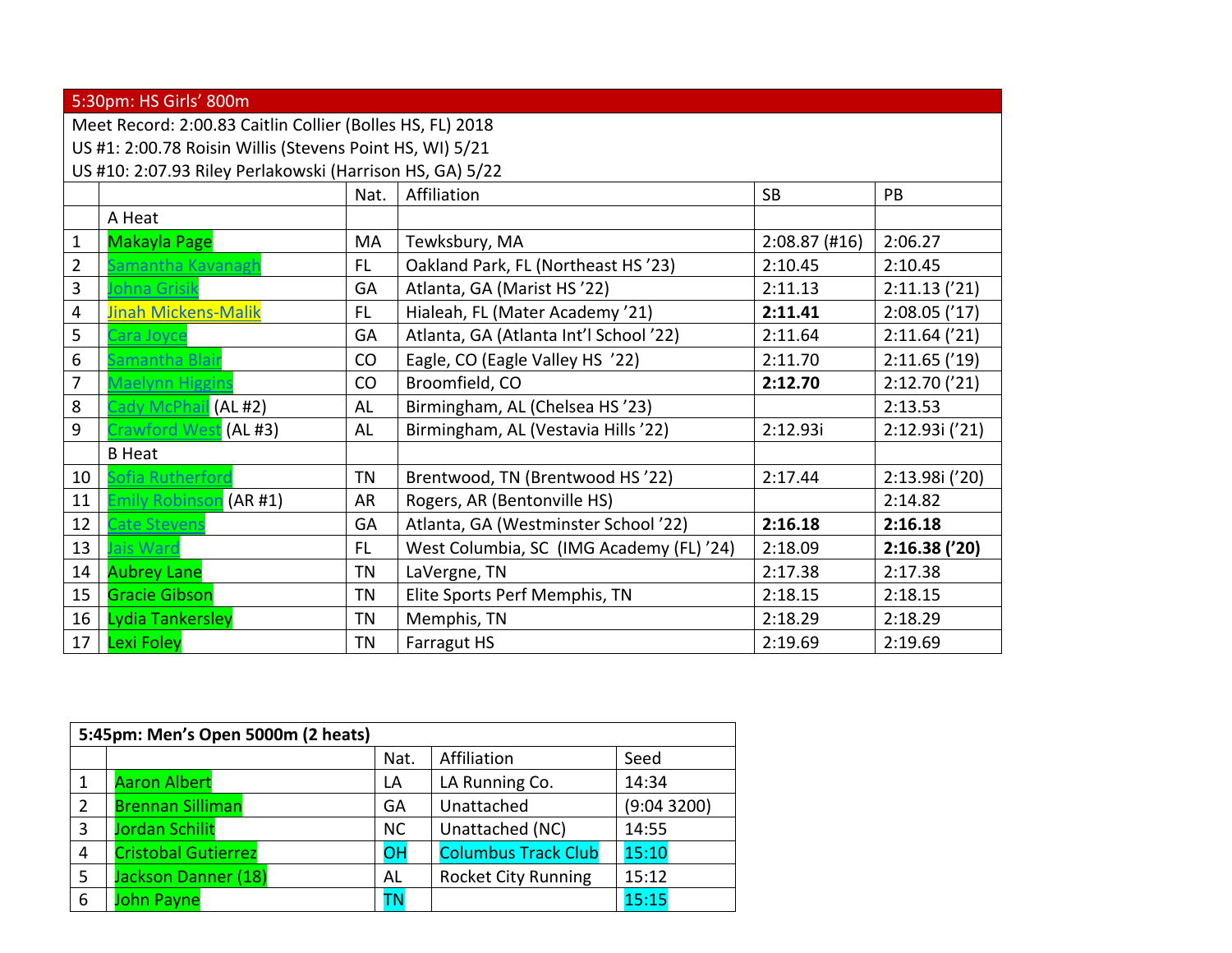| 7  | <b>Jason Putnam</b>   | NC        | <b>CNU-Alum</b>            | 15:18.1 |
|----|-----------------------|-----------|----------------------------|---------|
| 8  | Jonathan Werble       | FL.       | Unattached                 | 15:39   |
| 9  | Joshua Mower          | <b>TN</b> | <b>Runners Market</b>      | 15:45   |
| 10 | <b>Kevin Dempsey</b>  | <b>TN</b> |                            | 15:50   |
| 11 | Nathan Akerhielm      | <b>SC</b> | <b>NC</b>                  | 15:55   |
| 12 | James Haycraft        | <b>TN</b> |                            | 15:55   |
| 13 | <b>Andrew Henton</b>  | <b>TN</b> | Elite Sports Perf          | 15:56   |
| 14 | <b>Kyle Woodward</b>  | KY        |                            | 16:09   |
| 15 | <b>Thomas Ludwig</b>  | AL        |                            | 16:15   |
| 16 | <b>Hunter Hall</b>    | <b>TN</b> | On Running                 | 16:23   |
| 17 | <b>Grayson Hall</b>   | AL        |                            | 16:25   |
| 18 | <b>Mason Schrader</b> | AL        |                            | 16:25   |
| 19 | Thomas Holliday (17)  | AL        | <b>Rocket City Running</b> | 16:25   |
| 20 | <b>Ryan Lay</b>       | <b>TN</b> |                            | 16:39   |
| 21 | <b>Joseph Redman</b>  | <b>TN</b> |                            | 16:42   |
| 22 | London Craddock       | <b>TN</b> | <b>NYA</b>                 | 16:42   |
| 23 | <b>Luke Kennedy</b>   | AL        | <b>Rocket City Running</b> | 16:45   |
| 24 | Piers Mason (17)      | <b>TN</b> |                            | 16:45   |
| 25 | Connor Capalupo (16)  | AL        |                            | 16:45   |
| 26 | Seth Crum (44)        | <b>KY</b> |                            | 16:54   |
| 27 | Francis Burdette (56) | MA        |                            | 16:57   |
| 28 | <b>Mike Gabrys</b>    | <b>TN</b> |                            | 17:00   |
| 29 | Scott Bennett (42)    | <b>TN</b> |                            | 17:00   |

| 6:30pm: Women's Open 5000m |                          |      |             |       |  |  |  |  |  |  |
|----------------------------|--------------------------|------|-------------|-------|--|--|--|--|--|--|
|                            |                          | Nat. | Affiliation | Seed  |  |  |  |  |  |  |
|                            | <b>Hannah Wishart</b>    | ΤN   |             | 17:30 |  |  |  |  |  |  |
|                            | <b>Nicole Buehrle</b>    | ΤN   |             | 17:36 |  |  |  |  |  |  |
|                            | <b>Christine Hoffman</b> | ΤN   |             | 17:50 |  |  |  |  |  |  |
|                            | <b>Meredith Byers</b>    | USA  | OH          | 18:46 |  |  |  |  |  |  |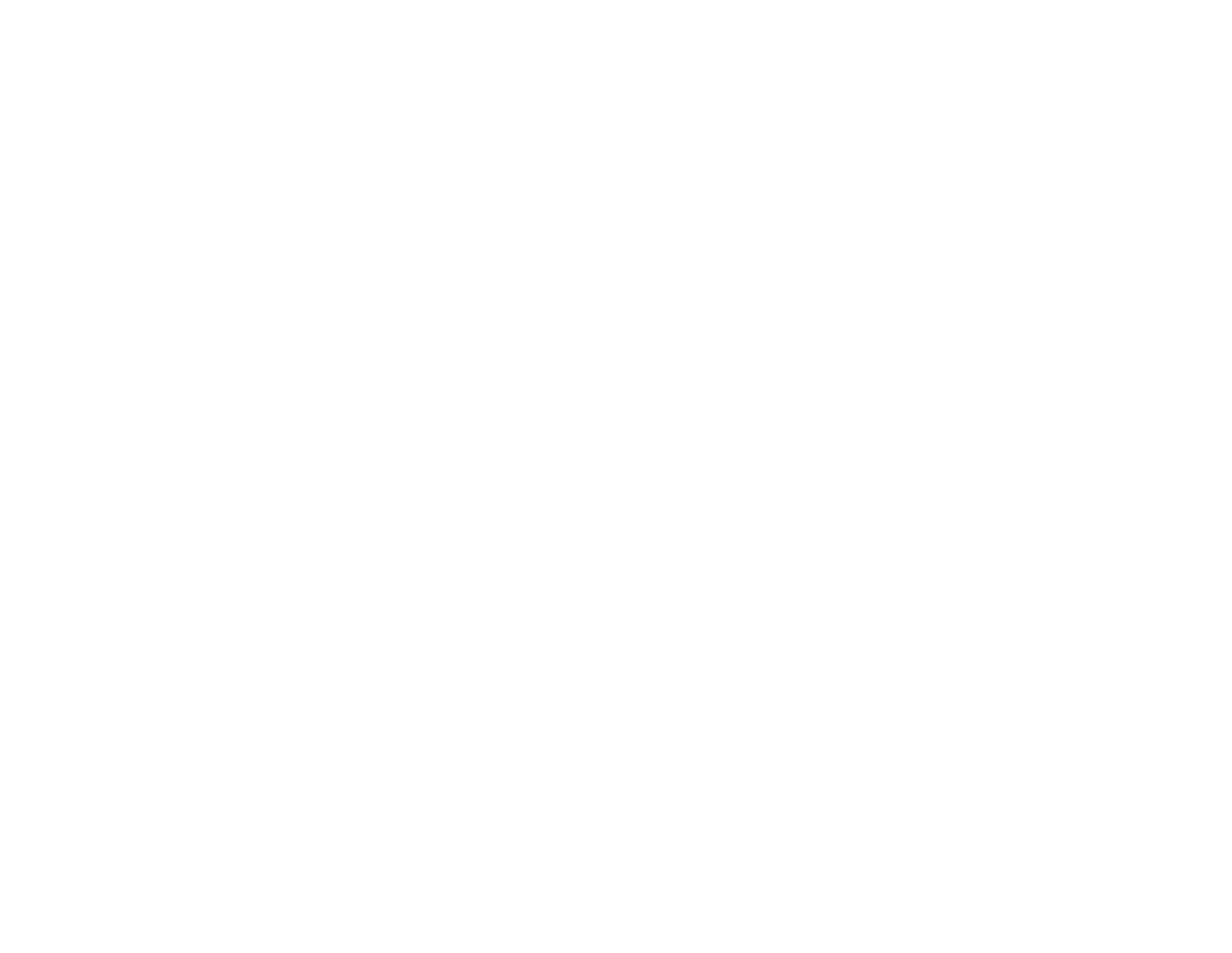|                | 6:55pm: HS Boys' 3200m                                                            |           |                                                  |           |              |  |  |  |  |
|----------------|-----------------------------------------------------------------------------------|-----------|--------------------------------------------------|-----------|--------------|--|--|--|--|
|                | Meet Record: 8:54.03 Jackson Braddock (NJ) 8/15/20                                |           |                                                  |           |              |  |  |  |  |
|                | U.S #1: 8:43.43 Colin Sahlman (Newbury Park HS, CA) 5/7 Arcadia, CA               |           |                                                  |           |              |  |  |  |  |
|                | U.S #10: 8:50.20 Larry Josh Edwards (University HS, Morgantown, WV) 2/27 Mesa, AZ |           |                                                  |           |              |  |  |  |  |
|                |                                                                                   | Nat.      | Affiliation                                      | <b>SB</b> | PB           |  |  |  |  |
| $\mathbf{1}$   | <b>Daniel Appleford</b>                                                           | CA        | Thousand Oaks, CA                                | 8:56.77   | 8:56.77('21) |  |  |  |  |
| $\overline{2}$ | <b>Isaiah Givens</b>                                                              | CA        | Pasadena, CA                                     |           | 8:59         |  |  |  |  |
| 3              | Nicholas Goldstein                                                                | CA        | Newbury Park, CA                                 |           | 9:00.50      |  |  |  |  |
| 4              | <b>Andrew Jones</b>                                                               | GA        | Gainesville, GA                                  |           | 9:01         |  |  |  |  |
| 5              | <b>Miles Brush</b>                                                                | AL        |                                                  |           | 9:07         |  |  |  |  |
| 6              | <b>Jack Williams</b>                                                              | <b>AR</b> | Fayetteville, AR                                 |           | 9:12         |  |  |  |  |
| $\overline{7}$ | <b>Evan Hill</b>                                                                  | <b>AL</b> | Scottsboro, AL                                   |           | 9:15         |  |  |  |  |
| 8              | <b>Joseph Perry</b>                                                               | AL        | Mobile, AL                                       |           | 9:17.03      |  |  |  |  |
| 9              | <b>Griffin Horner</b>                                                             | <b>NC</b> | Mooresville, NC                                  |           | 9:17.34      |  |  |  |  |
| 10             | <b>Miles Phillips</b>                                                             | <b>NC</b> | Denver, NC                                       |           | 9:22.75      |  |  |  |  |
| 11             | <b>Keegan Smith</b>                                                               | <b>TN</b> | Knoxville (8 <sup>th</sup> grade)                |           | 9:25         |  |  |  |  |
| 12             | <b>Jackson Nguyen</b>                                                             | <b>AL</b> | Huntsville, AL                                   |           | 9:26         |  |  |  |  |
| 13             | <b>Hayden Judge</b>                                                               | <b>AL</b> | Scottsboro, AL                                   |           | 9:27.24      |  |  |  |  |
| 14             | <b>Thomas McDonnell</b>                                                           | CA        | Newbury Park, CA                                 |           | 9:30.07      |  |  |  |  |
| 15             | <b>Daniel Blaich</b>                                                              | GA        | Decatur, GA                                      |           | 9:30.72      |  |  |  |  |
| 16             | <b>Jackson Keefer</b>                                                             | <b>OR</b> | Bend, OR                                         |           | 9:31         |  |  |  |  |
| 17             | <b>Jack Cottrel</b>                                                               | <b>TN</b> | Chattanooga, TN (Chatt. Christian '21) [Liberty] |           | 9:31.89      |  |  |  |  |
| 18             | <b>Rocky Hansen</b>                                                               | <b>NC</b> | Asheville, NC                                    |           | 9:32.20      |  |  |  |  |
| 19             | <b>Connor Henson</b>                                                              | <b>TN</b> | Columbia, TN (Columbia Academy)                  |           |              |  |  |  |  |
| 20             | <b>William Holleman</b>                                                           | <b>TN</b> | Nashville, TN (M.B.A '22)                        |           | 9:32         |  |  |  |  |
| 21             | <b>Jackson Burch</b>                                                              | <b>NC</b> | Asheville, NC                                    |           | 9:33.13      |  |  |  |  |
| 22             | <b>Christian Gonzalez</b>                                                         | GA        | Atlanta, GA                                      |           | 9:33         |  |  |  |  |
| 23             | <b>Connor Jackson</b>                                                             | <b>AR</b> | Manila HS                                        |           | 9:39         |  |  |  |  |
| 24             | <b>Ryan Lovelace</b>                                                              | <b>TN</b> | Cleveland, TN (Cleveland HS'22)                  | (4:18.97) | 9:30 TT      |  |  |  |  |
|                |                                                                                   |           |                                                  | 9:30 TT   |              |  |  |  |  |
| 25             | <b>Jacob Braun</b>                                                                | FL.       | Tampa, FL                                        |           | 9:46         |  |  |  |  |
| 26             | <b>John Walker McDonald</b>                                                       | LA        | Dunham HS                                        |           | 9:53         |  |  |  |  |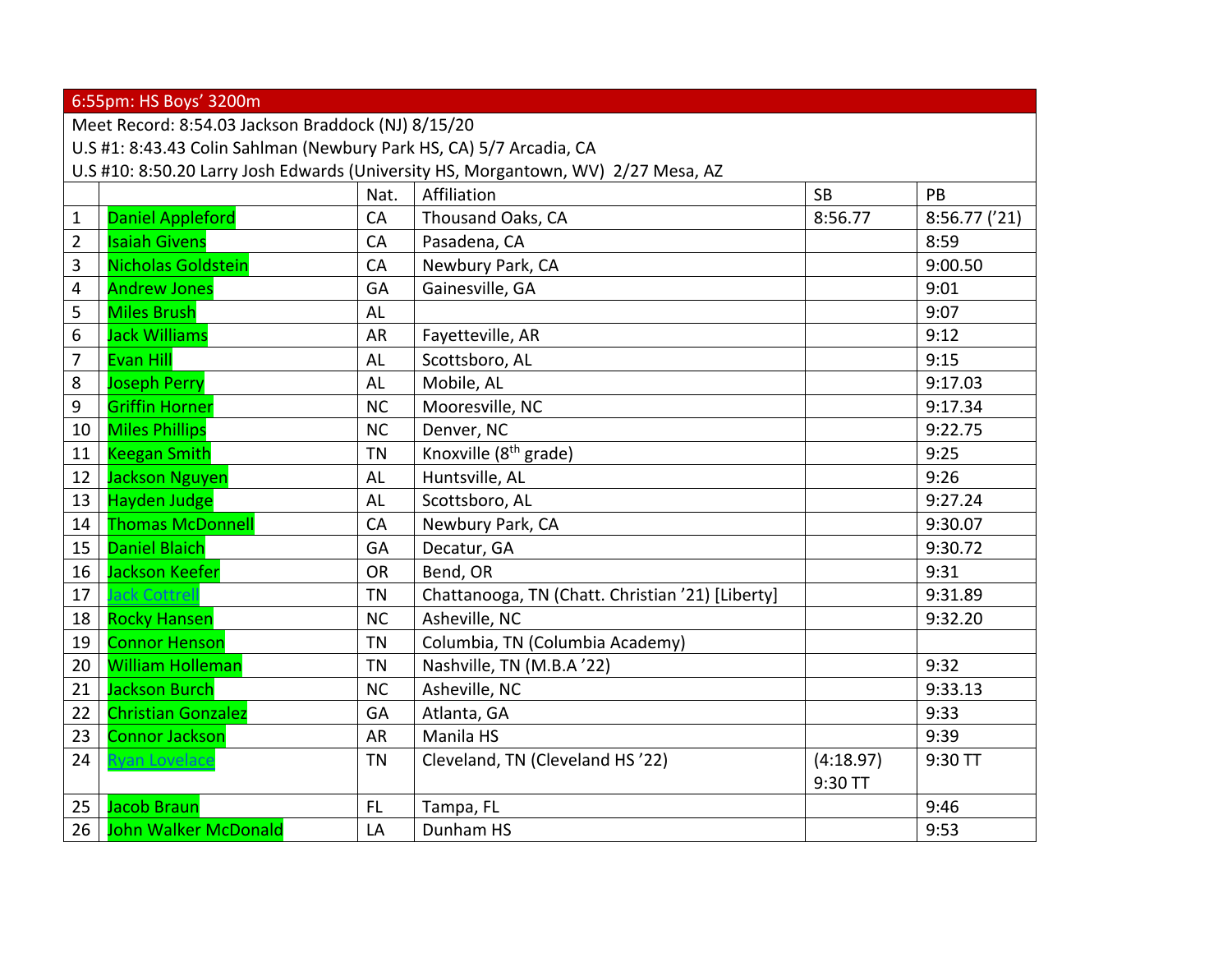|                | 7:10pm: HS Girls' 3200m                                           |           |                                               |                |                 |  |  |  |  |
|----------------|-------------------------------------------------------------------|-----------|-----------------------------------------------|----------------|-----------------|--|--|--|--|
|                | Meet Record: 9:49.83 Jenna Hutchins (Science Hill HS, TN) 8/15/20 |           |                                               |                |                 |  |  |  |  |
|                | U.S #1: 9:52.23 Mia Barnett (Crescenta Valley HS, CA) 4/17        |           |                                               |                |                 |  |  |  |  |
|                | U.S #10: 10:10.90 Lily Cridge (Bishop Chatard HS, IN) 5/25        |           |                                               |                |                 |  |  |  |  |
|                |                                                                   | Nat.      | Affiliation                                   | <b>SB</b>      | <b>PB</b>       |  |  |  |  |
| $\mathbf{1}$   | Crawford West                                                     | AL        | '22                                           | 10:18.76 (#23) | 10:18.76 ('21)  |  |  |  |  |
| $\overline{2}$ | <b>Angie Allen</b>                                                | <b>NC</b> | Denver, CO                                    |                | 10:35           |  |  |  |  |
| $\overline{3}$ | Miranda Lorsbach                                                  | <b>NJ</b> |                                               |                | 10:39           |  |  |  |  |
| $\overline{4}$ | <b>Hannah Schemmel</b>                                            | GA        |                                               |                | 10:40           |  |  |  |  |
| 5              | <b>Katherine Strong</b>                                           | VA        | McLean, VA                                    |                | 10:46           |  |  |  |  |
| 6              | Megan Boonshaft                                                   | <b>NC</b> |                                               |                | 10:51           |  |  |  |  |
| 7              | <b>Madison Jones</b>                                              | <b>MS</b> | Saltillo, MS (Saltillo HS '21) [Jacksonville] | 10:53.35i      | 10:53.35i ('21) |  |  |  |  |
| $\,8\,$        | <b>Grace Von Biberstein</b>                                       | GA        |                                               |                | 11:00           |  |  |  |  |
| 9              | <b>Ava Escorcia</b>                                               | CO        |                                               |                | 11:02           |  |  |  |  |
| 10             | <b>Nicole Pizzo</b>                                               | GA        | Atlanta, GA (Marist HS '22)                   |                | 11:04.89        |  |  |  |  |
| 11             | <b>Samantha Ouellette</b>                                         | <b>TN</b> |                                               |                | 11:14.86        |  |  |  |  |
| 12             | Cecelia Pugsley                                                   | <b>NJ</b> | Sterling, VA (Dominion HS'23)                 | 11:15.21       | 11:15.21        |  |  |  |  |
|                |                                                                   |           |                                               | 4:59.38y       |                 |  |  |  |  |
| 13             | <b>Anna Graves</b>                                                | <b>TN</b> | Heiskell, TN                                  |                | 11:18           |  |  |  |  |
| 14             | <b>Virginia Hunt</b>                                              | <b>TN</b> | Nashville, TN                                 |                | 11:25           |  |  |  |  |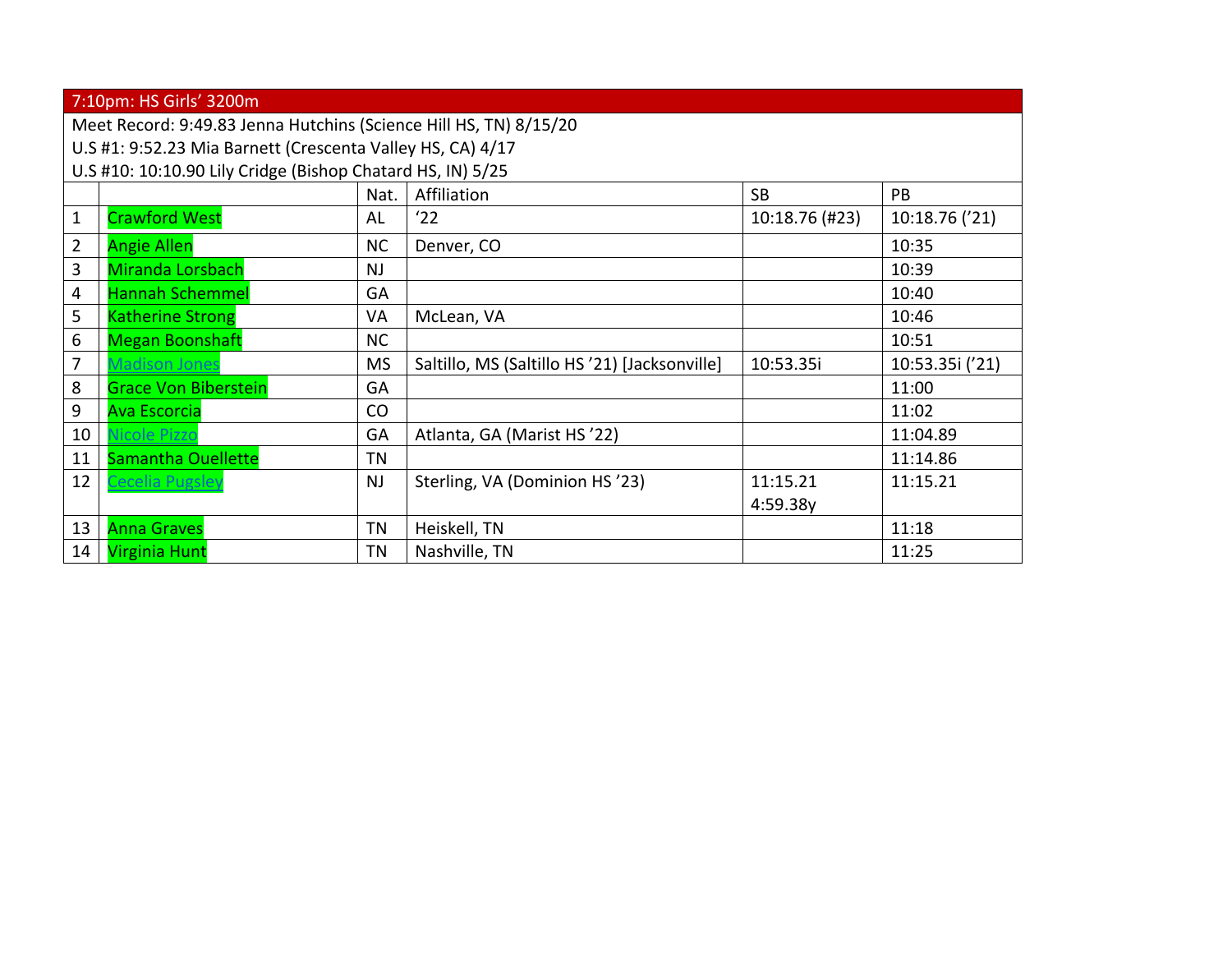|                                                                      | 7:30pm: Men's 5000m                                             |            |          |                               |             |           |                       |  |  |  |  |
|----------------------------------------------------------------------|-----------------------------------------------------------------|------------|----------|-------------------------------|-------------|-----------|-----------------------|--|--|--|--|
|                                                                      | TN Soil Record: 13:20.39 Todd Williams (adidas) 4/11/97         |            |          |                               |             |           |                       |  |  |  |  |
| Meet Record: 13:37.57 Farah Abdulkarim (Unattached/CANADA) 8/15/2020 |                                                                 |            |          |                               |             |           |                       |  |  |  |  |
|                                                                      | Oly Games Standard: 13:13.50, U.S Oly Trials Standard: 13:25.00 |            |          |                               |             |           |                       |  |  |  |  |
|                                                                      |                                                                 | Nat.       |          | Affiliation                   | <b>SB</b>   | 2020      | PB                    |  |  |  |  |
| $\mathbf 1$                                                          | Hyugo Endo                                                      | <b>JPN</b> | 8/5/98   | Unattached                    | 13:28.07    |           | 13:18.99 ('20)        |  |  |  |  |
| $\overline{2}$                                                       | <b>Sam Chelanga</b>                                             | <b>USA</b> | 2/23/85  |                               | 13:27.95    |           | 13:09.67 ('12)        |  |  |  |  |
|                                                                      |                                                                 |            |          |                               | (27:42.02)  |           |                       |  |  |  |  |
| 3                                                                    | <b>Alex George</b>                                              | <b>GBR</b> | 2/26/96  | Unattached                    | 13:59.80    |           | 13:40.66 ('17)        |  |  |  |  |
| $\overline{4}$                                                       | saac Harding                                                    | <b>USA</b> | 1/29/88  | Grand Valley (D2 Champ)       | 13:43.97    |           | 13:43.97 ('21)        |  |  |  |  |
| 5                                                                    | ach Panning                                                     | <b>USA</b> |          | Brooks/Hansons                | (28:01.80)  | 13:44.54  | 13:37.94              |  |  |  |  |
| $\boldsymbol{6}$                                                     | ake Riley                                                       | <b>USA</b> |          | On Running                    |             |           | 13:32.82 ('12)        |  |  |  |  |
| $\overline{7}$                                                       | <b>Ehab El-Sandali</b>                                          | <b>CAN</b> |          | <b>Toronto West Athletics</b> |             |           | 13:44.7               |  |  |  |  |
| $\bf 8$                                                              | <b>Isaac Harding</b>                                            | <b>USA</b> |          |                               |             |           | 13:44.XX              |  |  |  |  |
| $\boldsymbol{9}$                                                     | Abdisamed Abdi                                                  | <b>USA</b> | 6/2/94   | Brooks/Hansons                | (29:21.58)  | 13:42.18  | 13:40.81 ('19)        |  |  |  |  |
| 10                                                                   | <b>Louis Serafini</b>                                           | <b>USA</b> |          | Tracksmith                    |             |           | 13:53.08 ('18)        |  |  |  |  |
| 11                                                                   | <b>Matthew Pereira</b>                                          | <b>USA</b> |          |                               |             |           | 13:54.XX              |  |  |  |  |
| 12                                                                   | ohn Raner                                                       | <b>USA</b> | 10/23/91 | <b>McKirdy Trained</b>        | 13:57.65    |           | 13:57.65 ('21)        |  |  |  |  |
| 13                                                                   | Ben Kendell                                                     | <b>USA</b> |          | Brooks/Hansons                | (8:10.56)   | 13:57.26  | 13:57.26 ('21)        |  |  |  |  |
| 14                                                                   | Michael Brannigar                                               | <b>USA</b> | 11/20/96 |                               | 14:20.40    |           | 14:09.51 ('17)        |  |  |  |  |
| 15                                                                   | Marcelo Laguera                                                 | <b>MEX</b> | 1/12/96  | Longmont, CO                  | 14:13.59A   | 13:59.20i | 13:59.20i ('20)       |  |  |  |  |
| 16                                                                   | <b>Matt Cooper</b>                                              | <b>USA</b> |          | Elevated                      | 14:07.66    |           | 14:07.66 ('21)        |  |  |  |  |
| 17                                                                   | Daniel O'Brien                                                  | <b>USA</b> |          | Boulder, CO                   | 14:09       |           |                       |  |  |  |  |
| 18                                                                   | <b>Clint McKelvey</b>                                           | <b>USA</b> |          | Unattached                    | 14:09       |           |                       |  |  |  |  |
| 19                                                                   | <b>Aidan Thompson</b>                                           | <b>GBR</b> |          | Belmont                       | 14:11.70    |           | 14:11.70 ('21)        |  |  |  |  |
| 20                                                                   | <b>Ben Harvigtsen</b>                                           | <b>USA</b> |          |                               |             |           | 14:15.63              |  |  |  |  |
| 21                                                                   | <b>Vincent Workman</b>                                          | <b>USA</b> |          | Golden, CO                    | (8:143000)  |           |                       |  |  |  |  |
| 18                                                                   | <b>Matt Andrews</b>                                             | <b>USA</b> |          |                               |             |           | 14:23.76              |  |  |  |  |
| 19                                                                   | <b>Chris Marco</b>                                              | <b>USA</b> |          | <b>GA</b>                     |             |           | 14:25                 |  |  |  |  |
|                                                                      | 20 Jarrett Kirk                                                 | <b>USA</b> |          | Unatt (Princeton)             |             |           | 14:40                 |  |  |  |  |
| 21                                                                   | <b>John Vodacek</b>                                             | <b>USA</b> |          |                               |             |           | 14:26.53 ('19)        |  |  |  |  |
| 22                                                                   | <b>Caleb Brown</b>                                              | <b>USA</b> |          | Unattached                    | (8:57 3200) |           | (8:54.86i 3200) ('20) |  |  |  |  |
| 23                                                                   | Mike Kurvach                                                    | <b>USA</b> |          |                               | 14:34.89    |           | 14:34.89 ('21)        |  |  |  |  |
| 24                                                                   | Kevin Koski                                                     | <b>USA</b> |          | Unattached                    |             |           | 14:00.4               |  |  |  |  |
| 25                                                                   | Evan Bishop                                                     | <b>USA</b> |          |                               | 14:10       |           |                       |  |  |  |  |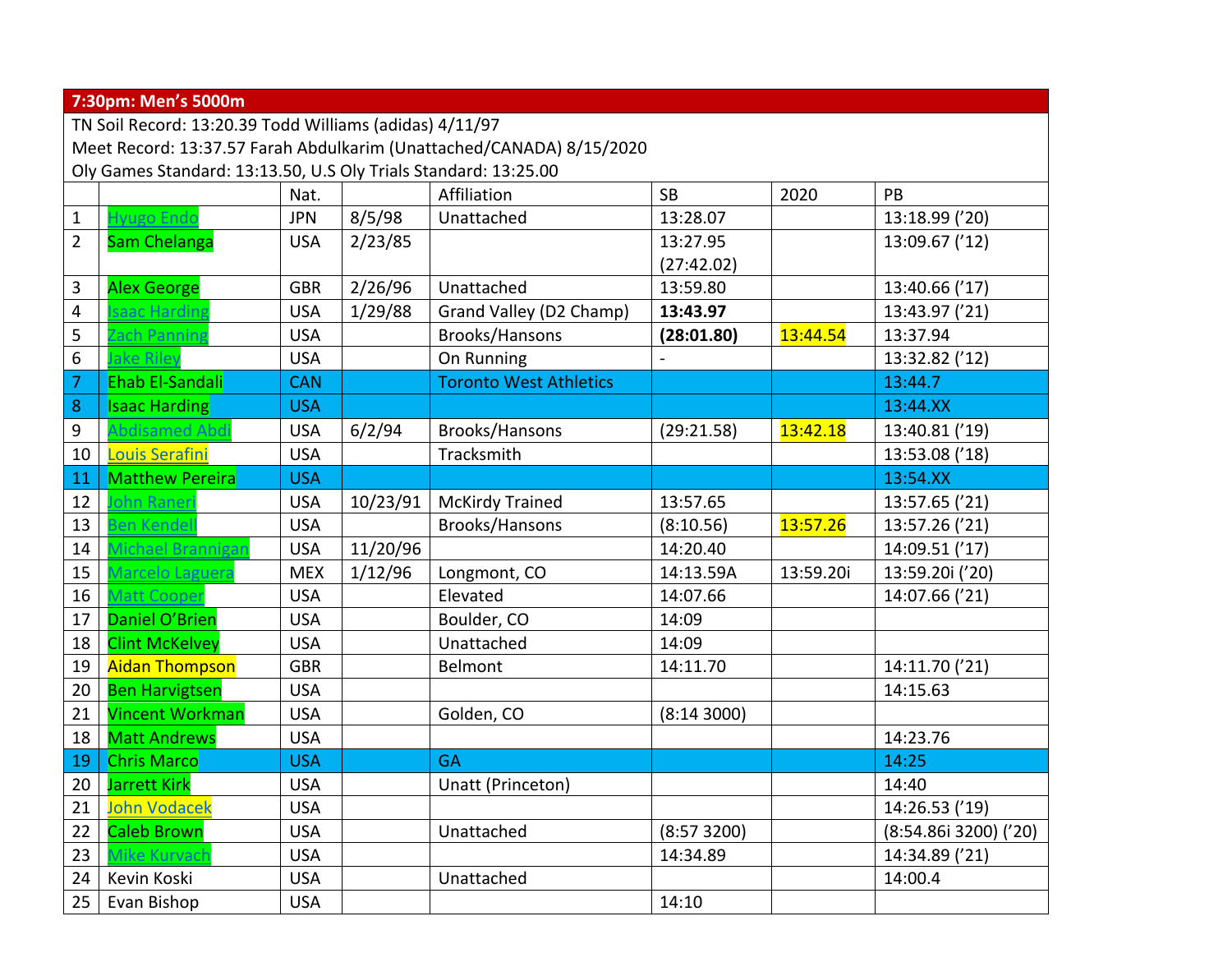**Pacer: TBD @ 65/lap (13:32.5 pace)**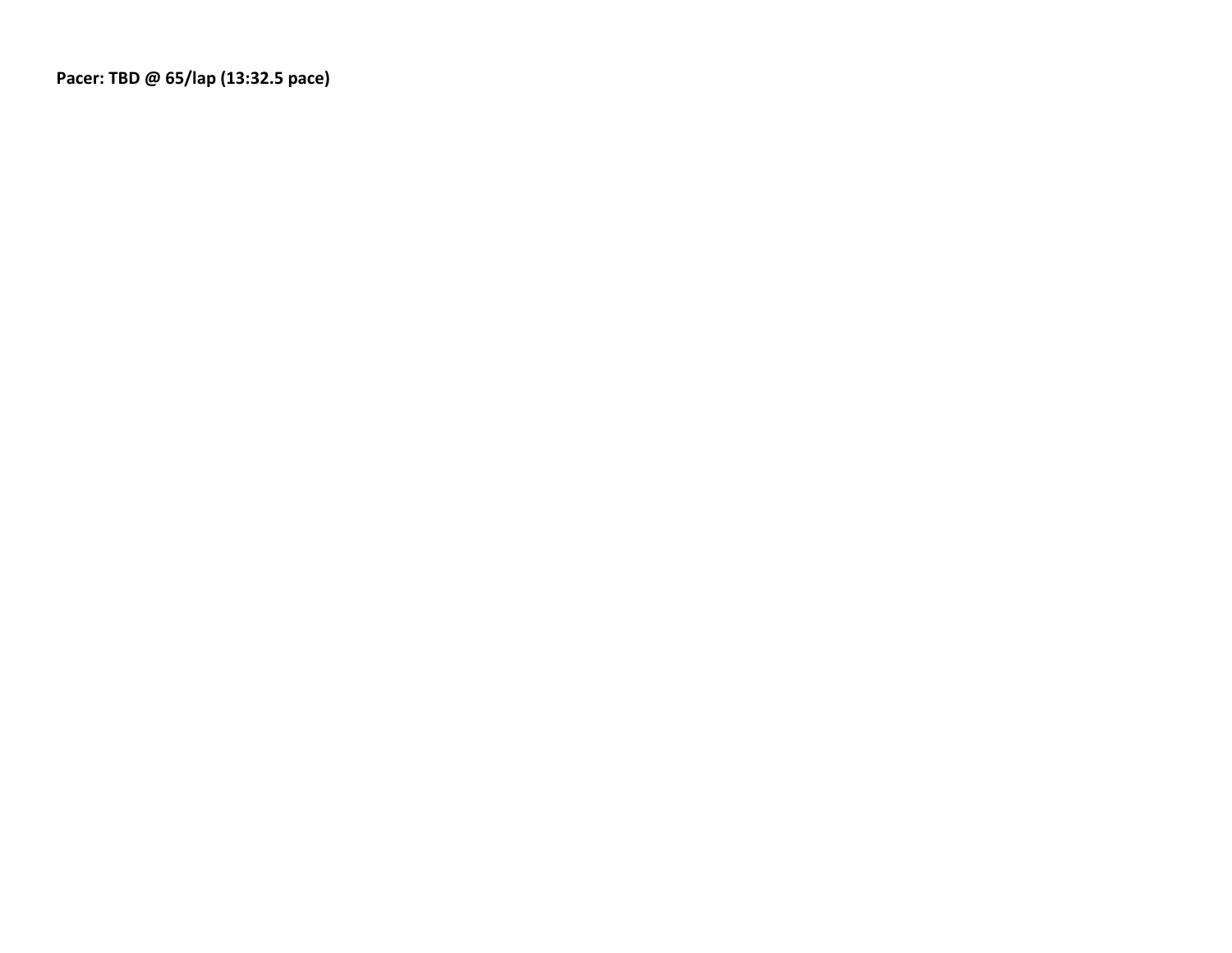|                | 7:50pm: Women's 5000m                                 |            |         |                      |           |                     |  |  |  |  |
|----------------|-------------------------------------------------------|------------|---------|----------------------|-----------|---------------------|--|--|--|--|
|                | TN Soil Record: 15:22.76 Brenda Webb (adidas) 4/13/84 |            |         |                      |           |                     |  |  |  |  |
|                | Meet Record: 15:31.97 Hannah Everson (Air Force) 2020 |            |         |                      |           |                     |  |  |  |  |
|                | Oly Games Standard: 15:10.00                          |            |         |                      |           |                     |  |  |  |  |
|                | U.S Oly Trials Standard: 15:25.00                     |            |         |                      |           |                     |  |  |  |  |
|                |                                                       | Nat.       |         | Affiliation          | <b>SB</b> | PB                  |  |  |  |  |
| $\mathbf 1$    | <b>Vatosha Rogers</b>                                 | <b>USA</b> |         | Brooks/Hansons       | 15:04.95  | 15:04.95 ('21)      |  |  |  |  |
| $\overline{2}$ | Natalia Hawthorr                                      | <b>CAN</b> | 1/12/95 | <b>Brooks</b>        | 15:05.91  | 15:05.91 ('21)      |  |  |  |  |
| 3              | Carrie Verdon                                         | <b>USA</b> |         | Boulder, CO          | 15:18.56  | 15:18.56 ('21)      |  |  |  |  |
| 4              | Lauren Ryan                                           | <b>AUS</b> | 3/15/98 | Unattached           | 15:22.48  | 15:22.48 ('21)      |  |  |  |  |
| 5              | Sarah Disanza                                         | <b>USA</b> | 8/22/95 | Brooks/Hansons       | (9:48.78) | 15:20.57 ('14) USJR |  |  |  |  |
| 6              | Olivia Pratt                                          | <b>USA</b> | 1/21/94 | Brooks/Hansons       | 15:26.85  | 15:26.85 ('21)      |  |  |  |  |
| $\overline{7}$ | <b>Anne-Marie Blaney</b>                              | <b>USA</b> |         | Brooks/Hansons       |           | 15:38               |  |  |  |  |
| $\bf 8$        | <b>Amy Davis</b>                                      | <b>USA</b> |         | Brooks/Hansons       |           | 15:41               |  |  |  |  |
| 9              | Stephanie Cotter                                      | <b>IRL</b> | 1/27/99 |                      | (4:46.85) |                     |  |  |  |  |
| 10             | Alex Lucki                                            | <b>CAN</b> | 7/30/96 | <b>CANADA</b>        | 15:57.00  | 15:52.71 ('19)      |  |  |  |  |
| 11             | <b>Danielle Orie</b>                                  | <b>USA</b> |         |                      | 16:34.86  | 16:18.46 ('18)      |  |  |  |  |
| 12             | <b>Sophie Cantine</b>                                 | <b>USA</b> |         | Unatt (Princeton)    | 16:23.15  | 16:23.15 ('21)      |  |  |  |  |
| 13             | <b>Megan O'Neil</b>                                   | <b>USA</b> |         | Brooks/Hansons       |           | 16:24               |  |  |  |  |
| 14             | <b>Nikki Long</b>                                     | <b>USA</b> |         | Raleigh Dist Project |           | 16:50.24 ('19)      |  |  |  |  |
| 15             | Laura Cook                                            | <b>USA</b> |         | Roots Running Proj.  |           | 16:55.24            |  |  |  |  |
| 16             | <b>Kimberly Maloney</b>                               | <b>USA</b> |         | Raleigh Dist Project |           |                     |  |  |  |  |
| 17             | Carly McNatt (16)                                     | FL         |         | Satellite Beach, FL  |           | 17:06               |  |  |  |  |
| 18             | <b>Caroline Cole</b>                                  | <b>TN</b>  |         | <b>TN</b>            |           | 17:11.06            |  |  |  |  |
| 19             | <b>Georgeanne Watson</b>                              | <b>USA</b> |         | Unattached           | 17:15     |                     |  |  |  |  |
| 20             | <b>Kelly Griffin</b>                                  | <b>USA</b> |         | Unattached           | 17:15     |                     |  |  |  |  |
| 21             | <b>Nicole Buerhle</b>                                 | <b>USA</b> |         | Chattanooga, TN      |           | 17:36               |  |  |  |  |

**Pace: Sammy George @ 72.0/lap Pace: @ 16:00**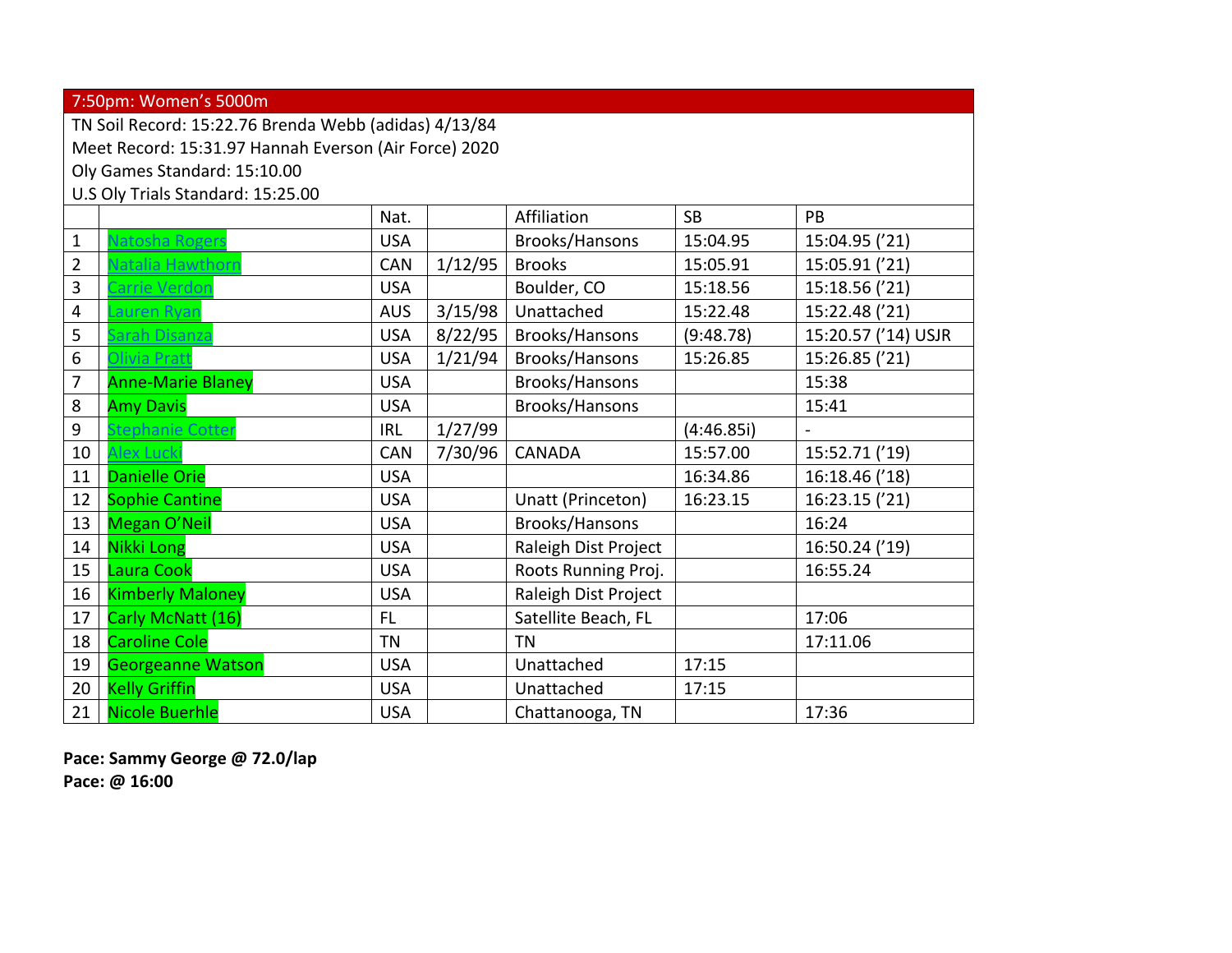|   | 8:10pm: Men's 10,000m             |            |                    |           |           |  |  |  |  |
|---|-----------------------------------|------------|--------------------|-----------|-----------|--|--|--|--|
|   | <b>Oly Games Standard:</b>        |            |                    |           |           |  |  |  |  |
|   | U.S Oly Trials Standard: 28:40.00 |            |                    |           |           |  |  |  |  |
|   |                                   | Nat.       | Affiliation        | <b>SB</b> | <b>PB</b> |  |  |  |  |
| 1 | <b>Matt Welch</b>                 | <b>USA</b> |                    | 29:15     |           |  |  |  |  |
| 2 | Louis Serafini                    |            | Tracksmith         |           |           |  |  |  |  |
| 3 | <b>Arnaldo Martinez</b>           | <b>PUR</b> | <b>PUERTO RICO</b> | 29:30     |           |  |  |  |  |
|   | <b>Reyes</b>                      |            |                    |           |           |  |  |  |  |
| P | Caleb Kerr                        |            |                    | 14:20     |           |  |  |  |  |
| P | Sam Chelanga                      |            |                    |           |           |  |  |  |  |

|                | 8:45pm: Women's 10,000m           |            |         |                      |            |                |  |  |  |  |
|----------------|-----------------------------------|------------|---------|----------------------|------------|----------------|--|--|--|--|
|                | Oly Games Standard:               |            |         |                      |            |                |  |  |  |  |
|                | U.S Oly Trials Standard: 32:25.00 |            |         |                      |            |                |  |  |  |  |
|                |                                   | Nat.       |         | Affiliation          | <b>SB</b>  | <b>PB</b>      |  |  |  |  |
|                | Emma Wilson SCR                   | <b>USA</b> |         | Huntington           |            | 32:38 ('20)    |  |  |  |  |
| $\overline{2}$ | <b>Megan Lacey</b>                | USA        |         | Unattached           | 33:07.10   | 33:07.10 ('21) |  |  |  |  |
| 3              | nnmarie Tuxbury                   | <b>USA</b> |         |                      | (16:31.47) | 33:37.23 ('20) |  |  |  |  |
| 5              | akiko Minagawa                    | <b>USA</b> | 8/23/94 | Columbus Running Co. | (1:14:44)  | 34:27.31 ('15) |  |  |  |  |
| P1             |                                   |            |         |                      |            |                |  |  |  |  |
| <b>P2</b>      |                                   |            |         |                      |            |                |  |  |  |  |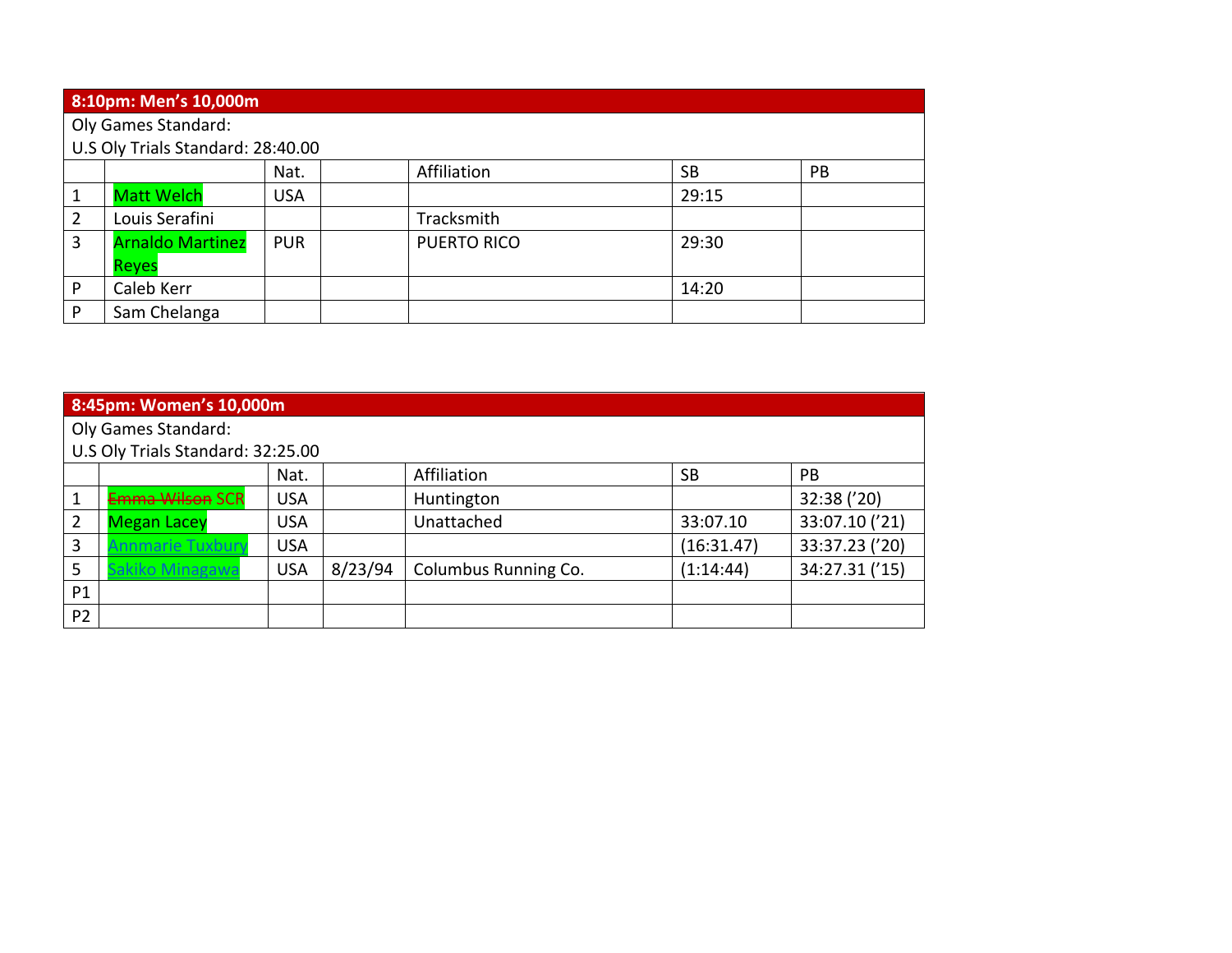## **SUNDAY (M.B.A)**

| 3:15pm: Men's Open Mile (2 heats) |           |                         |         |  |  |  |  |
|-----------------------------------|-----------|-------------------------|---------|--|--|--|--|
|                                   | Nat.      | Affiliation             | Seed    |  |  |  |  |
| <b>Camren Fischer</b>             | <b>AR</b> |                         | 4:09.56 |  |  |  |  |
| <b>Alex Egbert</b>                | <b>MO</b> |                         | 4:14    |  |  |  |  |
| <b>Jordan Schilit</b>             | <b>NC</b> | Unattached (NC)         | 4:14    |  |  |  |  |
| Clark Otte (move to Pro Mile?)    |           |                         | 4:15    |  |  |  |  |
| Elijah Chesterman                 | IN        | Huntington Univ.        | 4:15.93 |  |  |  |  |
| <b>Adeian Gentie</b>              | IN        | Huntington Univ.        | 4:19.78 |  |  |  |  |
| <b>Brandon Phillips</b>           | <b>TN</b> | Unattached              | 4:24    |  |  |  |  |
| <b>Blake Roberts</b>              | IN        | Unattached              | 4:24    |  |  |  |  |
| <b>Reggie Sanders</b>             | <b>AL</b> |                         | 4:26    |  |  |  |  |
| <b>Sean Smith</b>                 | <b>TN</b> |                         | 4:28    |  |  |  |  |
| Dillon Watson (17)                | GA        |                         | 4:30    |  |  |  |  |
| <b>Noah Carpenter (17)</b>        | <b>MS</b> |                         | 4:32    |  |  |  |  |
| <b>Golden Coachman</b>            | AL        |                         | 4:33    |  |  |  |  |
| Zimri Kuhn (18)                   | <b>TN</b> |                         | 4:35    |  |  |  |  |
| <b>Ryan Cross</b>                 | <b>TN</b> | Unattached (TN)         | 4:36    |  |  |  |  |
| <b>Andrew Fielding</b>            | AL        | Unattached              | 4:36    |  |  |  |  |
| <b>Brandon Brazil</b>             | <b>WY</b> | Unattached              | 4:38    |  |  |  |  |
| <b>Brennan Thomas</b>             | <b>TN</b> | Unattached              | 4:40    |  |  |  |  |
| <b>Cannon Reid</b>                | <b>KY</b> |                         | 4:48    |  |  |  |  |
| Eli Williams                      | <b>AL</b> | Unattached              | 4:50    |  |  |  |  |
| <b>Jackson Gary</b>               | <b>TN</b> | Unattached              | 4:52.00 |  |  |  |  |
| <b>Eddie Gilbert</b>              | <b>KY</b> | <b>Thomson Training</b> | 4:52.80 |  |  |  |  |
| <b>Samuel Haines</b>              |           |                         | 4:53.08 |  |  |  |  |
| <b>Roman Goralski</b>             | <b>WY</b> | Unattached              | 4:54    |  |  |  |  |
| <b>Christian Rowe</b>             | <b>TN</b> |                         | 4:54    |  |  |  |  |
| <b>Joshua Cross</b>               | <b>TN</b> |                         | 4:55    |  |  |  |  |
| <b>Will Gamble</b>                | <b>TN</b> |                         | 5:30    |  |  |  |  |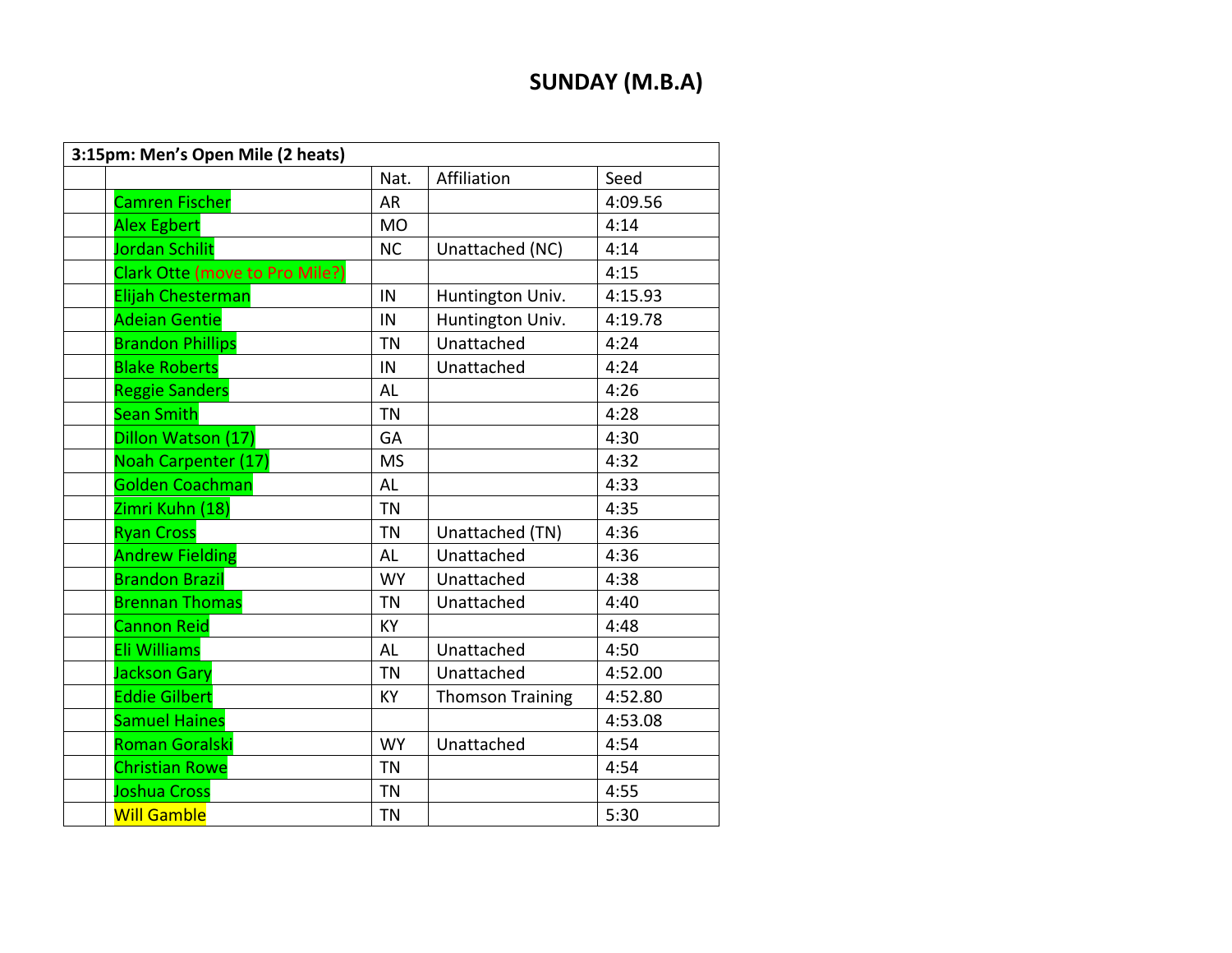| 3:30pm: Women's Open Mile |                             |           |                      |           |  |  |  |  |  |
|---------------------------|-----------------------------|-----------|----------------------|-----------|--|--|--|--|--|
|                           |                             | Nat.      | Affiliation          | <b>SB</b> |  |  |  |  |  |
| $\mathbf{1}$              | Lisa Carey (Move from 1500) |           | Runnababez           | 5:00      |  |  |  |  |  |
| 2                         | <b>Keira Woodman</b>        | TN        | Nashville Running Co | 5:00      |  |  |  |  |  |
| 3                         | <b>Kelly Holliday</b>       | <b>WY</b> |                      | 5:00      |  |  |  |  |  |
| 4                         | <b>Madeline Wheatcroft</b>  | TN        | Unattached           | 5:13      |  |  |  |  |  |
| 5                         | <b>Emma Hamby</b>           | TN        |                      | 5:24.50   |  |  |  |  |  |
| 6                         | <b>Ava Flaherty</b>         | <b>NC</b> |                      | 5:27.25   |  |  |  |  |  |
| 7                         | <b>Lindsey Holliday</b>     | <b>WY</b> |                      | 5:30.58   |  |  |  |  |  |
| 8                         | <b>Madeline Wittschen</b>   | TN        |                      | 5:37      |  |  |  |  |  |
| 9                         | <b>Abby Miller</b>          | <b>TN</b> |                      | 5:40      |  |  |  |  |  |
| 10                        | <b>Emma Murphy</b>          | TN        | <b>NYA</b>           | 5:55      |  |  |  |  |  |
| 11                        | Annabelle Cothran (16)      | <b>TN</b> | <b>NYA</b>           | 6:10      |  |  |  |  |  |

# **- TV WINDOW -**

|                 | Men's 800m: A Heat $-4:27$ pm, D, C, B heats $-2:45$                                       |            |         |                          |         |         |              |  |  |  |  |  |
|-----------------|--------------------------------------------------------------------------------------------|------------|---------|--------------------------|---------|---------|--------------|--|--|--|--|--|
|                 | Meet Record & TN Soil Record: 1:44.68 Wesley Vazquez (PUERTO RICO) 2019                    |            |         |                          |         |         |              |  |  |  |  |  |
|                 | Oly Games Standard: 1:45.20                                                                |            |         |                          |         |         |              |  |  |  |  |  |
|                 | U.S Oly Trials Standard: 1:46.00                                                           |            |         |                          |         |         |              |  |  |  |  |  |
|                 | Affiliation<br><b>SB</b><br>2020<br>PB<br>Nat.                                             |            |         |                          |         |         |              |  |  |  |  |  |
|                 | A Heat (50.0)                                                                              |            |         |                          |         |         |              |  |  |  |  |  |
| $\mathbf{1}$    | <b>Brandon McBride</b>                                                                     | <b>CAN</b> |         | Adidas                   |         |         | 1:43.20('18) |  |  |  |  |  |
| $\overline{2}$  | <b>Vincent Crisp</b>                                                                       | <b>USA</b> | 8/17/97 | Under Armour/District TC | 1:46.31 | 1:46.29 | 1:46.29(20)  |  |  |  |  |  |
| $\overline{3}$  | <b>Quamel Prince</b>                                                                       | <b>GUY</b> | 4/20/92 | Under Armour/District TC | 1:47.01 | 1:46.42 | 1:45.58      |  |  |  |  |  |
| $\overline{4}$  | <b>Robert Downs</b>                                                                        | <b>USA</b> |         | Diadora                  | 1:48.55 | 1:46.56 | 1:46.46('19) |  |  |  |  |  |
| 5               | 8/17/97<br>1:46.70('17)<br>Under Armour/District TC<br>1:47.79<br>C.J. Jones<br><b>USA</b> |            |         |                          |         |         |              |  |  |  |  |  |
| $6\phantom{1}6$ | ajay Hamilton                                                                              | <b>JAM</b> | 8/25/95 | <b>JAMAICA</b>           | 1:47.14 |         | 1:47.14('21) |  |  |  |  |  |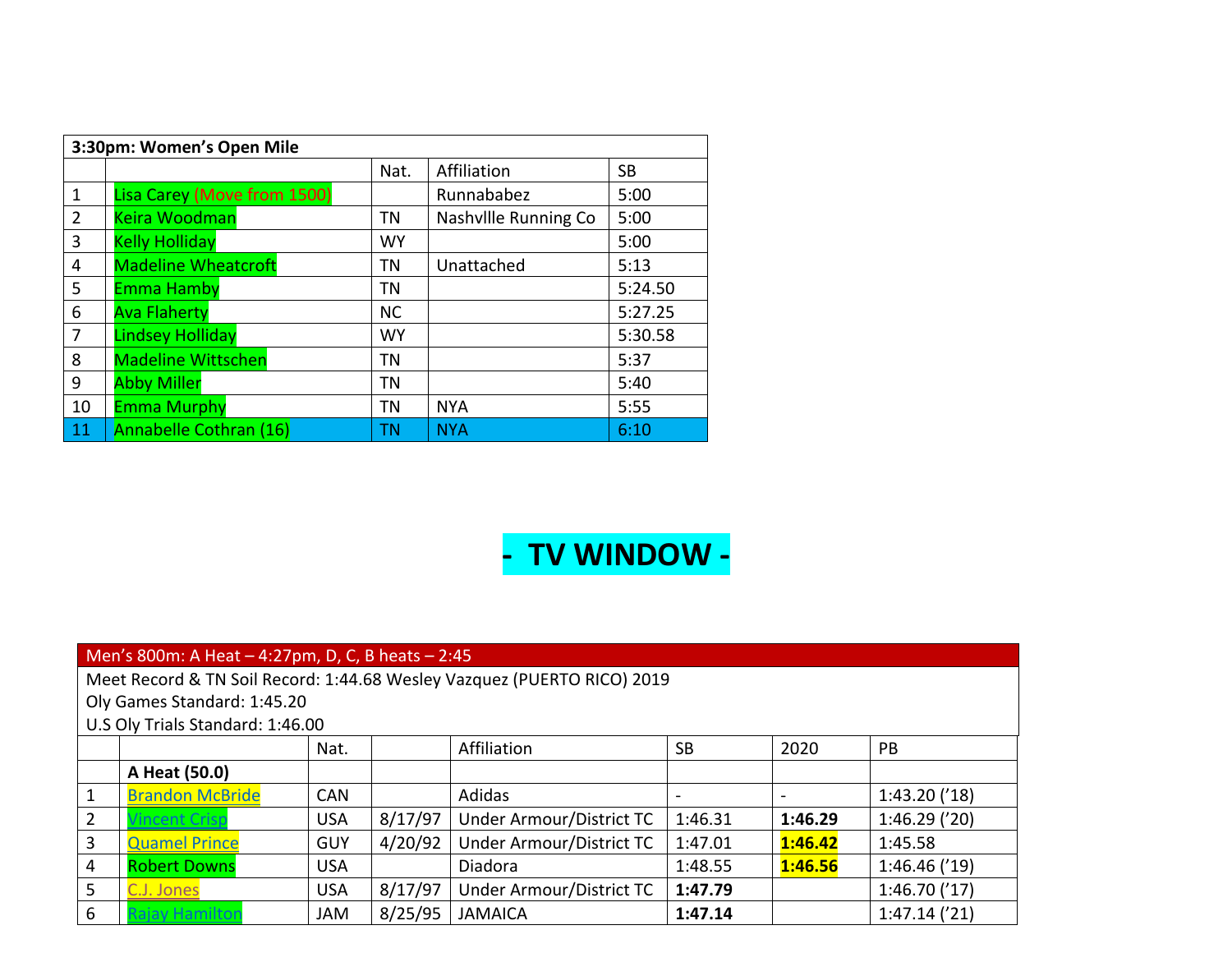| $\overline{7}$          | osh Hoev                      | <b>USA</b> | 11/1/99 | Adidas                                 | 1:47.56   | 1:47.26i       | 1:47.26i ('20)   |
|-------------------------|-------------------------------|------------|---------|----------------------------------------|-----------|----------------|------------------|
| 8                       | <b>Christopher Conrad</b>     | <b>USA</b> |         |                                        | 1:47.45   |                | 1:47.45('21)     |
| 9                       | Takieddine Hedeilli           | <b>ALG</b> | 6/6/96  |                                        | 1:45.98i  |                | 1:45.98i ('21)   |
|                         | <b>B Heat (51.0)</b>          |            |         |                                        |           |                |                  |
| $\mathbf{1}$            | incent Ciattei                | <b>USA</b> | 1/21/95 | Nike OTC Elite                         | (3:34.57) | $\mathbf{r}$   | 1:47.54('17)     |
| $\overline{2}$          | Daniel Nixon                  | <b>USA</b> | 9/4/98  | Unattached                             | 1:47.65   |                | 1:47.06('19)     |
| 3                       | Dennis Mbuta                  | <b>USA</b> |         | <b>Grand Valley SU</b>                 | 1:48.24   |                | $1:48.24$ ('21)  |
| 4                       | Everett Smulders              | <b>USA</b> | 9/8/88  | WesFly                                 | 1:48.31   |                | 1:48.31('21)     |
| $\overline{\mathbf{4}}$ | <b>Christian Harrison</b>     | <b>USA</b> |         | Adidas/Golden Coast TC                 | 1:48.42   |                | $1:46.69$ ('16)  |
| 5                       | Cade Bethmanr                 | <b>USA</b> | 7/25/98 | WesFly                                 | 1:48.76   | $\blacksquare$ | 1:47.81('19)     |
| 6                       | <b>Kenton Bachmann</b>        | <b>USA</b> |         | Unattached (Wake Forest)               | 1:48.84i  |                | 1:48.84i ('21)   |
| $\overline{7}$          | <b>John Lewis</b>             | <b>USA</b> |         |                                        | 1:48.92   |                | 1:48.89          |
| 8                       | uciano Fiore                  | <b>USA</b> |         | <b>Empire Elite</b>                    | 1:49.04   |                | 1:49.04('21)     |
| 9                       | <b>Russell Dinkins (late)</b> | <b>USA</b> |         | <b>NYAC</b>                            | 1:48.38   |                | 1:46.40('17)     |
|                         | C Heat (51.5)                 |            |         |                                        |           |                |                  |
| $\mathbf{1}$            | tephen Evans                  | <b>CAN</b> |         | Ottawa Lions                           | 1:49.96   | 1:49.24i       | 1:48.90 ('19)    |
| $\overline{2}$          | lames Gilreath                | <b>USA</b> | 8/7/89  | <b>Team Green Running</b>              | 1:50.43   | 1:49.50        | 1:46.70('16)     |
| 3                       | Caden Monk (Open?)            | <b>USA</b> |         |                                        | 1:50.64   |                | $1:50.64$ ('21)  |
| 4                       | eonel Perez                   | <b>DOM</b> | 5/22/97 |                                        | 1:50.23   |                | $1:50.23$ ('21)  |
| 5                       | Paris Simmons                 | <b>USA</b> | 6/3/91  |                                        | 1:50.29   | $\mathbf{r}$   | $1:47.04$ ('19)  |
| 6                       | ayron Reyes                   | <b>DOM</b> | 1/4/90  | Leonia Track Club                      | 1:50.38   |                | 1:47.28 ('16) NR |
| $\overline{7}$          | <b>Cameron Laverty</b>        | <b>USA</b> |         | <b>Team Green Running</b>              | 1:50.83   | 1:52.12        | 1:49.88 ('18)    |
| 8                       | <b>Charles Shimukowa</b>      | ZAM        |         |                                        | (1:21.19) | 1:50.88i       | 1:50.88i ('20)   |
|                         | D Heat (52.0)                 |            |         |                                        |           |                |                  |
| $\mathbf{1}$            | Jonathan Moore                | <b>USA</b> |         |                                        | 1:50.95   |                | 1:47.89          |
| $\overline{2}$          | <b>Iddriss Iddriss</b>        | <b>USA</b> |         | Stevenson (D3 Nats - 2 <sup>nd</sup> ) | 1:51.18   | $\overline{a}$ | 1:51.18('21)     |
| 3                       | <b>Derek Gross</b>            | <b>USA</b> |         |                                        |           | 1:51.22i       |                  |

A (50.0) –

 $B(51.0) -$ 

C (51.5) -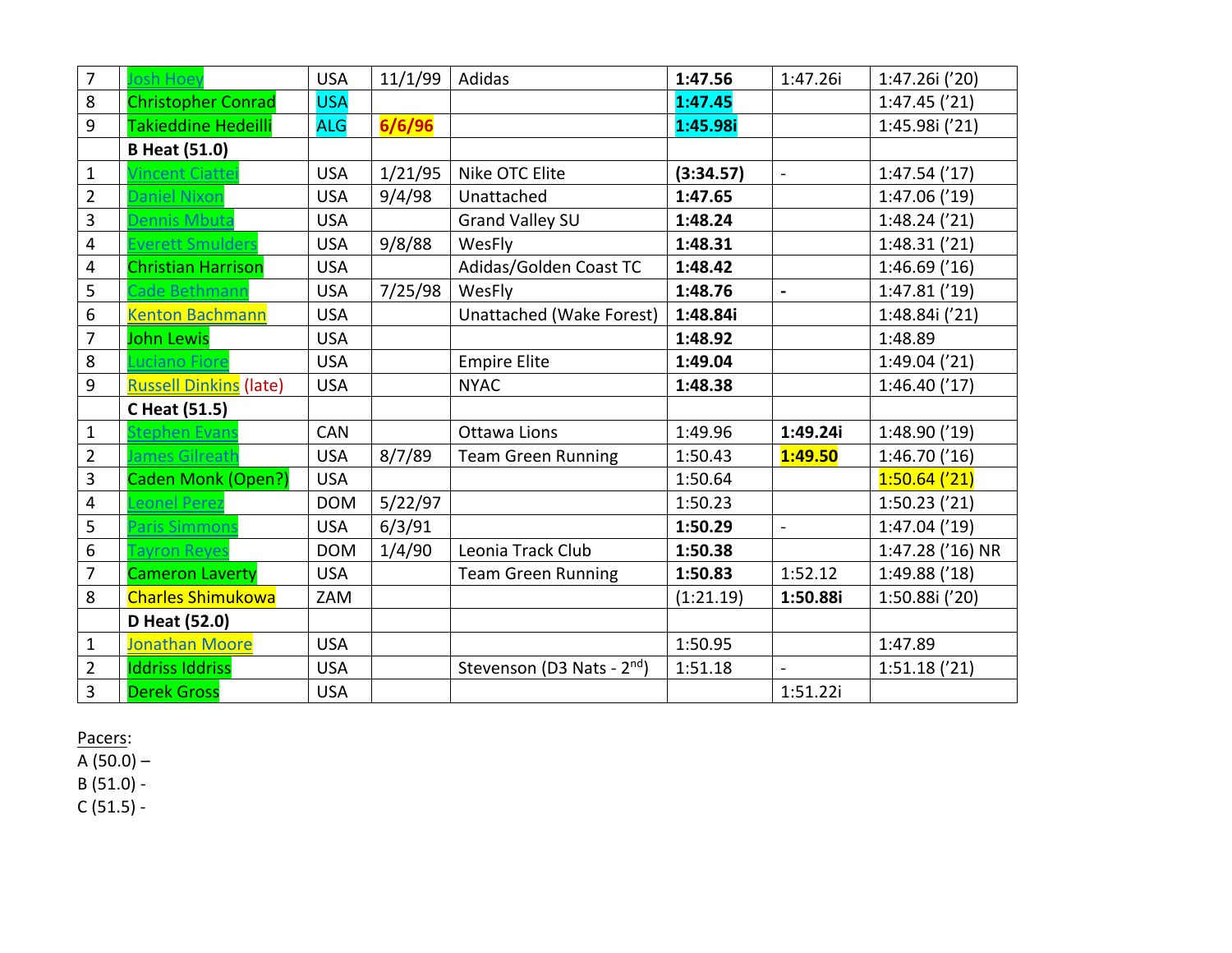|                  | Women's 800m A heat $-4:35$ pm D, C, B heats $-3:00$ pm           |            |          |                            |           |          |                 |      |  |  |  |
|------------------|-------------------------------------------------------------------|------------|----------|----------------------------|-----------|----------|-----------------|------|--|--|--|
|                  | Meet Record & TN Soil Record: 1:59.78 Molly Ludlow (Saucony) 2015 |            |          |                            |           |          |                 |      |  |  |  |
|                  | Oly Games Standard: 1:59.50                                       |            |          |                            |           |          |                 |      |  |  |  |
|                  | U.S Oly Trials Standard: 2:02.50                                  |            |          |                            |           |          |                 |      |  |  |  |
|                  | A Heat (57.5)                                                     | Nat.       |          | Affiliation                | <b>SB</b> | 2020     | PB              |      |  |  |  |
| $\mathbf 1$      | Shannon Osika                                                     | <b>USA</b> | 6/15/93  | <b>Nike</b>                | (4:00.73) | 2:02.11i | 2:02.36('17)    | 1200 |  |  |  |
| $\overline{2}$   | Sabrina Southerland                                               | <b>USA</b> | 12/18/95 | Nike OTC Elite             | 1:58.82   |          | 1:58.82('21)    | 1183 |  |  |  |
| 3                | <b>Chanelle Price</b>                                             | <b>USA</b> | 8/22/90  | <b>Nike</b>                | 1:59.12   | 2:00.12  | 1:59.10('15)    | 1178 |  |  |  |
| $\overline{4}$   | Gaela Edward:                                                     | <b>USA</b> | 12/8/93  | Adidas                     | 1:59.86   | 2:00.39  | 1:59.68('18)    | 1165 |  |  |  |
| 5                | Julia Rizk                                                        | <b>USA</b> | 6/14/96  | <b>Under Armour</b>        | 2:01.24   |          | $2:01.24$ ('21) | 1140 |  |  |  |
| $\boldsymbol{6}$ | Brenna Detra                                                      | <b>USA</b> | 8/13/95  | <b>Boston A.A</b>          | 2:04.16   | 2:02.06i | 2:02.06i ('20)  | 1126 |  |  |  |
| $\overline{7}$   | Brooke Feldmeier                                                  | <b>USA</b> |          |                            | 2:02.15   | 2:04.88i | 2:01.54('17)    | 1124 |  |  |  |
| 8                | <b>Esther Seeland</b>                                             | <b>USA</b> |          | Messiah Univ.              | 2:02.35   |          | 2:02.52('21)    | 1117 |  |  |  |
|                  | B Heat (58.0)                                                     |            |          |                            |           |          |                 |      |  |  |  |
| $\mathbf 1$      | Sammy Watsor                                                      | <b>USA</b> | 11/10/99 | Adidas                     | 2:03.30   | 2:02.41  | $2:00.65$ ('17) |      |  |  |  |
| $\overline{2}$   | Maité Bouchard                                                    | <b>CAN</b> |          |                            | 2:02.53   |          | 2:00.93i ('20)  | 1117 |  |  |  |
| 3                | Sophia Gorriaran                                                  | <b>USA</b> |          |                            | 2:02.93   | 2:02.90  | 2:02.90('20)    | 1111 |  |  |  |
| $\overline{4}$   | <b>Emily Richard</b>                                              | <b>USA</b> | 7/21/95  | <b>HOKA ONE ONE</b>        | 2:03.87   | 2:02.95i | $2:00.62$ ('17) | 1110 |  |  |  |
| 5                | Olga Kosichenko                                                   | <b>USA</b> |          | Central Park TC/Tracksmith | 2:03.12   | 2:03.51i | 2:02.92i ('18)  |      |  |  |  |
| $6\,$            | Ersula Farrow                                                     | <b>USA</b> | 11/20/97 | Garden State TC            | 2:05.98   | 2:03.63  | 2:03.63('20)    | 1098 |  |  |  |
| $\overline{7}$   | Megan Malasart                                                    | <b>USA</b> |          | Atlanta Track Club Elite   | 2:04.34   | 2:06.02  | 2:02.06('13)    |      |  |  |  |
| 8                | <b>Angel Piccirillo</b>                                           | <b>USA</b> | 1/8/94   | Oiselle Little Wing        | 2:04.43   | 4:13.13i | 2:02.78('18)    | 1108 |  |  |  |
|                  |                                                                   |            |          |                            | (4:12.44) |          |                 |      |  |  |  |
|                  | C Heat (59.0)                                                     |            |          |                            |           |          |                 |      |  |  |  |
| $\mathbf 1$      | Maddie Kopp                                                       | <b>USA</b> | 4/4/95   | Under Armour/District TC   | 2:05.64i  | 2:05.44i | $2:00.88$ ('18) |      |  |  |  |
| $\overline{2}$   | Annette Melcher                                                   | <b>USA</b> | 4/18/92  | U.S Air Force              | 2:06.81   | 2:05.58i | $2:02.32$ ('15) |      |  |  |  |
| 3                | <b>Yulia Stepanova</b>                                            | <b>ANA</b> |          |                            | 2:05.45   | 2:11.74i | 2:04.35('18)    |      |  |  |  |
| $\overline{4}$   | Priscila Morales                                                  | <b>PUR</b> | 8/5/96   |                            | 2:05.57   |          | $2:03.74$ ('19) |      |  |  |  |
| 5                | <b>Bailey Sharon [TFRRS]</b>                                      | <b>USA</b> |          | Western Colorado           | 2:05.74   |          | 2:05.74('21)    |      |  |  |  |
| $\boldsymbol{6}$ | Sydney Steely                                                     | <b>USA</b> |          | Mississippi State          | 2:06.85   |          | 2:06.85('21)    |      |  |  |  |
| $\overline{7}$   | <b>Gabby Scott</b>                                                | <b>PUR</b> | 1/13/97  |                            | 2:06.94   |          | 2:06.94('21)    |      |  |  |  |
| 8                | essica Teal                                                       | <b>USA</b> |          | Unattached                 | 2:07.42   | 2:07.87  | 2:05.74('19)    |      |  |  |  |
| 9                | <b>Meg Manley</b>                                                 | <b>USA</b> |          | <b>Empire Elite TC</b>     | 2:07.73   | 2:08.58  | 2:01.73         |      |  |  |  |
|                  | D Heat (60.0)                                                     |            |          |                            |           |          |                 |      |  |  |  |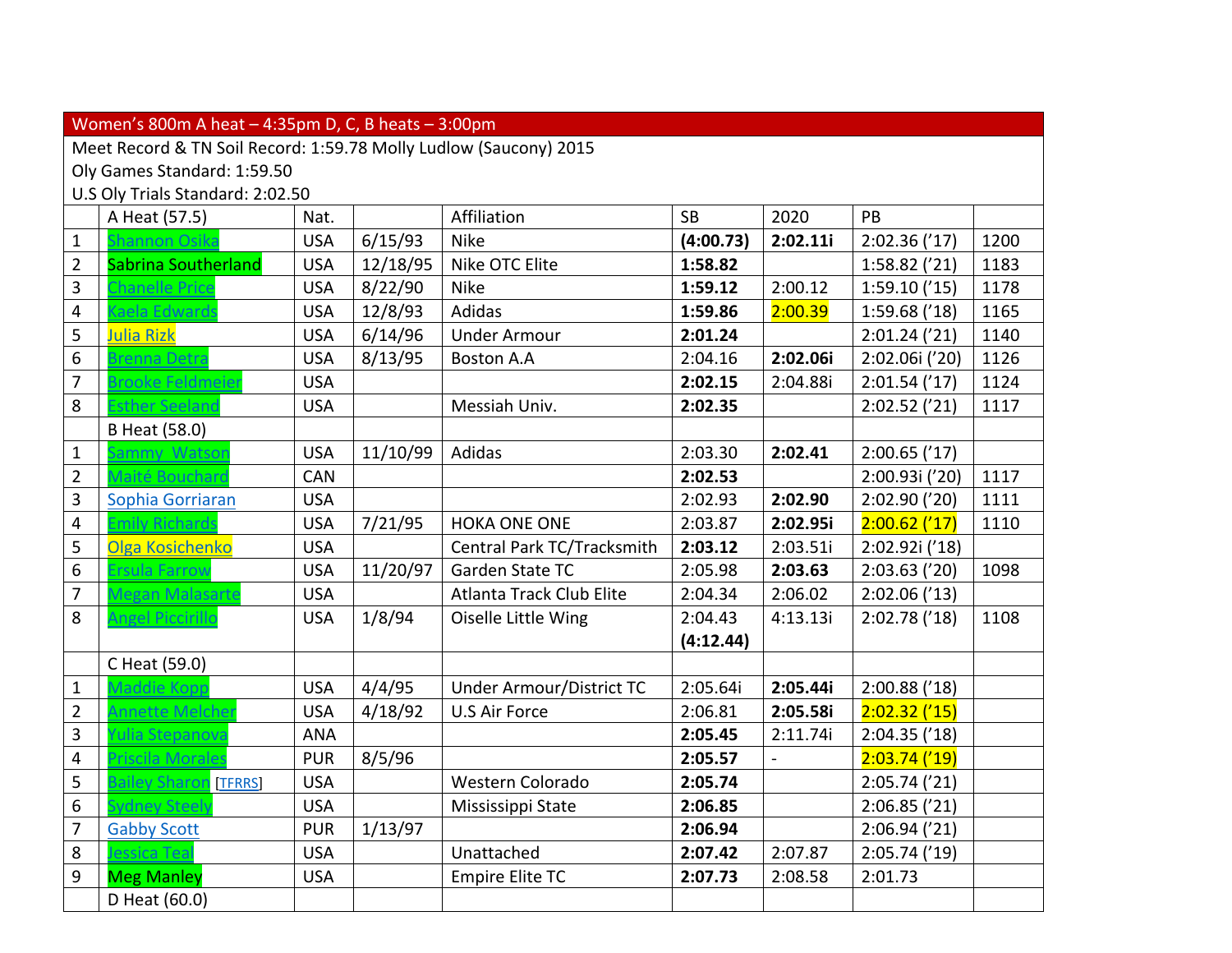|                | chael Walter           | <b>USA</b> |         | <b>Atlanta Track Club Elite</b> | 2:08.07 | 2:08.82i | 2:04.15('19) |
|----------------|------------------------|------------|---------|---------------------------------|---------|----------|--------------|
| $\overline{2}$ | nev Hammi              | <b>USA</b> | 10/6/95 |                                 | 2:08.15 |          | 2:08.15('21) |
| 3              | dnee Over              | <b>USA</b> |         |                                 | 2:08.18 |          | 2:04.92('15) |
| $\overline{4}$ | dsev Putmar            | <b>USA</b> | 6/14/89 | <b>CSTC Elite</b>               | 2:08.90 |          | 2:08.46('16) |
| 5              | ephanie Herric         | <b>USA</b> | 8/13/87 | Central Park TC/Tracksmith      | 2:10.58 |          | 2:04.47('14) |
| 6              | <b>ricka Charles</b>   | <b>USA</b> |         | G.W Express/New Balance         | 2:12.35 |          | 2:06.11('17) |
|                | <b>Emily Pedzinski</b> | <b>USA</b> |         |                                 | 2:10.87 |          | 2:08.99('19) |
| 8              | ike Egbeniy            | <b>NGR</b> |         |                                 |         |          | 2:02.34('17) |

A (57.5) –

B (58.0) -

 $C (59.0) -$ 

 $D(60.0) -$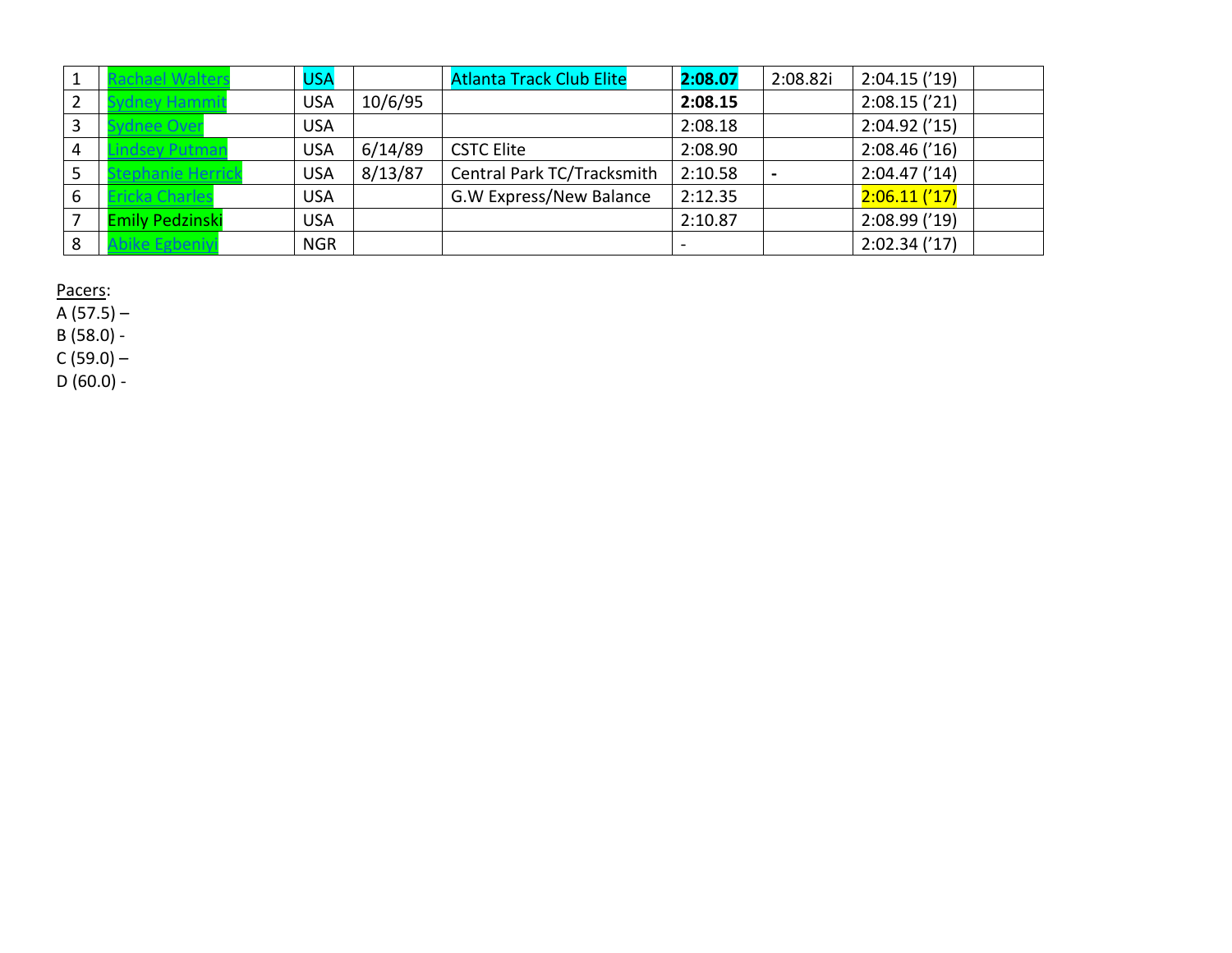| Women's 1500m: A Heat: 5:54pm B, C, D heats - 7:15pm |                                                                                                                                                                                                                     |                                                                                                                                    |                                                                           |                                                                                                                                                                                                                                                                    |                                                    |                                                                                |                                                                                               |  |  |  |  |
|------------------------------------------------------|---------------------------------------------------------------------------------------------------------------------------------------------------------------------------------------------------------------------|------------------------------------------------------------------------------------------------------------------------------------|---------------------------------------------------------------------------|--------------------------------------------------------------------------------------------------------------------------------------------------------------------------------------------------------------------------------------------------------------------|----------------------------------------------------|--------------------------------------------------------------------------------|-----------------------------------------------------------------------------------------------|--|--|--|--|
|                                                      |                                                                                                                                                                                                                     |                                                                                                                                    |                                                                           |                                                                                                                                                                                                                                                                    |                                                    |                                                                                |                                                                                               |  |  |  |  |
|                                                      |                                                                                                                                                                                                                     |                                                                                                                                    |                                                                           |                                                                                                                                                                                                                                                                    |                                                    |                                                                                |                                                                                               |  |  |  |  |
|                                                      |                                                                                                                                                                                                                     |                                                                                                                                    |                                                                           |                                                                                                                                                                                                                                                                    |                                                    |                                                                                |                                                                                               |  |  |  |  |
|                                                      |                                                                                                                                                                                                                     |                                                                                                                                    |                                                                           |                                                                                                                                                                                                                                                                    |                                                    |                                                                                |                                                                                               |  |  |  |  |
| A Heat (4:02)                                        | Nat.                                                                                                                                                                                                                |                                                                                                                                    |                                                                           | <b>SB</b>                                                                                                                                                                                                                                                          | 2020                                               | PB                                                                             |                                                                                               |  |  |  |  |
| <b>Jenny Simpson</b>                                 | <b>USA</b>                                                                                                                                                                                                          | 8/23/86                                                                                                                            | New Balance                                                               | 4:10.07                                                                                                                                                                                                                                                            | (14:58.67i)                                        | $3:57.22$ ('14)                                                                | 1166                                                                                          |  |  |  |  |
| <b>Kate Van Buskirk</b>                              | CAN                                                                                                                                                                                                                 | 6/9/87                                                                                                                             | CANADA                                                                    | 4:05.39                                                                                                                                                                                                                                                            |                                                    | 4:05.38('14)                                                                   | 1163                                                                                          |  |  |  |  |
|                                                      |                                                                                                                                                                                                                     |                                                                                                                                    |                                                                           | (14:59.80)                                                                                                                                                                                                                                                         |                                                    |                                                                                |                                                                                               |  |  |  |  |
| Natalia Hawthorn                                     | CAN                                                                                                                                                                                                                 | 1/12/95                                                                                                                            | <b>Brooks</b>                                                             | 4:04.47                                                                                                                                                                                                                                                            |                                                    | 4:04.47('21)                                                                   | 1149                                                                                          |  |  |  |  |
| Sara Vaughn                                          | <b>USA</b>                                                                                                                                                                                                          | 5/16/86                                                                                                                            | Unattached                                                                | 4:07.64                                                                                                                                                                                                                                                            |                                                    | 4:04.56('17)                                                                   | 1145                                                                                          |  |  |  |  |
| <b>Jani Aragon</b>                                   | <b>USA</b>                                                                                                                                                                                                          | 7/1/94                                                                                                                             | <b>Empire Elite TC</b>                                                    | 4:07.66                                                                                                                                                                                                                                                            |                                                    |                                                                                | 1145                                                                                          |  |  |  |  |
| <b>Abbey Cooper</b>                                  | <b>USA</b>                                                                                                                                                                                                          | 5/25/92                                                                                                                            | <b>New Balance</b>                                                        | 4:16.27                                                                                                                                                                                                                                                            |                                                    | $4:08.04$ ('15)                                                                | 1137                                                                                          |  |  |  |  |
|                                                      |                                                                                                                                                                                                                     |                                                                                                                                    |                                                                           | (15:13.27)                                                                                                                                                                                                                                                         |                                                    |                                                                                |                                                                                               |  |  |  |  |
| <b>Amanda Eccleston</b>                              | <b>USA</b>                                                                                                                                                                                                          | 6/18/90                                                                                                                            |                                                                           | 4:09.55                                                                                                                                                                                                                                                            |                                                    | $4:03.25$ ('16)                                                                | 1130                                                                                          |  |  |  |  |
| <b>Heidi See</b>                                     | <b>AUS</b>                                                                                                                                                                                                          | 8/9/89                                                                                                                             | 2XU                                                                       | 4:17.12                                                                                                                                                                                                                                                            |                                                    |                                                                                | 1128                                                                                          |  |  |  |  |
|                                                      |                                                                                                                                                                                                                     |                                                                                                                                    |                                                                           | (15:18.24)                                                                                                                                                                                                                                                         |                                                    |                                                                                |                                                                                               |  |  |  |  |
| <b>Heather Kampf</b>                                 | <b>USA</b>                                                                                                                                                                                                          | 1/19/87                                                                                                                            | Asics                                                                     | 4:10.19                                                                                                                                                                                                                                                            |                                                    | 4:04.46('16)                                                                   | 1125                                                                                          |  |  |  |  |
| Abbe Goldsteir                                       | <b>USA</b>                                                                                                                                                                                                          | 6/18/99                                                                                                                            |                                                                           | 4:10.94                                                                                                                                                                                                                                                            |                                                    |                                                                                |                                                                                               |  |  |  |  |
| Ayla Granados                                        | <b>USA</b>                                                                                                                                                                                                          | 9/18/91                                                                                                                            |                                                                           | 4:12.00                                                                                                                                                                                                                                                            |                                                    | 4:12.00('21)                                                                   | 1111                                                                                          |  |  |  |  |
| <b>Angel Piccirillo</b>                              | <b>USA</b>                                                                                                                                                                                                          | 1/8/94                                                                                                                             | Oiselle Little Wing                                                       | 4:12.44                                                                                                                                                                                                                                                            | 4:13.13i                                           | 4:10.89 ('19)                                                                  | 1108                                                                                          |  |  |  |  |
| amantha George                                       | <b>USA</b>                                                                                                                                                                                                          |                                                                                                                                    | <b>Mountain South Elite</b>                                               | 4:12.47                                                                                                                                                                                                                                                            |                                                    | 4:12.47('21)                                                                   |                                                                                               |  |  |  |  |
|                                                      |                                                                                                                                                                                                                     |                                                                                                                                    |                                                                           |                                                                                                                                                                                                                                                                    |                                                    |                                                                                |                                                                                               |  |  |  |  |
|                                                      |                                                                                                                                                                                                                     |                                                                                                                                    |                                                                           |                                                                                                                                                                                                                                                                    |                                                    |                                                                                |                                                                                               |  |  |  |  |
| Maddie Berkson                                       | <b>USA</b>                                                                                                                                                                                                          |                                                                                                                                    |                                                                           | 4:12.73                                                                                                                                                                                                                                                            |                                                    | 4:12.73('21)                                                                   | 1105                                                                                          |  |  |  |  |
|                                                      |                                                                                                                                                                                                                     |                                                                                                                                    |                                                                           | 4:12.91                                                                                                                                                                                                                                                            |                                                    |                                                                                | 1104                                                                                          |  |  |  |  |
| arah Edwards                                         | <b>USA</b>                                                                                                                                                                                                          |                                                                                                                                    | <b>MA</b>                                                                 | 4:13.27                                                                                                                                                                                                                                                            |                                                    |                                                                                |                                                                                               |  |  |  |  |
|                                                      |                                                                                                                                                                                                                     |                                                                                                                                    |                                                                           |                                                                                                                                                                                                                                                                    | 4:13.53                                            |                                                                                | 1099                                                                                          |  |  |  |  |
|                                                      |                                                                                                                                                                                                                     |                                                                                                                                    |                                                                           |                                                                                                                                                                                                                                                                    |                                                    |                                                                                |                                                                                               |  |  |  |  |
|                                                      |                                                                                                                                                                                                                     |                                                                                                                                    |                                                                           |                                                                                                                                                                                                                                                                    |                                                    |                                                                                | 1093                                                                                          |  |  |  |  |
|                                                      |                                                                                                                                                                                                                     |                                                                                                                                    |                                                                           |                                                                                                                                                                                                                                                                    |                                                    |                                                                                | 1090                                                                                          |  |  |  |  |
|                                                      |                                                                                                                                                                                                                     |                                                                                                                                    |                                                                           |                                                                                                                                                                                                                                                                    |                                                    |                                                                                | 1090                                                                                          |  |  |  |  |
|                                                      |                                                                                                                                                                                                                     |                                                                                                                                    |                                                                           |                                                                                                                                                                                                                                                                    |                                                    |                                                                                |                                                                                               |  |  |  |  |
|                                                      |                                                                                                                                                                                                                     |                                                                                                                                    |                                                                           |                                                                                                                                                                                                                                                                    |                                                    |                                                                                | 1081                                                                                          |  |  |  |  |
| <b>Katy Kunc</b>                                     | <b>USA</b>                                                                                                                                                                                                          |                                                                                                                                    | Tracksmith                                                                | 4:16.46                                                                                                                                                                                                                                                            |                                                    |                                                                                |                                                                                               |  |  |  |  |
|                                                      | Oly Games Standard: 4:04.20<br>Stephanie Brown<br>B Heat (4:07.5)<br><b>Mackenzie Andrews</b><br>aylor Werner<br><b>Emily Pomainville</b><br>Carina Viljoen<br>Alex Lucki<br><b>Rachel Pocratsky</b><br>enna Hinkle | U.S Oly Trials Standard: 4:06.00<br><b>AUS</b><br><b>USA</b><br><b>USA</b><br><b>RSA</b><br><b>CAN</b><br><b>USA</b><br><b>USA</b> | 7/22/97<br>5/1/98<br>4/15/97<br>7/30/96<br>1/23/97<br>1/30/96<br>10/18/95 | Meet Record: 4:03.64 Cory McGee (New Balance) 8/15/20<br>TN Soil Record: 4:03.37 Mary Decker-Tabb (Athletics West) 1982<br>Affiliation<br><b>SUNY Geneseo</b><br><b>SOUTH AFRICA</b><br>CANADA<br><b>Under Armour/District</b><br><b>TC</b><br>Aggies/HOKA One One | 4:13.7<br>4:14.36<br>4:19.34<br>4:14.73<br>4:15.19 | 64.5/2:09 @ 400/800m<br>4:32 (Mile)<br>(8:56.63i)<br>(4:34.02i)<br>(16:01.21i) | 4:13.53('20)<br> 4:13.27(19) <br>4:13.39 ('19)<br>4:10.03('18)<br>4:13.17('19)<br>4:16.46(21) |  |  |  |  |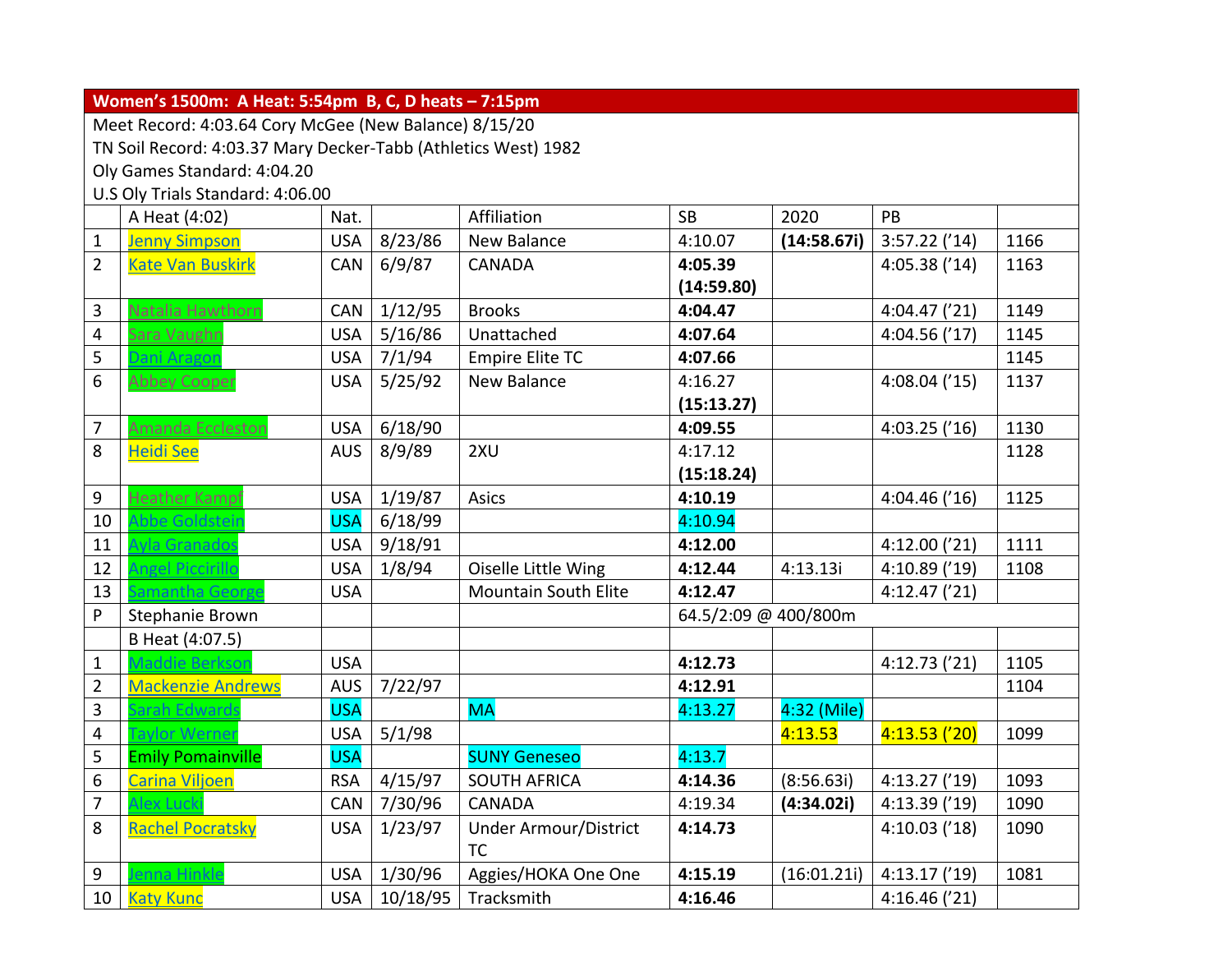| 11             | Sintavehu Vissa         | <b>ITA</b> | 7/29/96  | Ole Miss                   | 4:16.70    |                         | 4:16.70('21)    | 1075 |
|----------------|-------------------------|------------|----------|----------------------------|------------|-------------------------|-----------------|------|
| 12             | <b>Jamie Morrissey</b>  | <b>USA</b> | 9/14/95  |                            | 4:21.44    | $\blacksquare$          | 4:11.48('18)    | 1039 |
| 13             | <b>Stefanie Parsons</b> | <b>CAN</b> |          | <b>Edinboro University</b> | 4:17.8     |                         |                 |      |
| 14             | ophie Cantine           | <b>USA</b> | 4/14/99  | Unatt (Princeton)          | (16:23.15) | (4:41.49i)              | 4:21.02('19)    | 1038 |
|                | C Heat (4:15)           |            |          |                            |            |                         |                 |      |
| $\mathbf{1}$   | <b>Vatalie Cizmas</b>   | <b>USA</b> | 4/20/96  |                            | 4:22.95    |                         | $4:15.21$ ('19) | 1028 |
| $\overline{2}$ | <b>Holly Manning</b>    | <b>NZL</b> |          |                            | 4:23.54    |                         |                 |      |
| 3              | Rolanda Bell            | <b>PAN</b> | 10/27/87 | <b>Central Park</b>        | (6:33)     |                         | 4:19.73('12)    | 1067 |
|                |                         |            |          | TC/Tracksmith              | 2KSC)      |                         |                 |      |
| 4              | shley Montgomery        |            |          | <b>CSTC Elite</b>          | 4:24.71    |                         | 4:17.95('17)    | 1015 |
| 5              | <b>Laurel Fisher</b>    | <b>USA</b> |          | <b>Central Park</b>        | 4:28.05    |                         | 4:28.05('21)    | 991  |
|                |                         |            |          | TC/Tracksmith              |            |                         |                 |      |
| 6              | Amanda Asarc            | <b>USA</b> |          | <b>Central Park</b>        | 4:28.80    |                         | 4:28.80 ('21)   | 985  |
|                |                         |            |          | TC/Tracksmith              |            |                         |                 |      |
| 7              | Viia Beckham            | <b>USA</b> |          | <b>Butler</b>              | 4:28.81    |                         | 4:28.81('21)    | 985  |
| 8              | Aeggie Sullivan         | <b>USA</b> |          | <b>Empire Elite</b>        | (2:52.57i) | (9:46.88)               |                 | 978  |
| 9              | aura Cool               | <b>USA</b> |          | Roots Running Project      | (10:51.15) |                         | 4:28.94         | 975  |
| 10             | Charlee Guthery         | <b>AUS</b> |          |                            | 4:31.35    | (4:56.44i)              | 4:29.18 ('19)   | 965  |
| 11             | Alonda Negron           | <b>PUR</b> |          | <b>PUERTO RICO</b>         | 4:34.62    |                         | 4:22.40('16)    | 957  |
|                |                         |            |          |                            | (9:45.84)  |                         |                 |      |
| 12             | Gina McNamara           | <b>USA</b> |          | Washington, DC             |            | (4:53.53i)              | 4:30.93('16)    | 956  |
| 13             | <b>Kyra Lopez</b>       | <b>USA</b> |          | <b>VA</b>                  | 4:28       |                         |                 |      |
|                |                         |            |          |                            |            | 67.0/2:14.00 @ 400/800m |                 |      |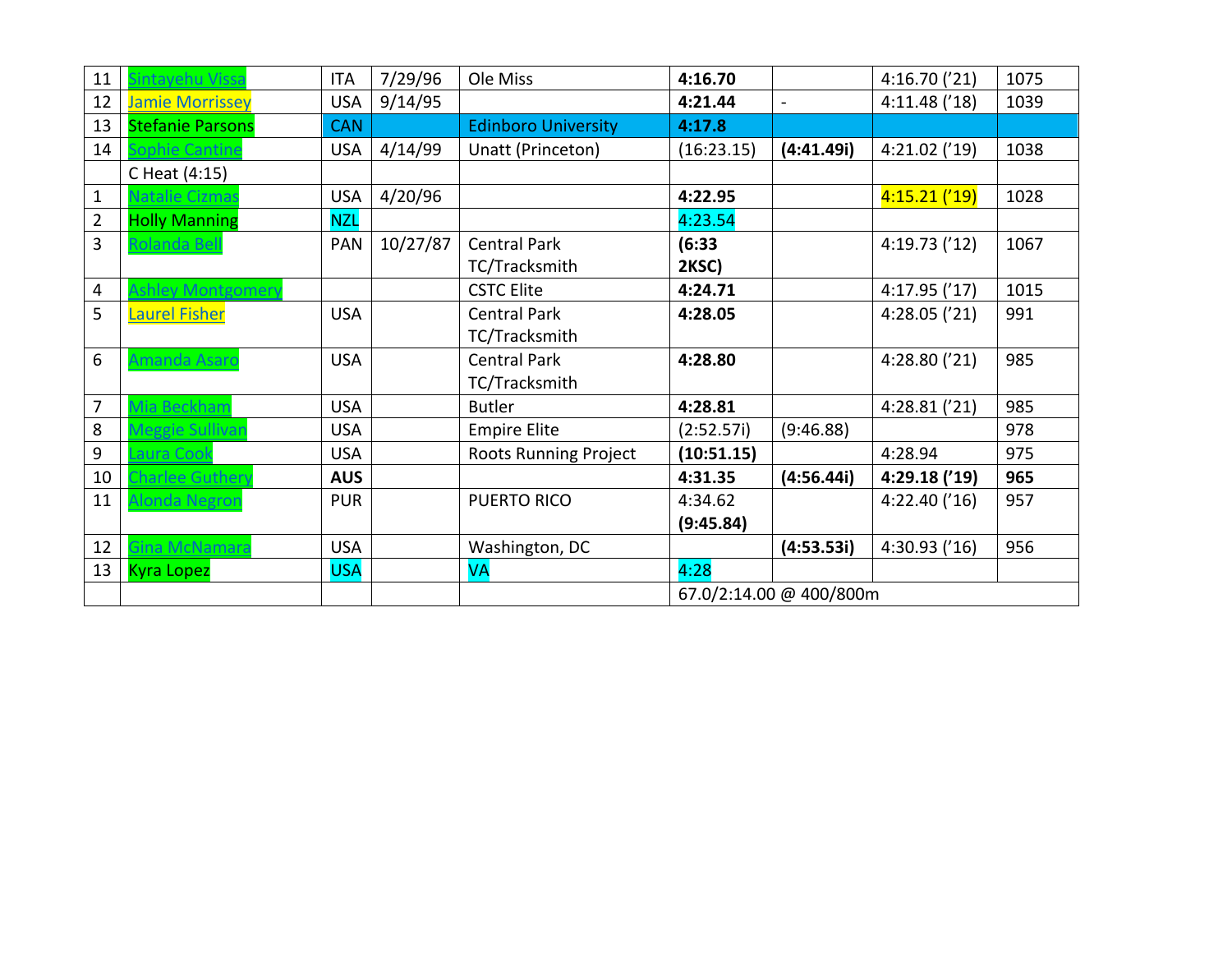### **Men's 1500m** A Heat – 5:47pm, D, C, B heats – 6:50pm

Meet Record & TN Soil Record: 3:34.63 Ollie Hoare (On Athletics Club/AUS) 8/15/20

Oly Games Standard: 3:35.00

U.S Oly Trials Standard: 3:37.50

|                         |                         | Nat.       |          | Affiliation                   | <b>SB</b>     | 2020       | PB              |      |
|-------------------------|-------------------------|------------|----------|-------------------------------|---------------|------------|-----------------|------|
|                         | A Heat (4:55pm)         |            |          |                               |               |            |                 |      |
| $\mathbf{1}$            | Nick Willis             | <b>NZL</b> |          | Tracksmith                    | 3:37.53i      |            | 3:29.66('15)    |      |
| $\overline{2}$          | William Paulsor         | <b>CAN</b> |          | Nike OTC                      | 3:37.57       | 3:35.59    | 3:35.59('20)    | 1167 |
| 3                       | <b>Clayton Murphy</b>   | <b>USA</b> | 2/26/95  | <b>Nike</b>                   | 3:39.12       |            | $3:36.23$ ('16) | 1164 |
|                         |                         |            |          |                               | (1:45.31)     |            |                 |      |
| 4                       | Jake Heyward            | <b>GBR</b> |          | Nike OTC                      | 3:36.24       |            | $3:36.24$ ('21) | 1157 |
| 5                       | <b>Sam Prakel</b>       | <b>USA</b> |          | Adidas                        | 3:36.86       | 3:36.54    | 3:36.54('20)    |      |
| 6                       | Nanami Arai             | <b>JPN</b> | 12/26/94 | <b>JAPAN</b>                  | 3:37.05       | 3:39.51i   | 3:37.05('21)    |      |
| $\overline{7}$          | <b>Willy Fink</b>       | <b>USA</b> |          | District TC/Under Armour      | 3:40.12       | 3:37.16    | 3:37.16('20)    | 1145 |
| 8                       | <b>Graham Crawford</b>  | <b>USA</b> |          | <b>Reebok Boston TC</b>       | 3:44.96       | 3:37.64    | 3:37.08('16)    | 1138 |
| 9                       | <b>Jonah Koech</b>      | <b>USA</b> | 12/12/96 | U.S Army                      | (1:46.19)     |            | 3:43.39('16)    | 1137 |
| 10                      | <b>Rob Napolitand</b>   | <b>PUR</b> |          | <b>NYAC</b>                   | 3:38.50       | 3:38.03i   | 3:38.03('18)    | 1133 |
| 11                      | Kasey Knevelbaard       | <b>USA</b> |          |                               | 3:38.07       | (3:58.08)  | 3:38.07('21)    | 1133 |
| 12                      | Peter Callahar          | <b>BEL</b> |          |                               | 3:38.41       | 3:41.08i   | 3:37.11('18)    | 1128 |
| 13                      | <b>Brett Meyer</b>      | <b>USA</b> |          | <b>Tracksmith</b>             | 3:38.44       |            |                 |      |
| P                       | <b>Vincent Ciattei</b>  | <b>USA</b> |          | Nike OTC Elite                | 57.0-57.5/lap |            |                 |      |
|                         | <b>B</b> Heat           |            |          |                               |               |            |                 |      |
| $\mathbf{1}$            | Kevin Robertson         | CAN        | 9/28/98  | Saint-Laurent Select          | 3:39.40       | 3:44.36i   | 3:39.40('21)    | 1115 |
| $\overline{2}$          | Eric Holt               | <b>USA</b> | 5/12/95  | <b>Empire Elite</b>           | 3:39.85       | (3:59.85)  | 3:39.85('21)    | 1108 |
| 3                       | Garrett O'Toole         | <b>USA</b> |          |                               | 3:40.05       |            | 3:39.34('16)    | 1106 |
| $\overline{\mathbf{4}}$ | Sam Ellison             | <b>USA</b> |          |                               | 3:43.31       | (3:57.66i) | 3:43.31('21)    | 1103 |
| 5                       | lames Randon            | <b>USA</b> |          | <b>Saucony Freedom TC</b>     | 3:41.67       | 3:40.56    | 3:37.93('17)    |      |
|                         |                         |            |          |                               | (3:58.66i)    |            |                 |      |
| 6                       | <b>Bryce Richards</b>   | <b>USA</b> | 10/12/96 | <b>McMillan Running Elite</b> | 3:40.67       |            | 3:40.67('21)    |      |
| $\overline{7}$          | Julian Oakley           | <b>NZL</b> | 1/23/93  |                               | 3:41.96       | 3:40.70i   | 3:39.14('19)    |      |
|                         |                         |            |          |                               | (7:55.89)     |            |                 |      |
| 8                       | <b>Jeremy Hernandez</b> | <b>USA</b> |          | <b>NJNYTC</b>                 | 3:40.77       | 3:46.03    | 3:40.77('21)    |      |
| 9                       | <b>Jackson Sharp</b>    | <b>AUS</b> |          |                               | 3:40.84       |            |                 |      |
| 10                      | <b>Jacob Dumford</b>    | <b>USA</b> |          | District TC/Under Armour      | 3:41.04       | 3:43.91    | 3:39.91 ('19)   | 1093 |
| 11                      | <b>David Goodmar</b>    | <b>USA</b> |          | <b>Team Boulder</b>           | (8:34.29)     |            | 3:45.97('17)    | 1103 |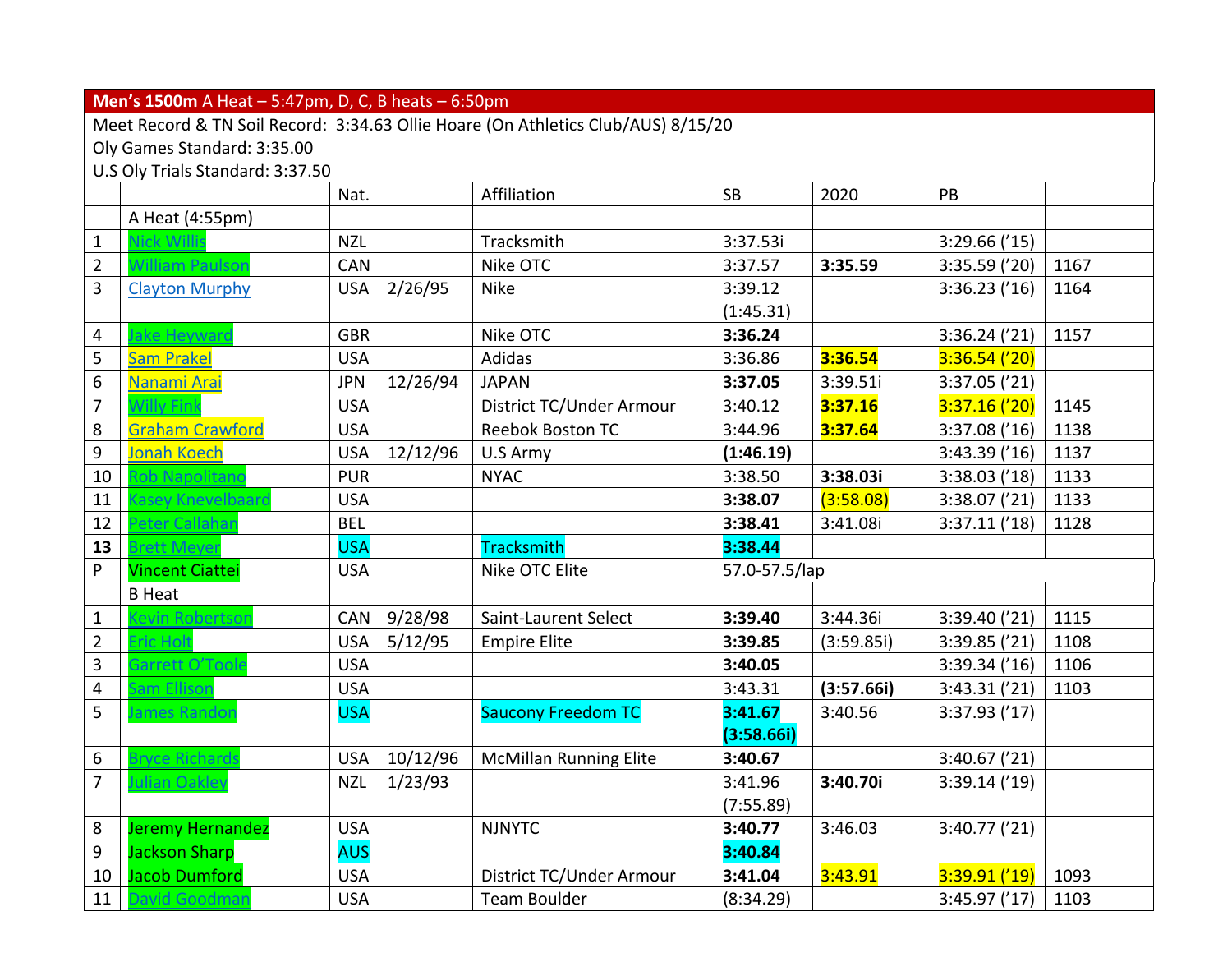| 12                      | colin Abert              | <b>USA</b> |           | Minnesota Distance Elite       | 3:41.46          |                | 3:41.46('21)    |           |
|-------------------------|--------------------------|------------|-----------|--------------------------------|------------------|----------------|-----------------|-----------|
| 13                      | <b>lictor Palumbo</b>    | <b>USA</b> | 4/22/93   | Central Park TC/Tracksmith     | 3:43.43          | (3:58.79)      |                 | 1089      |
| 14                      | <b>Jate Sloan</b>        | <b>USA</b> |           |                                | 3:42.34          |                | 3:42.34('21)    | 1045      |
| $\sf P$                 |                          |            |           |                                |                  |                |                 |           |
|                         | Heat 3                   |            |           |                                |                  |                |                 |           |
| $\mathbf{1}$            | <b>David Timlir</b>      | <b>USA</b> |           |                                | 3:42.86          |                | 3:39.68('18)    |           |
| $\overline{2}$          | <b>Brian Crimmins</b>    | <b>USA</b> |           | Rhode Island TC/Tracksmith     | 3:43.81          | (4:04.60i)     | 3:42.66('16)    |           |
| 3                       | endall Muhammad          | <b>USA</b> | 7/29/97   |                                | 3:44.27          | 3:43.90        | 3:43.90('20)    |           |
| $\overline{\mathbf{4}}$ | Jonathon Besselink       | <b>USA</b> |           |                                | 3:44.5           |                |                 |           |
| 5                       | raig Lautenslager        | <b>NZL</b> | 3/30/93   | <b>NEW ZEALAND</b>             | 3:44.98          |                | 3:44.98('21)    |           |
| 6                       | <b>Benjamin Allen</b>    | <b>USA</b> |           | Concordia Univ (St Paul)       | 3:45.43          |                | 3:45.36('19)    |           |
| $\overline{7}$          | <b>Drew Piazza</b>       | <b>USA</b> |           |                                | 3:45.51          | $\blacksquare$ | 3:40.16('19)    | 1034      |
| 8                       | Charlie Harders          | <b>USA</b> |           |                                | 3:45.63          |                | 3:45.63('21)    |           |
| 9                       | ngel Vicioso             | <b>USA</b> |           |                                | 3:45.96          | $\blacksquare$ | 3:45.96('21)    | 1028      |
| 10                      | <b>Caleb Futter</b>      | <b>USA</b> |           | <b>GVSU</b>                    | $^{\sim}3:46.00$ |                |                 | 4:04 mile |
| 11                      | <b>Jick Moulai</b>       | <b>NZL</b> | 2/24/00   | <b>NEW ZEALAND</b>             | 3:46.72          |                | 3:46.72('21)    |           |
| 12                      | Braeden Collins          | <b>USA</b> | 4/9/99    | Unatt (GA Tech)                | 3:47.19          |                | 3:47.19('21)    |           |
| 13                      | Matt Welch               | <b>USA</b> |           |                                | 3:47.48          | $(2:29:18$ OT) | 3:47.48('21)    |           |
| 14                      | Ehab El-Sandali          | <b>CAN</b> |           | <b>Toronto West Athletics</b>  | 3:48.75          |                |                 |           |
| 15                      | <b>Will Stockley</b>     | <b>GBR</b> |           | <b>Belgrave AC</b>             | 3:49.XX          |                |                 |           |
| 16                      | Colin O'Mara             | <b>USA</b> |           |                                | 3:55.04          | (4:03.71i)     | 3:46.76('19)    |           |
| P                       |                          |            |           |                                |                  |                |                 |           |
|                         | Heat 4                   |            |           |                                |                  |                |                 |           |
| $\mathbf{1}$            | ck Hruskoc               | <b>USA</b> |           | <b>Unatt (Wisconsin - FR)</b>  | 3:49.22          |                | $3:49.22$ ('21) |           |
| $\overline{2}$          | <b>Carlos Vilches</b>    | <b>PUR</b> |           | <b>PUERTO RICO</b>             |                  |                | 3:49.03         |           |
| 3                       | ohn Cusicl               | <b>USA</b> |           |                                |                  |                | 3:49.33('15)    |           |
| $\overline{\mathbf{4}}$ | <b>Brandon Hudgins</b>   | <b>USA</b> |           | <b>Victory over Vasculitis</b> | 3:49.78          |                | 3:38.20(716)    |           |
| 5                       | <b>Tommy McDonough</b>   | <b>USA</b> | <b>AL</b> | <b>Auburn</b>                  |                  |                | 3:48.1          |           |
| $\boldsymbol{6}$        | <b>Sebastian Fischer</b> | <b>USA</b> |           |                                |                  |                | 3:49            |           |
| $\overline{7}$          | <b>Benjamin Rosa</b>     | <b>USA</b> |           |                                |                  |                | 3:49            |           |
| $\,8\,$                 | Nate Riech (T36)         | CAN        | 2/5/95    | Tracksmith                     | 3:50.47          |                | 3:50.47('21)    |           |
| $\overline{9}$          | Sam Costa                | <b>USA</b> |           |                                |                  |                | (4:08.13i)      |           |
| 10                      | <b>John Minen</b>        | <b>USA</b> |           |                                |                  |                |                 |           |
| 11                      | <b>Cayce Reese</b>       | <b>USA</b> |           |                                |                  |                | 3:50            |           |
| 12                      | <b>Alec Purnell</b>      | CAN        |           |                                | 3:50.35i         |                |                 |           |
| 13                      | <b>Elias Graca</b>       | <b>USA</b> |           |                                | 3:52.58          | (4:16.67i)     | 3:51.68('17)    |           |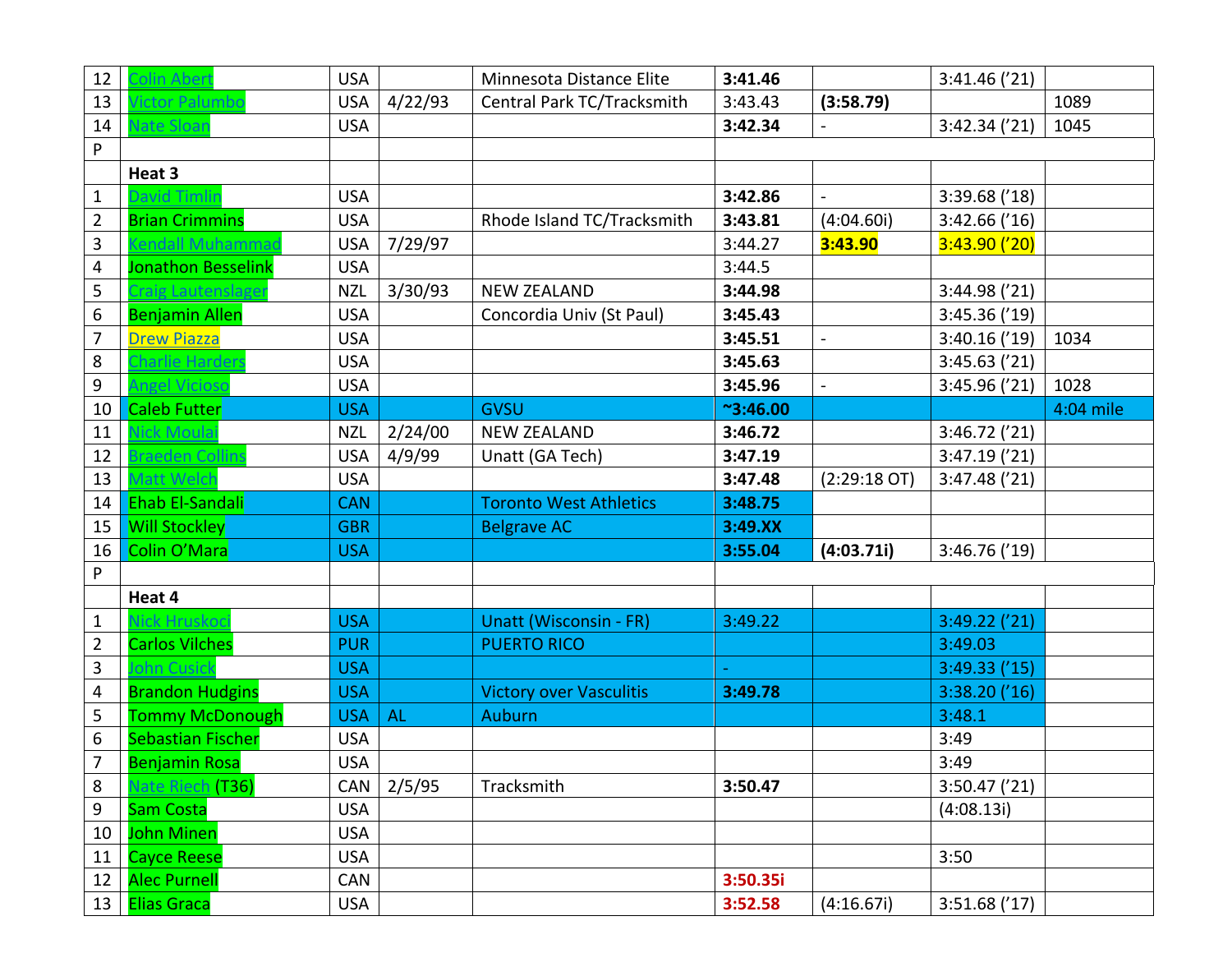| 14 | <b>Dylan Lowry</b>            | <b>USA</b> |                 | 3:55.97 | 3:50.86('15) |  |
|----|-------------------------------|------------|-----------------|---------|--------------|--|
|    | 15   James Silva (Open Mile)? | <b>USA</b> |                 |         | 3:54         |  |
| 16 | Albert Velkonja               | <b>USA</b> |                 |         | 3:52         |  |
| 17 | <b>Chace Hale</b>             | <b>USA</b> | Idigenous Elite |         | 3:57         |  |
| D  |                               |            |                 |         |              |  |

+ Ryan Kutch

Pacers:

A (57.0/lap) – 1:54 800m; 2:22.5 1000 m |

B (58.0/lap) – 1:56 800m; 2:25 1000m |

C (59.0/lap) – 1:58 800m; 2:27.5 1000m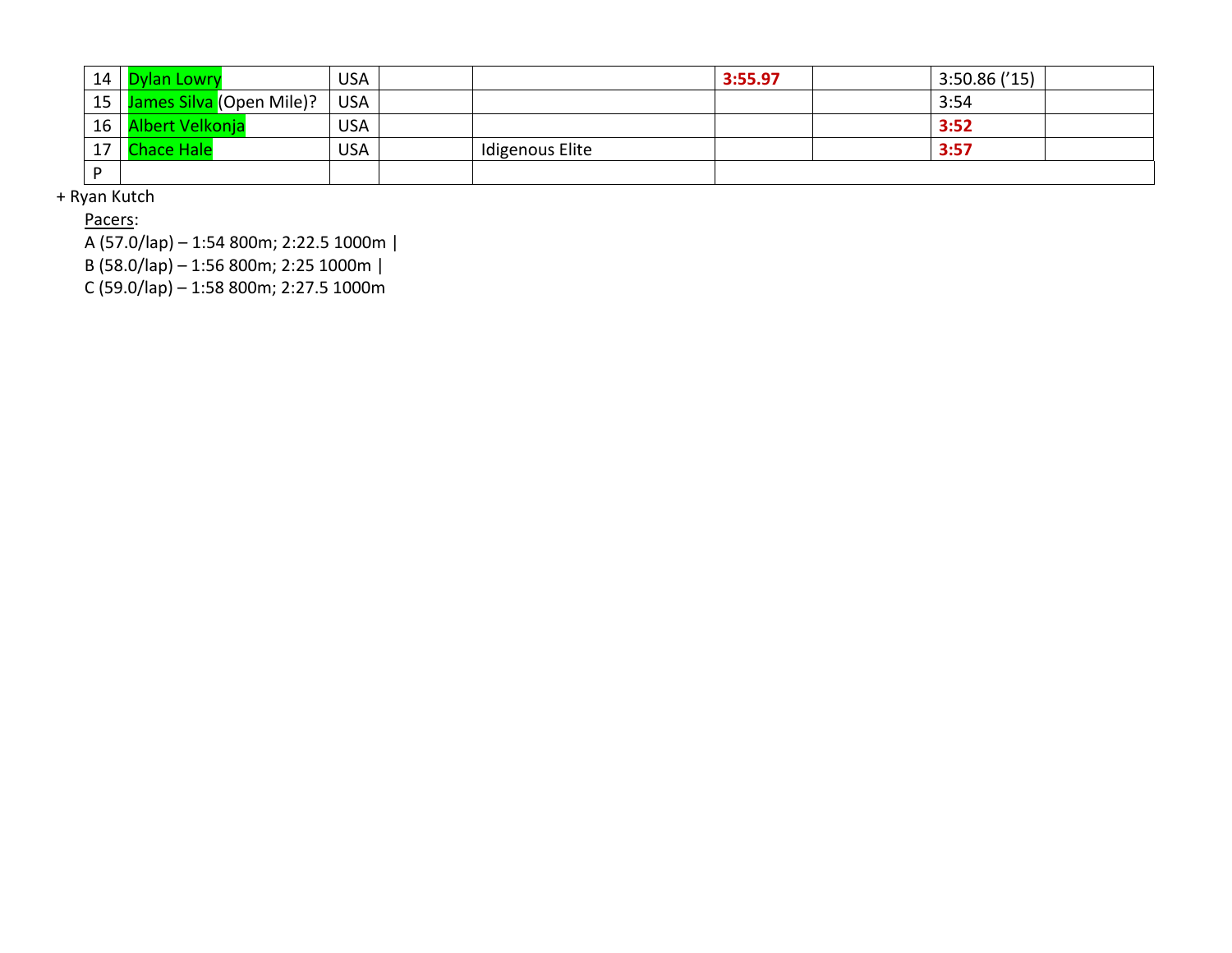|                         | HS Boys' Mile A heat - $5:54$ pm. B, C heats - $6:00$ pm         |           |                                               |                 |                 |  |  |  |  |  |  |
|-------------------------|------------------------------------------------------------------|-----------|-----------------------------------------------|-----------------|-----------------|--|--|--|--|--|--|
|                         | Meet & TN State Record: 4:01.75 Brodey Hasty (Brentwood HS) 2017 |           |                                               |                 |                 |  |  |  |  |  |  |
|                         | U.S #1: 4:04.86 Colin Sahlman (Newbury Park HS, CA)              |           |                                               |                 |                 |  |  |  |  |  |  |
|                         | $U.S$ #10:                                                       |           |                                               |                 |                 |  |  |  |  |  |  |
|                         |                                                                  | Nat.      | Affiliation                                   | <b>SB</b>       | PB              |  |  |  |  |  |  |
| $\mathbf{1}$            | Colin Sahlmar                                                    | CA        | Camarillo, CA (Newbury Park HS'23)            | 4:04.86(#1)     | 4:04.86/3:46.39 |  |  |  |  |  |  |
| $\overline{2}$          | Ethan Strand (AL #1)                                             | AL        | Birmingham, AL (HS'21) [UNC]                  | $4:07.90$ (#8)  | 4:04            |  |  |  |  |  |  |
| 3                       | saiah Givens                                                     | CA        | Pasadena, CA (Pasadena HS'22)                 | $4:08.43$ (#11) | 4:07.00 16      |  |  |  |  |  |  |
| 4                       | Justin Wachtel (GA #2)                                           | GA        |                                               | 4:08.29 (#10)   |                 |  |  |  |  |  |  |
| 5                       | Kamari Miller (GA #4)                                            | GA        | Marietta, GA (Marietta HS '21) [Syracuse]     | 4:08.90         |                 |  |  |  |  |  |  |
| 6                       | Aaron Sahlman                                                    | CA        | Camarillo, CA (Newbury Park HS'23)            | 4:10.33c        | 4:10.33c ('21)  |  |  |  |  |  |  |
| $\overline{7}$          | Miles Ally (TN #1)                                               | <b>TN</b> | Nashville, TN (MLK HS '21) [NC State]         | 4:10.93c (#27)  | 4:09.48 16      |  |  |  |  |  |  |
| 8                       | Reuben Reina (AR #1)                                             | <b>AR</b> | Springdale, AR (Har-Ber HS '21) [Arkansas]    | 4:11.31c (#31)  | 4:09.86 16      |  |  |  |  |  |  |
| 9                       | <b>Gabriel Montague</b>                                          | FL.       | Melbourne, FL (Satellite HS) [Furman]         | 4:12.07c (#44)  | 4:10.62 16      |  |  |  |  |  |  |
| 10                      | Leo Young                                                        | CA        | Camarillo, CA (Newbury Park HS)               | 4:10.95 (#28)   | 4:10            |  |  |  |  |  |  |
| 11                      | <b>Bryce Gilmore</b>                                             | CA        | Carlsbad, CA                                  | $4:11.91$ (#39) | 4:11.91         |  |  |  |  |  |  |
| 12                      | <b>Lex Young</b>                                                 | CA        | Camarillo, CA (Newbury Park HS)               | $4:12.15$ (#45) | 4:12            |  |  |  |  |  |  |
| 13                      | <b>Brady Barton</b>                                              | AL        |                                               | 4:12.40 (#52)   | 4:12.40         |  |  |  |  |  |  |
| 14                      | <b>Aiden Britt</b>                                               | <b>TN</b> | Lebanon, TN (Lebanon HS'21) [Ole Miss]        | 4:12.86c        |                 |  |  |  |  |  |  |
| 15                      | Landen McNair                                                    | <b>TN</b> | Bartlett, TN (Bartlett HS) (Junior)           | 4:13.09c        | 4:13.09c ('21)  |  |  |  |  |  |  |
|                         | <b>B</b> Heat                                                    |           |                                               |                 |                 |  |  |  |  |  |  |
| $\mathbf{1}$            | <b>Eoin McNally (Open)</b>                                       | GA        |                                               | 4:15.02 (#110)  | 4:15.02y        |  |  |  |  |  |  |
| $\overline{2}$          | <b>Miles Brush</b>                                               | <b>AL</b> |                                               |                 | 4:15            |  |  |  |  |  |  |
| 3                       | <b>Kenneth Eheman</b>                                            | <b>NC</b> | Raleigh, NC                                   |                 | 4:17.00         |  |  |  |  |  |  |
| $\overline{\mathbf{4}}$ | <b>Alex Leath</b>                                                | AL        | Birmingham, AL (Vestavia Hills '23)           | 4:18.25         | 4:18.25('21)    |  |  |  |  |  |  |
| 5                       | <b>Dylan Nimmers</b>                                             | LA        | Ruston, LA                                    |                 | 4:19            |  |  |  |  |  |  |
| 6                       | <b>Dawson Mayberry</b>                                           | AR        |                                               |                 | 4:19.96         |  |  |  |  |  |  |
| $\overline{7}$          | Connor Williams (CO#8)                                           | CO        | Crested Butte, CO (Crested Butte Comm. HS'22) | 4:19.19i        | 4:19.19i ('21)  |  |  |  |  |  |  |
| 8                       | Rocky Hansen                                                     | <b>NC</b> | Arden, NC (Christ School '23)                 | 4:19.92 16      | 4:19.92 16      |  |  |  |  |  |  |
| 9                       | <b>Kaden Keller</b>                                              | <b>TN</b> | Hardin Valley HS                              |                 | 4:20.11 16      |  |  |  |  |  |  |
| 10                      | <b>Jake Pyles</b>                                                | KY        | Prospect, KY                                  |                 | 4:20            |  |  |  |  |  |  |
| 11                      | <b>Christian Gonzalez</b>                                        | GA        | Atlanta, GA                                   |                 | 4:22            |  |  |  |  |  |  |
| 12                      | <b>William Arbanas</b>                                           | <b>MO</b> |                                               |                 | 4:22.2          |  |  |  |  |  |  |
| 13                      | <b>Connor Jackson</b>                                            | <b>AR</b> | Elite Sports Perf                             | 4:23.24         | 4:23.24         |  |  |  |  |  |  |
| 14                      | <b>Dev Doshi</b>                                                 | CA        | Thousand Oaks, CA                             |                 | 4:23.88         |  |  |  |  |  |  |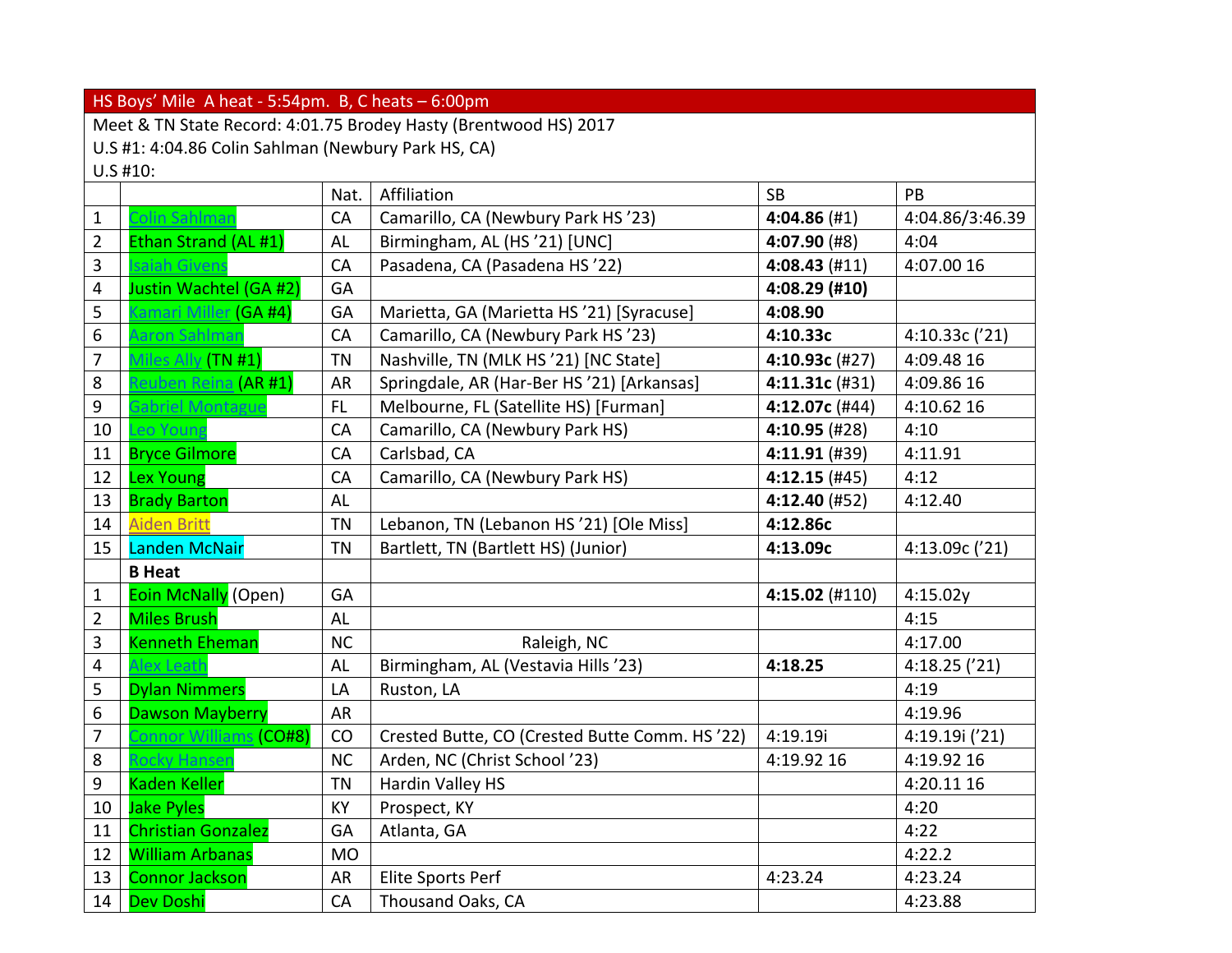| 15 <sub>1</sub> | awson Reeves           | <b>NC</b> | Arden, NC (Christ School '24)                   |           | 4:23.84     |
|-----------------|------------------------|-----------|-------------------------------------------------|-----------|-------------|
|                 | C Heat                 |           |                                                 |           |             |
| 1               | <b>Luke Churchwell</b> | GA        | Cochran, GA                                     |           | 4:24        |
| $\overline{2}$  | Dylan Bland            | IN        | Holland, IN (Southridge HS'21)                  |           | 4:24.95 16  |
| 3               | <b>Alec Means</b>      | IN        | Danville, IN                                    |           | 4:24        |
| 4               | <b>Joseph Perry</b>    | AL        |                                                 |           | 4:24.29     |
| 5               | <b>Luke Thompson</b>   | TN        | Brentwood, TN (Brentwood Academy)               |           | 4:24.83     |
| 6               | <b>Joey Sandel</b>     | GA        | Marietta, GA (Johnson Ferry Christian Acad '22) | (9:16.04) | 4:27.07 16  |
| 7               | <b>Nathan Hillis</b>   | TN        |                                                 |           | 4:25        |
| 8               | <b>Charles Perry</b>   | AL        |                                                 |           | 4:25        |
| 9               | <b>Daniel Blaich</b>   | GA        | Decatur, GA                                     |           | 4:26.10     |
| 10              | <b>Johnny Cordero</b>  | AR        | Fayetteville, AR (Har-Ber HS '21)               |           | 4:24.50 16  |
| 11              | Jayden Feliciano       | <b>NY</b> | <b>IMG</b>                                      |           | 4:27 (full) |
| 12              | <b>Vince Mwangi</b>    | GA        | <b>Woodstock GS</b>                             | 4:27      |             |
| 13              | <b>Andrew Henton</b>   | TN        | Elite Sports Perf                               | 4:29.63   | 4:29.63     |
| 14              |                        |           |                                                 |           |             |
| 15 <sub>1</sub> |                        |           |                                                 |           |             |

A – (60.0/lap)

B – (62.5/lap)

C – (64.0/lap)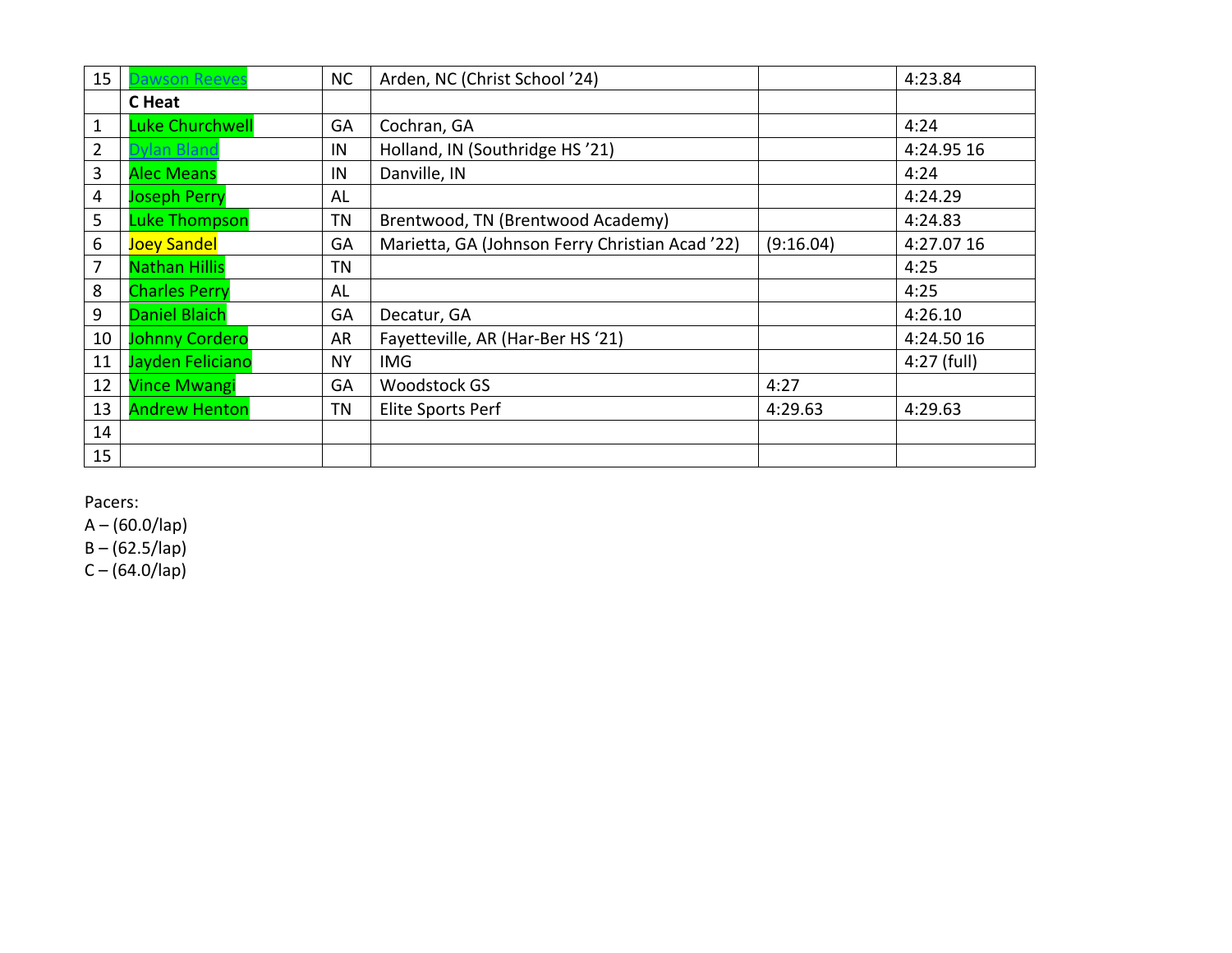|                         | HS Girls' Mile A heat - 5:22pm, B heat - 6:15pm                                |           |                                                  |                |            |                  |  |  |  |  |  |  |
|-------------------------|--------------------------------------------------------------------------------|-----------|--------------------------------------------------|----------------|------------|------------------|--|--|--|--|--|--|
|                         | Meet & TN State Record: 4:43.33 Jenna Hutchins (Science Hill HS, TN) 2019      |           |                                                  |                |            |                  |  |  |  |  |  |  |
|                         | U.S #1: 4:39.41 Mia Barnett (Crescenta Valley, CA) 5/15 Sound Running Meet, CA |           |                                                  |                |            |                  |  |  |  |  |  |  |
|                         | US #10: 4:45.95c Zoe Duffus (Fort Wayne Carroll HS, IN) 4/16                   |           |                                                  |                |            |                  |  |  |  |  |  |  |
|                         |                                                                                | Nat.      | Affiliation                                      | <b>SB</b>      | 2020       | PB               |  |  |  |  |  |  |
| $\mathbf{1}$            | Carmen Aldei                                                                   | <b>NC</b> | Southern Pines, NC (Pincrest HS '21) [BYU]       | 4:40.82 16     |            |                  |  |  |  |  |  |  |
| $\overline{2}$          | <b>Sadie Engelhart</b>                                                         | CA        |                                                  | 4:46.25 (#13)  |            | 4:46.25 Mile     |  |  |  |  |  |  |
| 3                       | <b>Samantha McDonnell</b>                                                      | CA        | Newbury Park, CA                                 | 4:48.16c (#22) |            | 4:48.21 Mile     |  |  |  |  |  |  |
| $\overline{\mathbf{4}}$ | Crawford West                                                                  | <b>AL</b> |                                                  | 4:55.19c (#75) |            | 4:53.32i ('21)   |  |  |  |  |  |  |
|                         |                                                                                |           |                                                  | 4:53.32i       |            |                  |  |  |  |  |  |  |
| 5                       | <b>Hannah Schemmel</b>                                                         | GA        |                                                  | 4:54.11 (#56)  |            | 4:54.11('21)     |  |  |  |  |  |  |
| 6                       | <b>Leigh Walters</b>                                                           | <b>TN</b> | Franklin, TN (Fred J. Page HS'21)                | 4:55.05c (#71) |            |                  |  |  |  |  |  |  |
| $\overline{7}$          | Bella Guillamondegu                                                            | <b>TN</b> | Nashville, TN (Harpeth Hall '23)                 | 4:55.13c (#73) |            | 4:55.13c('21)    |  |  |  |  |  |  |
| 8                       | (ate Brigham (WY #1)                                                           | <b>WY</b> | Wilson, WY (Jackson Hole HS'22)                  | 4:56.55cA      |            | 5:03.59cA        |  |  |  |  |  |  |
|                         |                                                                                |           |                                                  |                |            | (5120')          |  |  |  |  |  |  |
| 9                       | <b>Katherine Strong</b>                                                        | <b>MD</b> | McLean, VA (Stone Ridge Sacred Heart '22)        | 4:56.85i       |            | 4:56.85i ('21)   |  |  |  |  |  |  |
| 10                      | <b>Mary Brady</b>                                                              | GA        | Atlanta, GS (St Pius X HS '22)                   | 4:56.87 (#97)  |            | 4:56.87('21)     |  |  |  |  |  |  |
| 11                      | <b>Crystal Rodriguez</b>                                                       | FL.       | Cutler Bay, FL (Coral Reef HS '21) [Okla St]     | 4:57.80 (#120) |            | 4:57.80('21)     |  |  |  |  |  |  |
| 12                      | <b>Vanessa Alder</b>                                                           | <b>NC</b> | Southern Pines, NC (Pincrest HS'21)              | 4:57.98        |            |                  |  |  |  |  |  |  |
| 13                      | <b>Hannah lelfield</b>                                                         | <b>NY</b> | Turin, NY (S. Lewis HS '21) [Ole Miss]           | 4:58.76        |            | 4:58.76('21)     |  |  |  |  |  |  |
| 14                      | <b>Natalie Cook</b>                                                            | <b>TX</b> | Flower Mound, TX (Flower Mound HS'22)            | 4:58.82c       |            | 4:50.09 16 ('19) |  |  |  |  |  |  |
|                         |                                                                                |           |                                                  | 10:26.67       |            |                  |  |  |  |  |  |  |
|                         | Heat 2                                                                         |           |                                                  |                |            |                  |  |  |  |  |  |  |
| $1\,$                   | Sofia Rutherford                                                               | <b>TN</b> | Brentwood, TN (Brentwood HS'22)                  | 5:08.10        | 4:53.31i   | 4:53.31i ('20)   |  |  |  |  |  |  |
| $\overline{2}$          | <b>Cecelia Pugsley</b>                                                         | VA        | Loudon, VA (PVI Catholic '22)                    | 4:59.38i       |            | 4:59.38i ('21)   |  |  |  |  |  |  |
| 3                       | <b>Cady McPhail</b>                                                            | AL        | Birmingham, AL                                   | 4:59.69        |            | 4:58.63          |  |  |  |  |  |  |
| $\overline{\mathbf{4}}$ | Samantha Blair                                                                 | CO        | Eagle, CO                                        | 4:59.91c       |            | 4:58.18 1600     |  |  |  |  |  |  |
| 5                       | Anna Banovac                                                                   | <b>TN</b> | Brentwood, TN (Brentwood HS'21) [Dartmouth]      | 5:00.26 16     | 5:01.74i   | 4:59.07('19)     |  |  |  |  |  |  |
|                         |                                                                                |           |                                                  |                | (10:45.36) |                  |  |  |  |  |  |  |
| 6                       | <b>Madison Jones</b>                                                           | <b>MS</b> | Saltillo, MS                                     | 5:00.42c       |            | 4:58             |  |  |  |  |  |  |
| $\overline{7}$          | iona Hawkins                                                                   | CA        | Newbury Park, CA (Newbury Park HS'21) [Adams St] | 5:01.38 16     |            | 4:56.01('19)     |  |  |  |  |  |  |
|                         | Miranda Lorsbach SCR                                                           | <b>NJ</b> |                                                  |                |            | 4:59             |  |  |  |  |  |  |
| 8                       | ohna Grisil                                                                    | GA        | Atlanta, GA (Marist HS '22)                      |                |            | 4:59.88          |  |  |  |  |  |  |
| 9                       | <b>Samantha Ouellette</b>                                                      | <b>TN</b> |                                                  |                |            | 5:02.25          |  |  |  |  |  |  |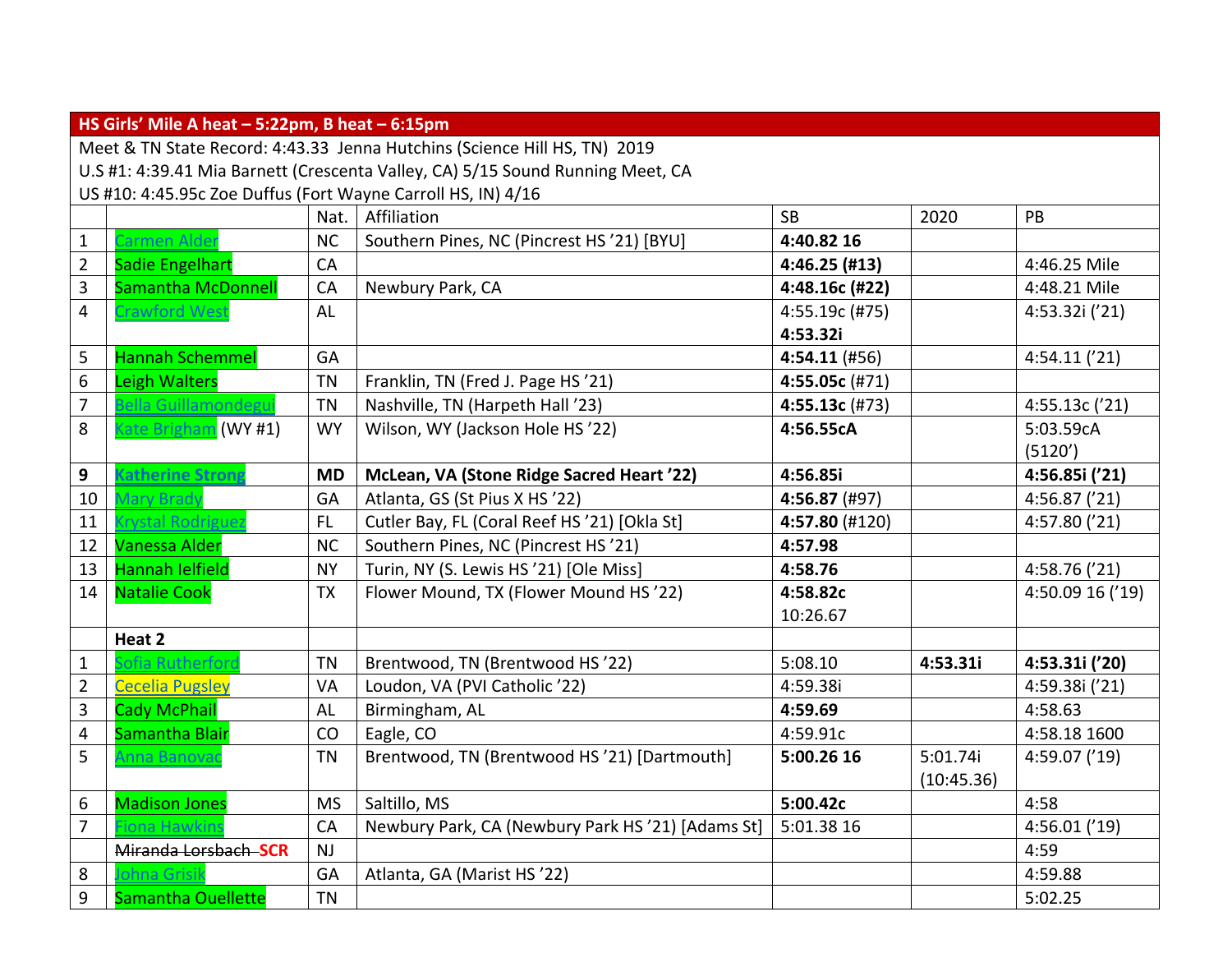| 10 | <b>Grace Von Biberstein</b> | GA        |                                      |          | 5:05         |
|----|-----------------------------|-----------|--------------------------------------|----------|--------------|
| 11 | <b>Megan Boonshaft</b>      | <b>NC</b> |                                      |          | 5:06         |
| 12 | <b>Ava Escorcia</b>         | CO        |                                      |          | 5:09         |
| 13 | <b>Danielle Brotcke</b>     | CA        | Thousand Oaks, CA                    |          | 5:09.33      |
| 14 | uldyn Plant                 | <b>TN</b> | Nolensville, TN (Nolensville HS '23) | 5:11.10c | 5:09.31 1600 |
| 15 | <b>Clark Stewart</b>        | AL        |                                      |          | 5:10.03      |
| 16 | <b>Maggie Roy</b>           | TN        | Bartlett, TN (Bartlett HS'22)        |          | 5:16.57 1600 |
| 17 | <b>Brooktie Frogge</b>      | TN        |                                      |          | 5:19 (Open)  |
| 18 | <b>Paisley Piepgras</b>     | CO        |                                      |          | 5:21 (Open)  |

A – (69.5/lap)

B – (72.5/lap)

C – (74.0/lap)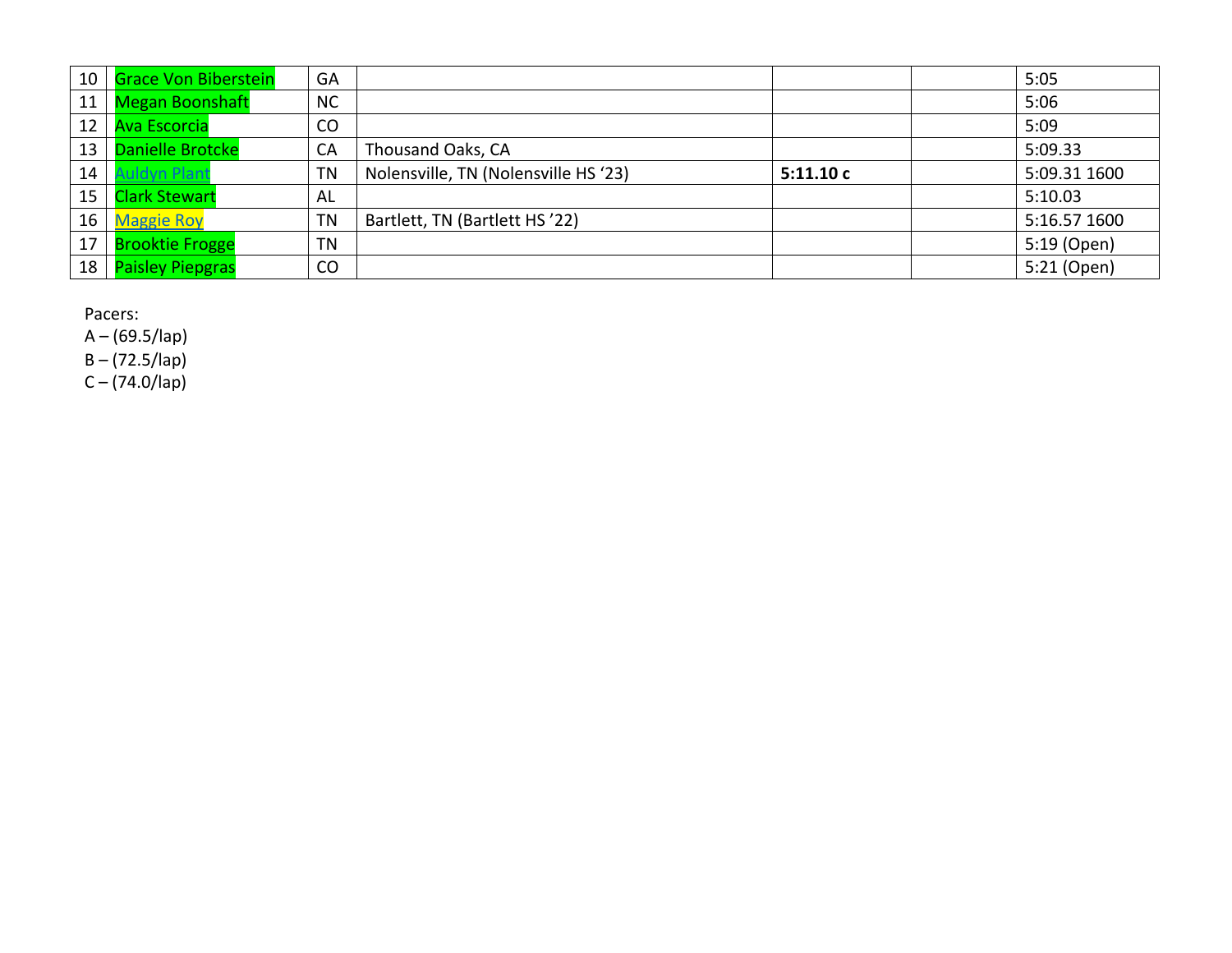### - TV WINDOW ENDS -

| 6:30pm: Men's Masters Mile |                             |           |                   |           |           |  |  |  |
|----------------------------|-----------------------------|-----------|-------------------|-----------|-----------|--|--|--|
| Meet Records:              |                             |           |                   |           |           |  |  |  |
|                            | M40                         |           |                   |           |           |  |  |  |
| M50                        |                             |           |                   |           |           |  |  |  |
| M60                        |                             |           |                   |           |           |  |  |  |
|                            |                             | Nat.      | Affiliation       | <b>SB</b> | PB        |  |  |  |
| $\mathbf{1}$               | Jeremy Neff (43)            | ΤN        |                   |           | 4:37      |  |  |  |
| $\overline{2}$             | Chris Demetra (41)          | <b>TN</b> |                   |           | 4:42      |  |  |  |
| 3                          | Jonathan Bishard (47)       | <b>MO</b> | Kansas City Smoke |           | 4:42.71   |  |  |  |
| $\overline{4}$             | <b>Stuart Moran (44)</b>    | <b>NC</b> |                   |           | 4:43      |  |  |  |
| 5                          | Jeremy Garrett (44)         | <b>MO</b> | Kansas City Smoke |           | 4:44.38   |  |  |  |
| 6                          | Yuri van der Heijden        | <b>TN</b> |                   |           | 4:50      |  |  |  |
| $\overline{7}$             | <b>Francis Burdett (56)</b> | MA        |                   |           | 5:00      |  |  |  |
| 8                          | Henry Bernard (51)          | IL        |                   |           | 5:00      |  |  |  |
| 9                          | Joseph Stegall (42)         | TN        |                   |           | 5:02      |  |  |  |
| 10                         | Ron Kochanowicz (49)        | <b>MO</b> |                   |           | 5:04      |  |  |  |
| 11                         | Hugh Mundy (49)             | IL.       | East Nasty        |           | 5:12      |  |  |  |
| 12                         | Dale Flanders (56)          | <b>NY</b> |                   |           | 5:13.63   |  |  |  |
| 13                         | Shaka Mitchell (41)         | <b>TN</b> |                   |           | 5:17      |  |  |  |
| 14                         | Jeff Snider (41)            | <b>TN</b> |                   |           | 5:18      |  |  |  |
| 15                         | Scott Bennett (42)          | ΤN        | East Nasty        |           | 5:20      |  |  |  |
| 16                         | Gregory Kyle (44)           | <b>TN</b> | Nashville         |           | <b>NT</b> |  |  |  |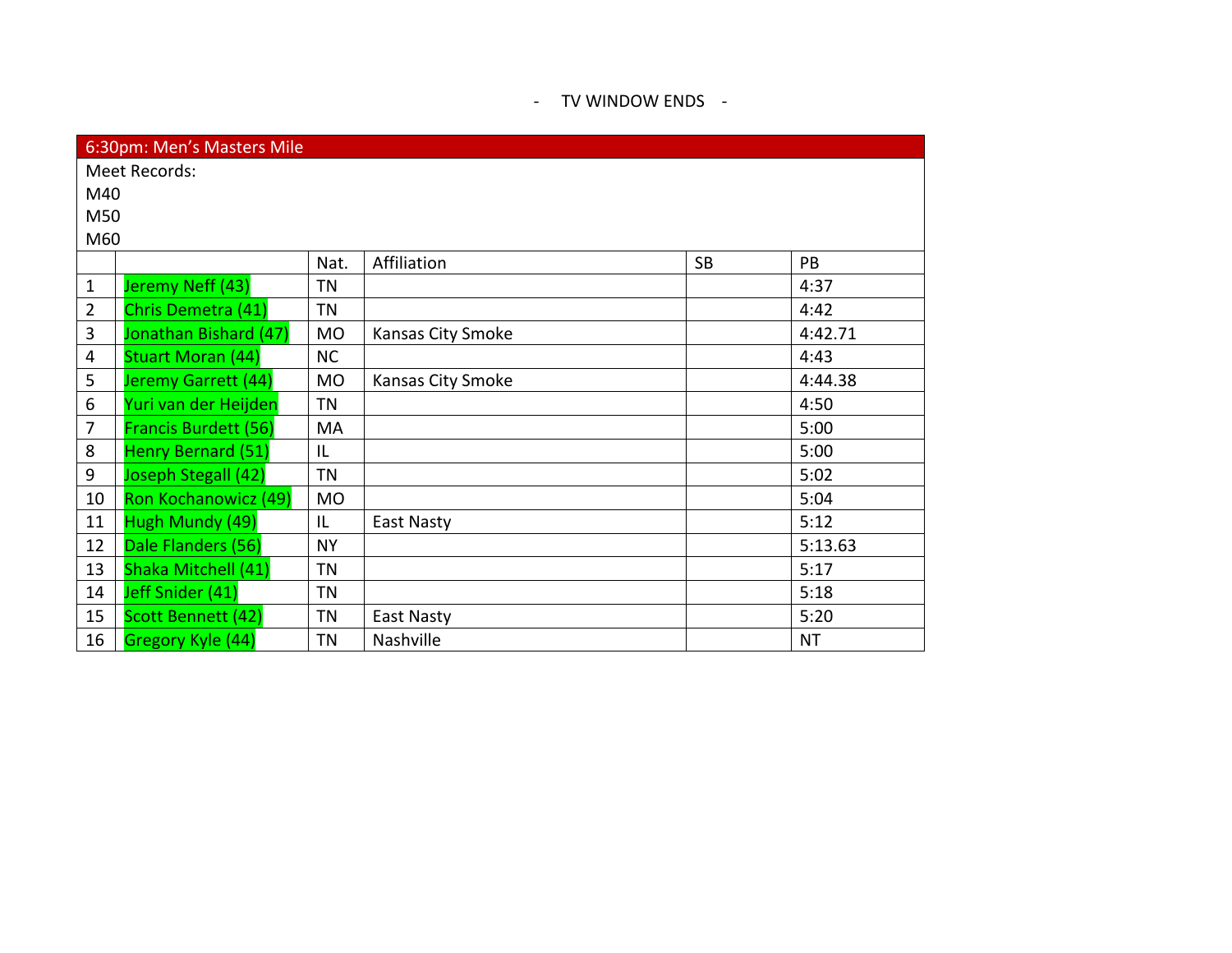| 6:40pm: Women's Masters Mile (merge with Open Women's Mile if insufficient entries) |                                        |           |  |  |      |  |  |
|-------------------------------------------------------------------------------------|----------------------------------------|-----------|--|--|------|--|--|
|                                                                                     | Meet Records:                          |           |  |  |      |  |  |
|                                                                                     | M40                                    |           |  |  |      |  |  |
|                                                                                     | M50                                    |           |  |  |      |  |  |
| M60                                                                                 |                                        |           |  |  |      |  |  |
|                                                                                     | Affiliation<br>Nat.<br><b>PB</b><br>SB |           |  |  |      |  |  |
|                                                                                     | <b>Meridee Hayes (50)</b>              | <b>SC</b> |  |  | 6:30 |  |  |

| 7:30pm: Men's Pro Mile                                                        |                        |            |          |                            |                |                |
|-------------------------------------------------------------------------------|------------------------|------------|----------|----------------------------|----------------|----------------|
| Meet Record: 3:55.65 Nate Brannen (Saucony/CANADA) 2014                       |                        |            |          |                            |                |                |
| TN Soil Record: 3:55.43 Eric Avila (adidas) 2018 Memphis (Ed Murphey Classic) |                        |            |          |                            |                |                |
|                                                                               |                        | Nat.       |          | Affiliation                | <b>SB</b>      | PB             |
| $\mathbf{1}$                                                                  | <b>Jack Anstey</b>     | <b>AUS</b> | 04/08/97 | <b>AUSTRALIA</b>           | 3:58.85i       | 3:58.85i ('21) |
|                                                                               |                        |            |          |                            | (3:39.17)      |                |
| $\overline{2}$                                                                | <b>Edward Trippas</b>  | <b>AUS</b> | 2/22/98  | <b>AUSTRALIA</b>           | (3:50.55)      | 4:11.58i ('20) |
|                                                                               |                        |            |          |                            | $(8:26.25$ SC) |                |
| $\overline{3}$                                                                | lan Ritchie            | <b>USA</b> |          | Central Park TC/Tracksmith | 4:01.14        | 4:01.14('21)   |
|                                                                               |                        |            |          |                            | (3:44.34)      |                |
| $\overline{4}$                                                                | <b>Sean Torpy</b>      | <b>USA</b> |          | Miami                      | (3:42.27)      | 3:42.27('21)   |
|                                                                               |                        |            |          |                            |                | 4:01.81i ('19) |
| 5                                                                             | <b>Chris Torpy</b>     | <b>USA</b> |          | Miami                      | (3:43.29)      | 4:03.40i ('19) |
| 6                                                                             | acob Brueckman         | <b>USA</b> |          | Colorado State             | (3:42.96)      | 4:05.76i ('20) |
| 7                                                                             | Cole Bullock           | <b>USA</b> |          | Ole Miss                   | (8:00.13i)     | 4:12.31i ('19) |
| 8                                                                             | Michael Coccia         | <b>CAN</b> |          | Ole Miss                   | (3:43.19)      | 4:09.12i ('17) |
| 9                                                                             | Brennan Fields         | <b>USA</b> |          |                            | (3:46.46)      | 4:04.65i ('19) |
| 10                                                                            | Seb Anthony            | <b>GBR</b> | 2/16/97  | <b>Queens University</b>   | (3:44.68)      | 4:16.24i ('21) |
| 11                                                                            | Daniel Wallis          | <b>GBR</b> | 1/29/96  |                            | (3:55.41)      | 4:02.13('19)   |
| 12                                                                            | Joshua Bell            | <b>USA</b> |          | Unattached                 | 4:05           |                |
| 13                                                                            | <b>Wesley Meyer</b>    | <b>USA</b> |          | Unatt-Lipscomb             | 4:04.98        | 4:03.23('20)   |
|                                                                               |                        |            |          |                            | (3:45.33)      |                |
| 14                                                                            | <b>Charles Harders</b> | <b>USA</b> |          |                            |                | 3:45.6 (1500)  |
| 15                                                                            | <b>Andy Smith</b>      | <b>USA</b> |          | Unatt-Lipscomb             | (3:49.35)      |                |
| 16                                                                            | <b>Tim Thacker</b>     | <b>USA</b> |          | <b>Milligan</b>            | 4:06.70        |                |
| 17                                                                            | Oisín O'Gailín         | IRL        |          | UT-Martin                  | (3:49.16)      | 4:13.59('19)   |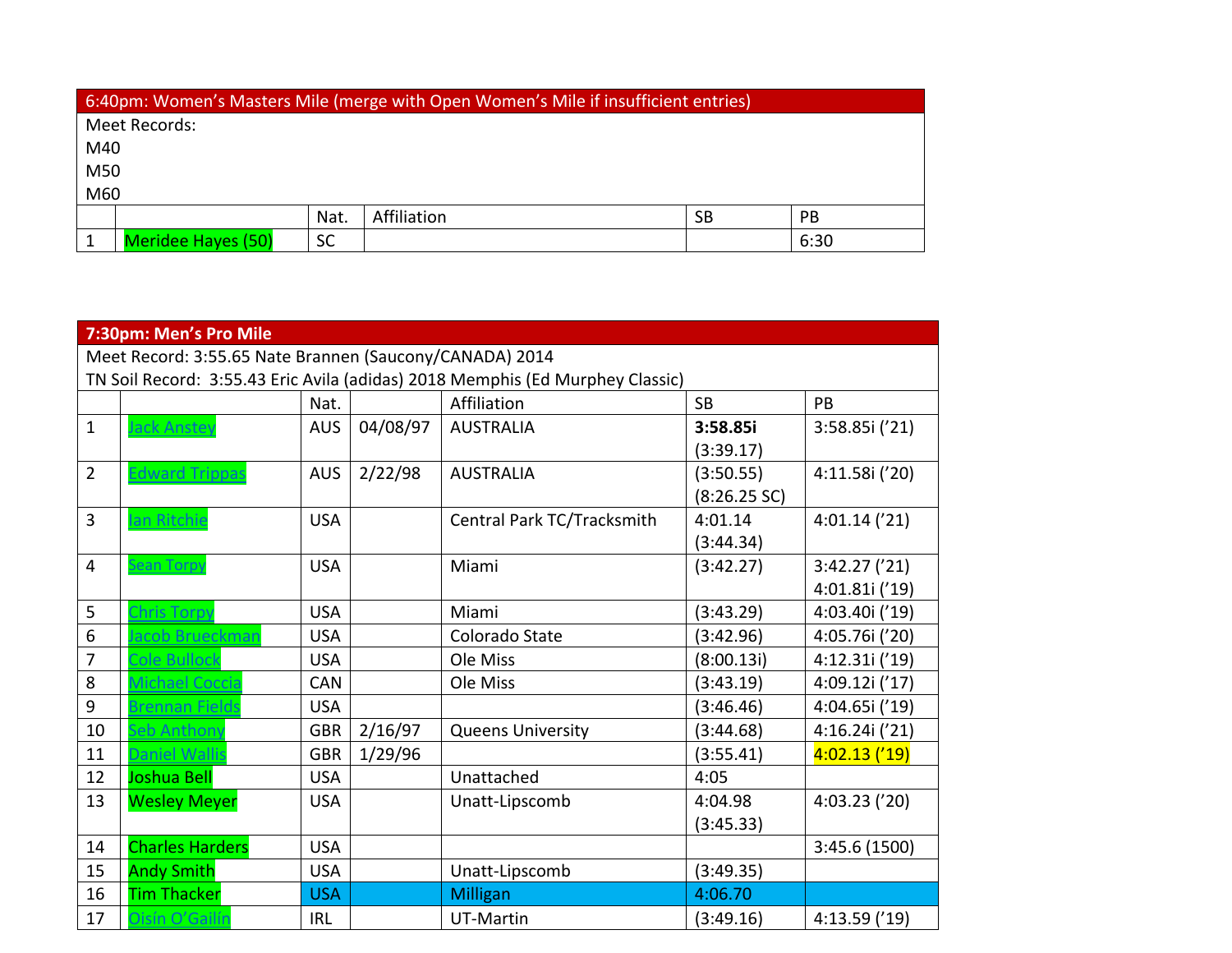| 18 |                | <b>USA</b> |          | Elevated         | (14:07.66) | 4:08.27('19) |
|----|----------------|------------|----------|------------------|------------|--------------|
| 19 |                | <b>USA</b> | 11/16/95 |                  | (3:49.08)  | 4:00.66(15)  |
| 20 | dam Jones      | <b>USA</b> |          | Queen City Elite |            | 4:06         |
| 21 | Camren Fischer |            |          | Princeton        |            | 4:09         |
|    |                |            |          |                  |            |              |

Pacer: (59.5/lap)